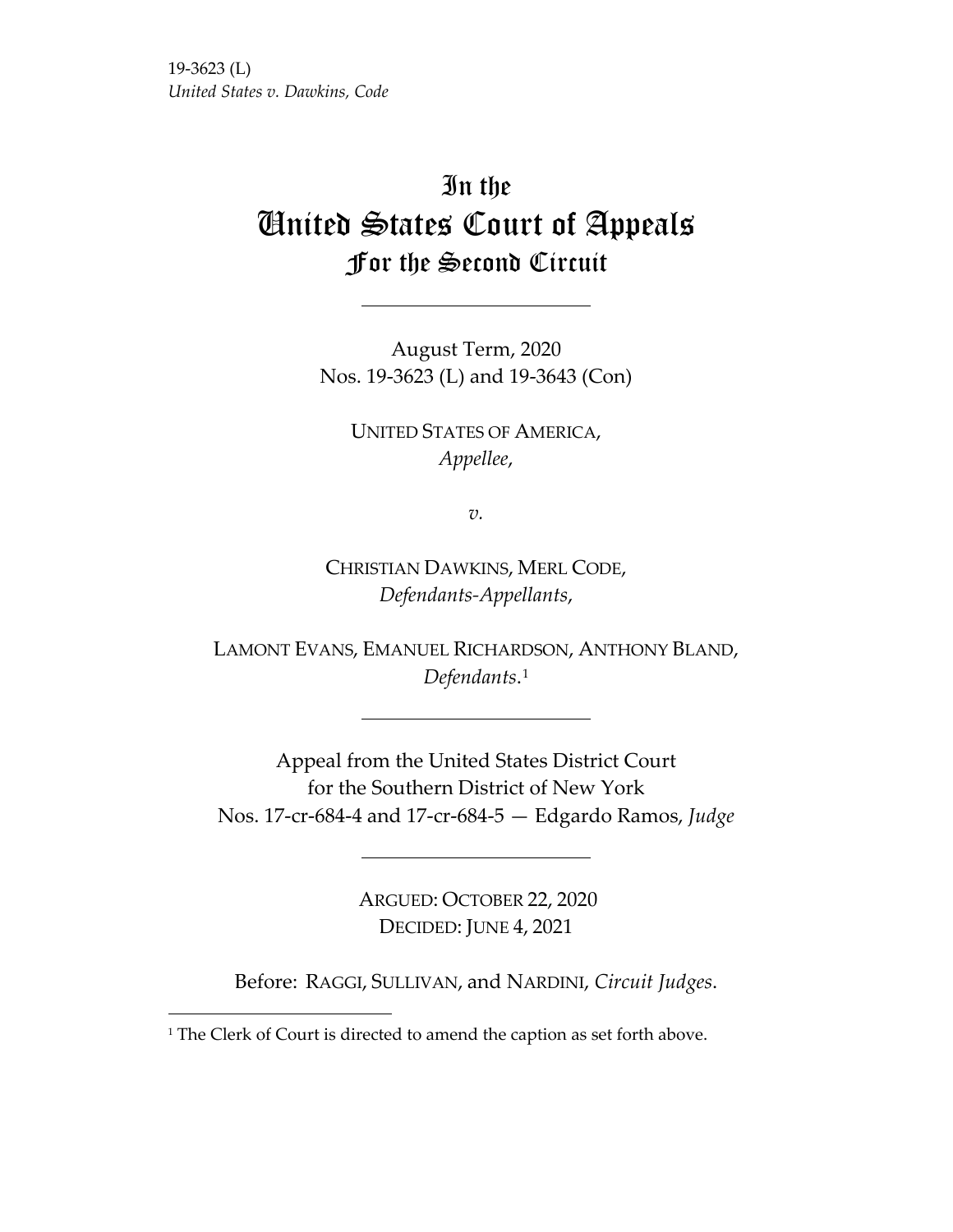On appeal from conspiratorial and substantive bribery convictions in the United States District Court for the Southern District of New York (Edgardo Ramos, *J.*), *see* 18 U.S.C. §§ 371, 666(a)(2), the defendants argue that § 666(a)(2) does not cover their scheme to bribe college basketball coaches and is unconstitutional as applied to them. They maintain that § 666 requires a nexus between the "agent" to be influenced or rewarded and the federal funds received by their organization, and that the "business" of a federally funded organization, to which the bribery scheme is connected, must be commercial in nature. Additionally, they argue that various evidentiary and instructional rulings were erroneous and warrant vacatur of their convictions. **AFFIRMED**.

> DAVID ALLEN CHANEY, JR., Chaney Legal Services, LLC, Greenville, SC, (Steven A. Haney, Haney Law Group PLLC, Southfield, MI, *on the brief*), *for Defendants-Appellants*

> ROBERT L. BOONE, Assistant United States Attorney (Eli J. Mark, Noah D. Solowiejczyk, Thomas McKay, Assistant United States Attorneys, *on the brief*), *for* Audrey Strauss, United States Attorney for the Southern District of New York, New York, NY, *for Appellee*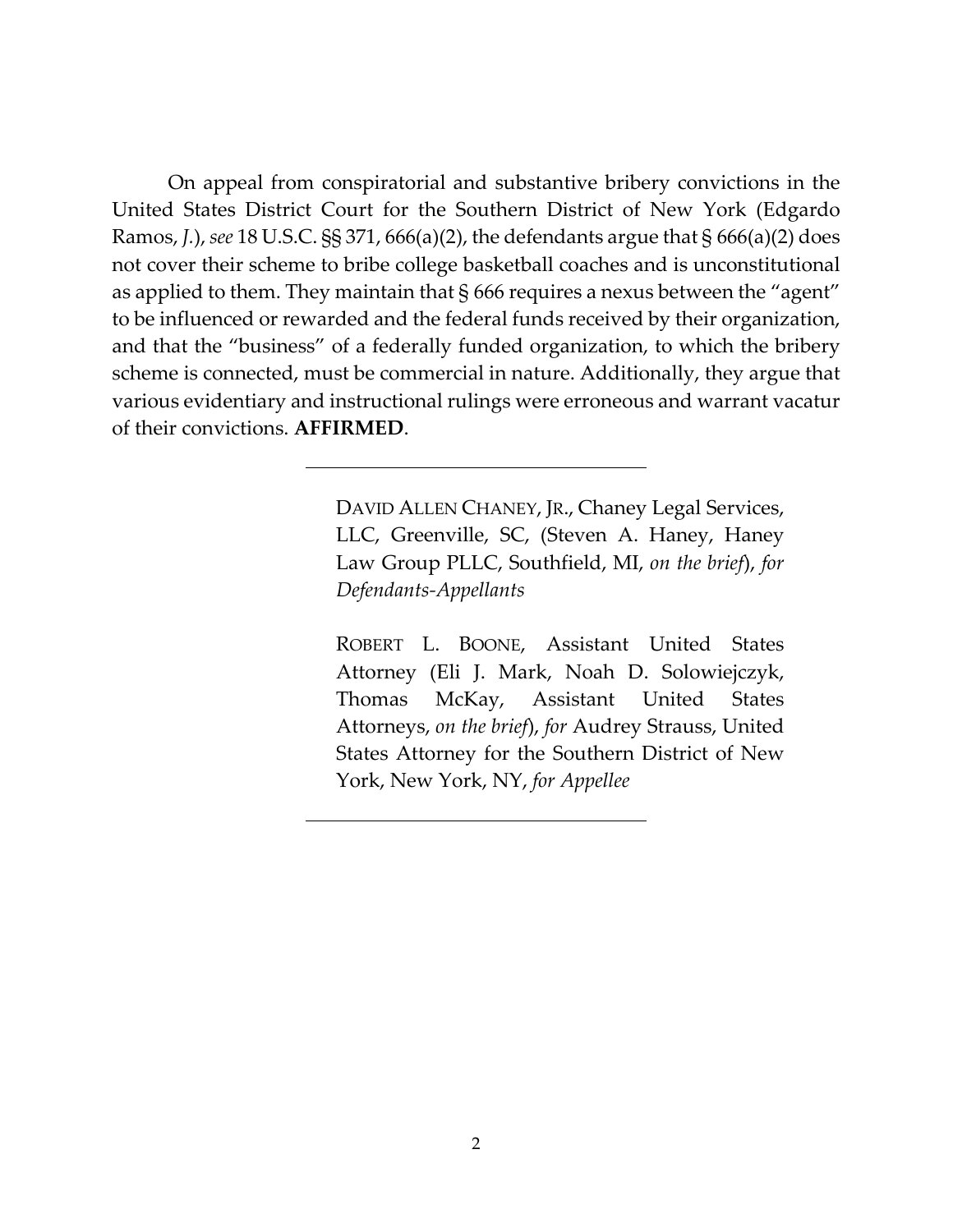#### WILLIAM J. NARDINI, *Circuit Judge*:

Defendants-Appellants Christian Dawkins and Merl Code stand convicted by a jury of conspiracy to commit bribery in violation of 18 U.S.C. §§ 371 and 666(a)(2). Dawkins also stands convicted of substantive bribery in violation of § 666(a)(2). The defendants here appeal their convictions, entered on October 22, 2019, in the United States District Court for the Southern District of New York (Edgardo Ramos, *J.*). They argue that § 666(a)(2) does not cover their charged scheme to bribe college basketball coaches and is unconstitutional as applied to them. Specifically, they maintain that § 666 requires a nexus between the "agent" to be influenced or rewarded and the federal funds received by their organization, and that the "business" of a federally funded organization, to which the bribery scheme is connected, must be commercial in nature. Additionally, they argue that various evidentiary and instructional rulings were erroneous and warrant vacatur of their convictions. We are unpersuaded by these arguments.

In 18 U.S.C. § 666, Congress used broad terms to prohibit bribery in relation to federally funded programs. As relevant here, the statute prohibits certain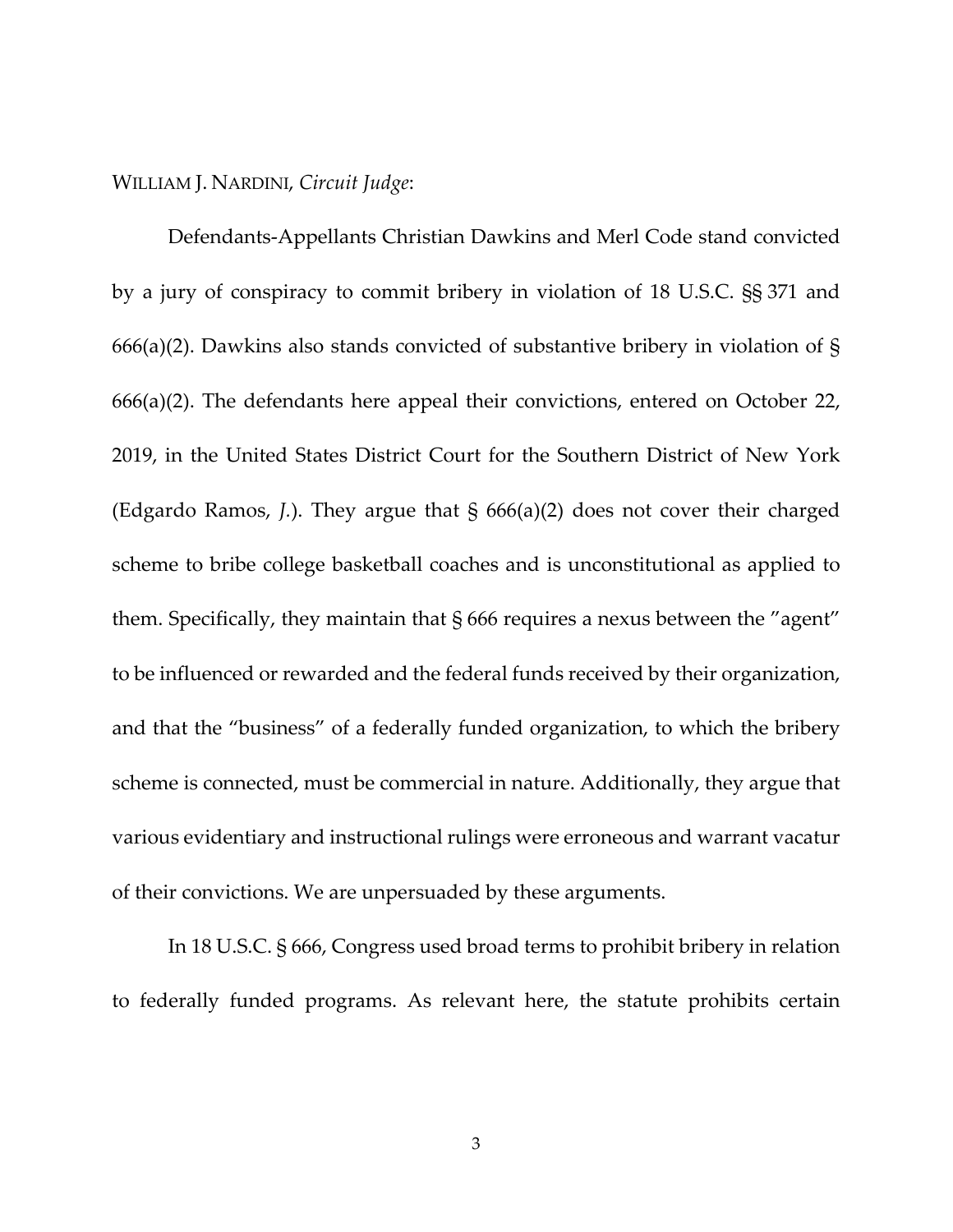actions taken "with intent to influence or reward an agent" of a designated recipient of federal funds, "in connection with any business" of that recipient. The defendants ask us to shorten the reach of 18 U.S.C. § 666(a)(2), limiting the universe of "agents" to be influenced and "businesses" involved. But it is not the role of courts to engraft restrictive language onto statutes. Nor should we cabin a law that Congress wrote expansively to preserve the integrity of organizations that receive federal dollars. Today, we follow the logical course charted by longstanding precedent to reach two conclusions with respect to 18 U.S.C. § 666(a)(2): first, the "agent" of a federally funded organization need not have control over the federal funds, and the agent need not work in a specific program within the organization that uses those federal dollars; and second, the "business" of a federally funded organization need not be commercial in nature. With respect to the defendants' other challenges on appeal, we identify no reversible error. Accordingly, we affirm the judgments of conviction.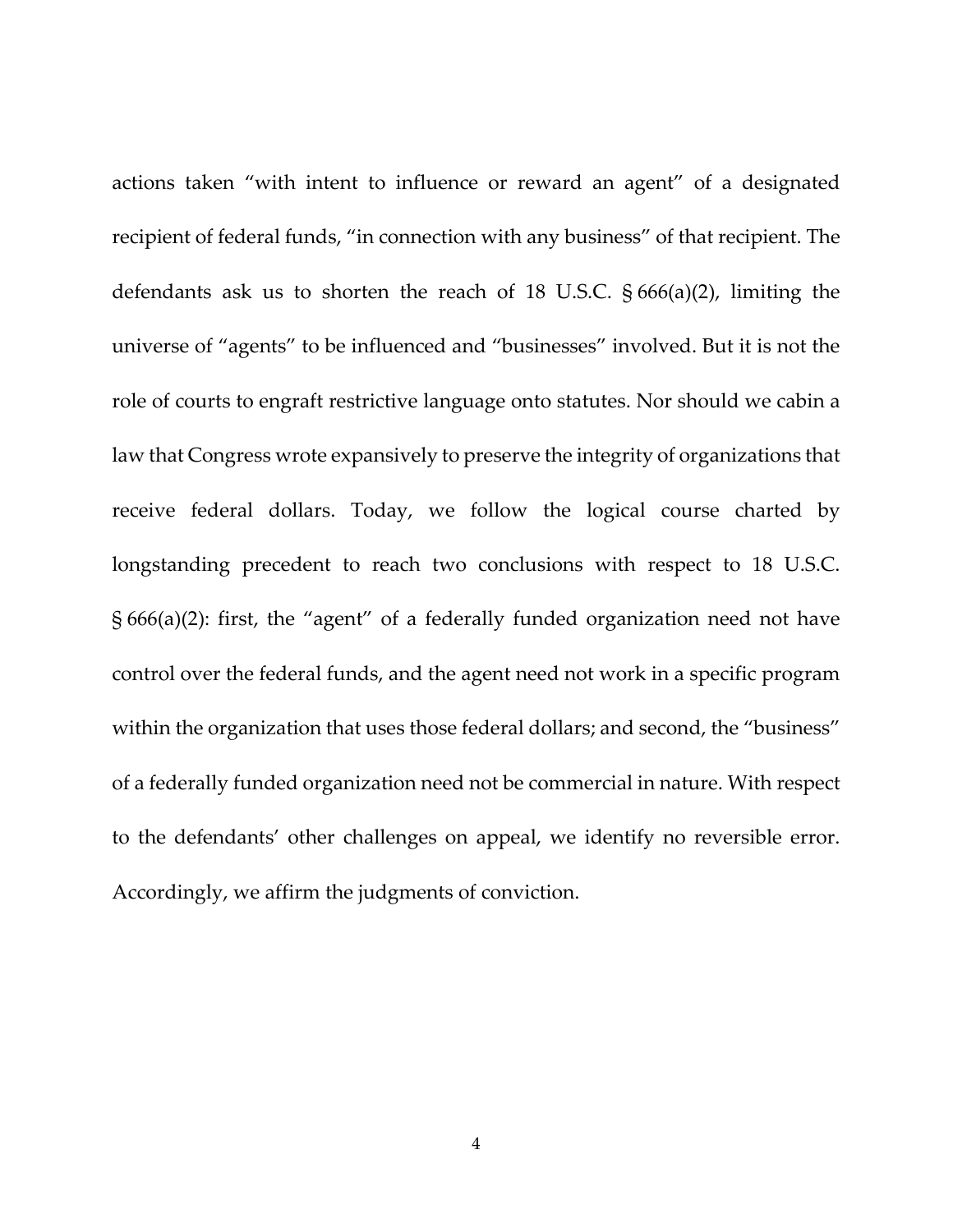#### **I. Overview**

On March 7, 2019, a grand jury returned a Superseding Indictment, charging Dawkins and Code with conspiracy to commit bribery, [2](#page-4-0) *see* 18 U.S.C. §§ 371, 666(a)(2) (Count One); substantive bribery, *see id.* §§ 666(a)(2), 2 (Count Two); conspiracy to commit honest services wire fraud, *see id.* §§ 1343, 1346, 1349 (Count Three); and conspiracy to commit Travel Act bribery, *see id.* §§ 371, 1952(a)(1) & (a)(3) (Count Six). Dawkins was also individually charged with two substantive counts of honest services wire fraud. *See id.* §§ 1343, 1346, 1349, 2 (Counts Four and Five).

The indictment alleged a straightforward scheme: Dawkins and Code planned to pay bribes to basketball coaches at National Collegiate Athletic

<span id="page-4-0"></span><sup>2</sup> Counts One and Two charged both bribery and gratuity theories under § 666(a)(2), alleging intent to influence and to reward agents of a federally funded organization. *See United States v. Sun-Diamond Growers of Cal.*, 526 U.S. 398, 404–05 (1999) ("Bribery requires intent 'to influence' . . . , while illegal gratuity requires only that the gratuity be given or accepted 'for or because of' an . . . act. In other words, for bribery there must be a *quid pro quo*—a specific intent to give or receive something of value *in exchange* for an . . . act. An illegal gratuity, on the other hand, may constitute merely a reward for some future [or past] act . . . ." (discussing 18 U.S.C. § 201(b) and (c))). The district court instructed the jury on both theories, and the jury returned general verdicts of guilt against both defendants on Count One and a general verdict of guilt against Dawkins on Count Two. But because the parties phrase their arguments on appeal solely in terms of bribery, for the sake of convenience, our opinion does so as well.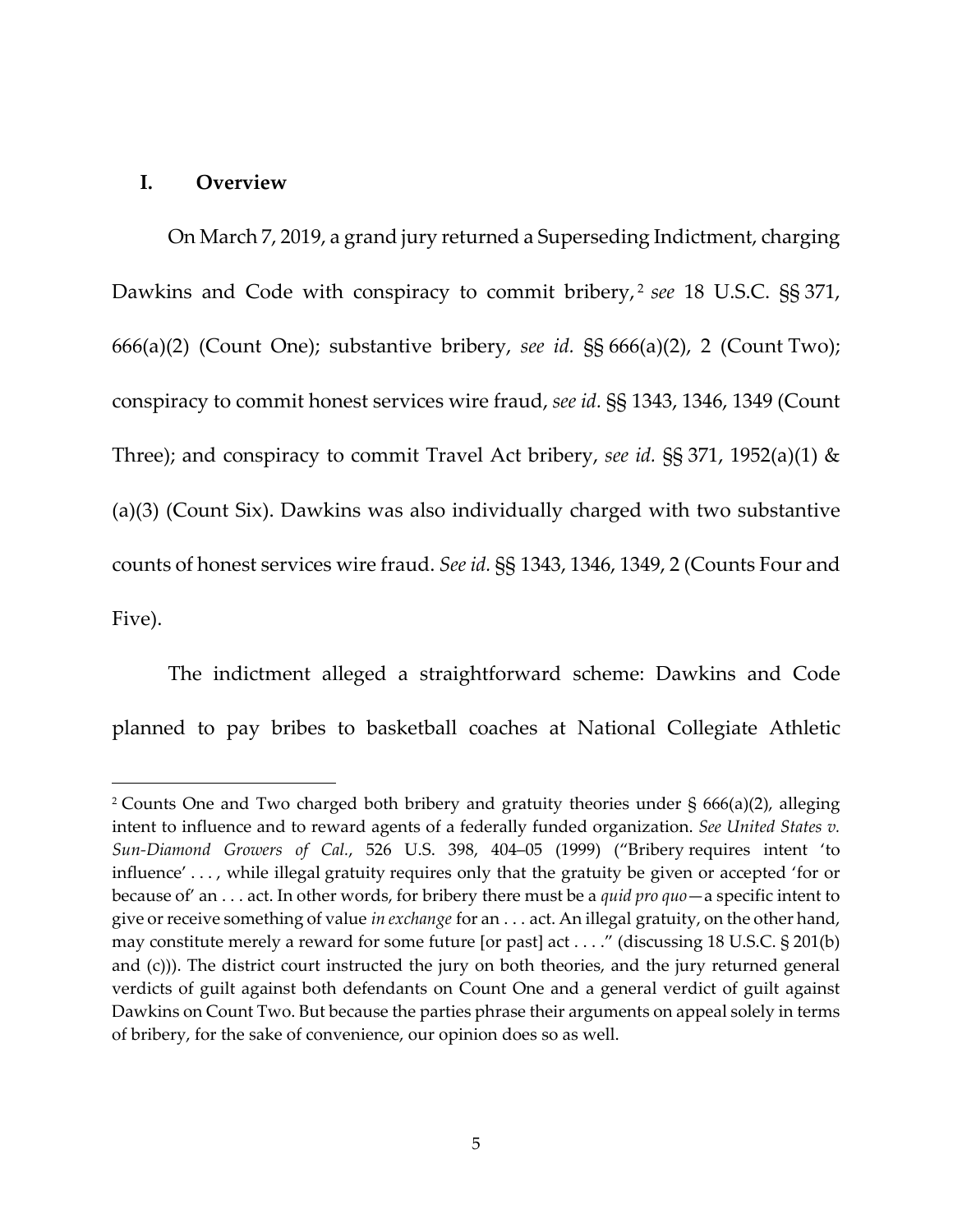Association ("NCAA") Division I universities in exchange for the coaches' agreement to steer their student-athletes toward Dawkins's sports management company after leaving college and becoming professional basketball players.

The defendants moved to dismiss the indictment before trial, challenging Counts One and Two on the ground that the Government's allegations failed to establish two elements of a  $\S 666(a)(2)$  violation: (1) that the persons intended to be influenced or rewarded (here basketball coaches) were "agents" of federally funded organizations, and (2) that the scheme to influence or reward was "in connection with any business" of these organizations. 18 U.S.C. § 666(a)(2). Upon consideration of the same arguments pursued by the defendants on their appeal, the district court orally denied the motion, and the case proceeded to a two-week trial.

On May 8, 2019, the jury found Dawkins guilty on Counts One and Two, and Code guilty on Count One. The jury acquitted the defendants of the remaining charges. After the verdict, the district court issued a written opinion explaining its earlier denial of the motion to dismiss. *See* Doc. No. 244, Dkt. No. 17-cr-684. It then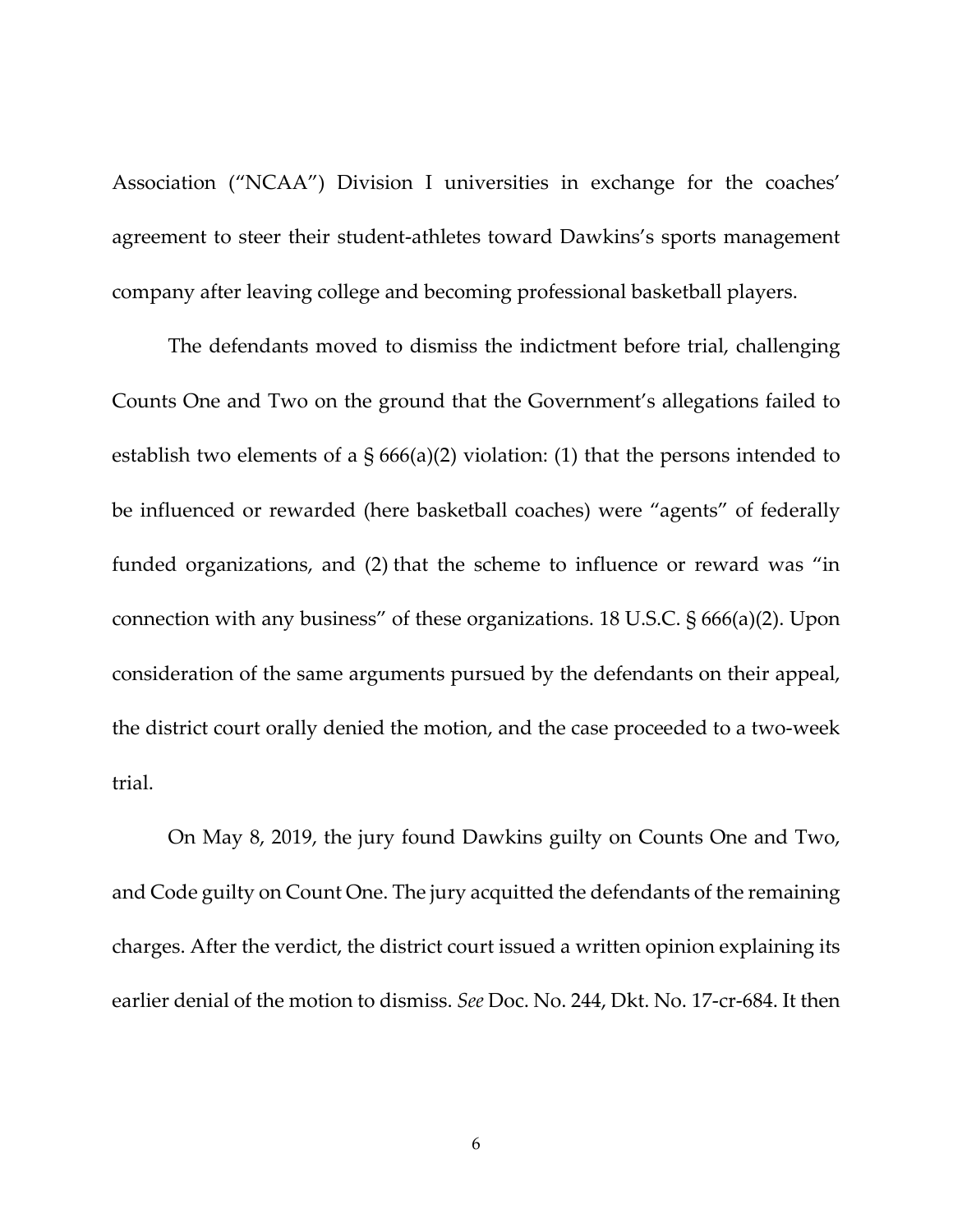sentenced Dawkins principally to a year and a day in prison, and Code to three months in prison. Both defendants now appeal their convictions.

#### **II. The bribery scheme**

Viewed in the light most favorable to the jury's verdict, $3$  the trial evidence showed the following.

Christian Dawkins formerly worked as a "runner," a liaison who helps sports agents develop professional relationships with athletes. In September 2015, Dawkins became acquainted with Louis Martin Blazer, a financial and business manager who had once worked primarily for NFL players. To develop relationships with potential future clients, Blazer had at times paid college football players in hopes that they would retain his services once they turned pro. Unbeknownst to Dawkins, Blazer was cooperating with Government investigators, who recorded the men's conversations.

In December 2015, Dawkins proposed that Blazer give Dawkins money to pay basketball players whom Dawkins was attempting to recruit. In exchange,

<span id="page-6-0"></span><sup>3</sup> *See United States v. Thompson*, 896 F.3d 155, 159 (2d Cir. 2018).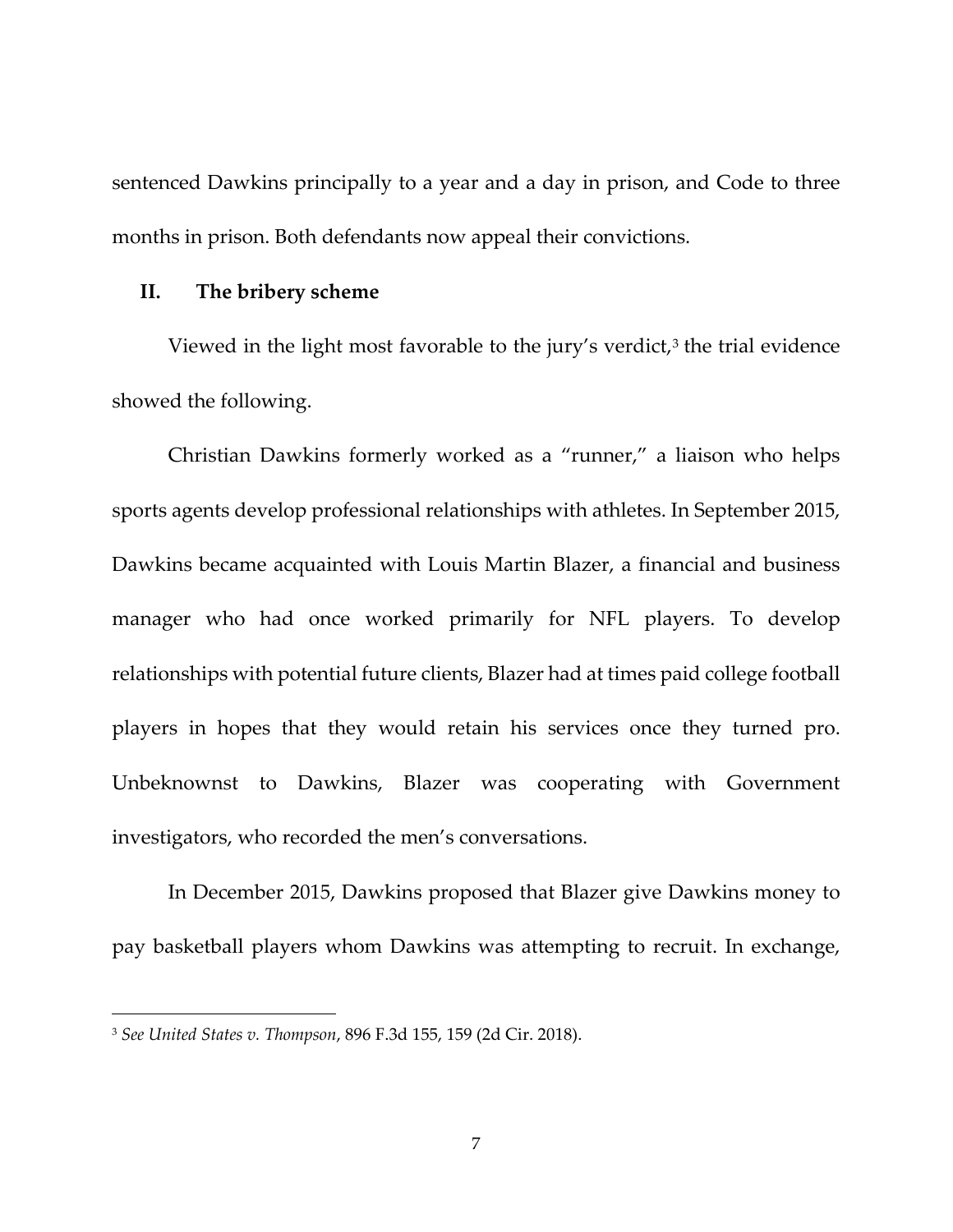Dawkins would refer the players to Blazer for financial management services. Dawkins also proposed that Blazer take over payments Dawkins had been making to University of South Carolina assistant basketball coach Lamont Evans,<sup>[4](#page-7-0)</sup> who, in return, was to steer his players to retain Dawkins's then-employer, a sports management agency, when they went pro. Dawkins proposed that Blazer develop a relationship with Evans, who could refer his players to Blazer for financial advice and management. Blazer, at the Government's direction, agreed to take over the payments.

Around this time, Blazer introduced Dawkins to Munish Sood, an investment manager, who, with Blazer, took over the payments to Evans. In March 2016, Dawkins, Blazer, Sood, and Evans met and discussed recruiting and paying players as well as the value of building relationships with assistant coaches. Dawkins later explained to Blazer and Sood that paying coaches was advantageous, since coaches could refer still other players if an initial referral did not work out, and they could limit other potential agents' and advisors' access to

<span id="page-7-0"></span><sup>4</sup> Evans later became an assistant basketball coach at Oklahoma State University.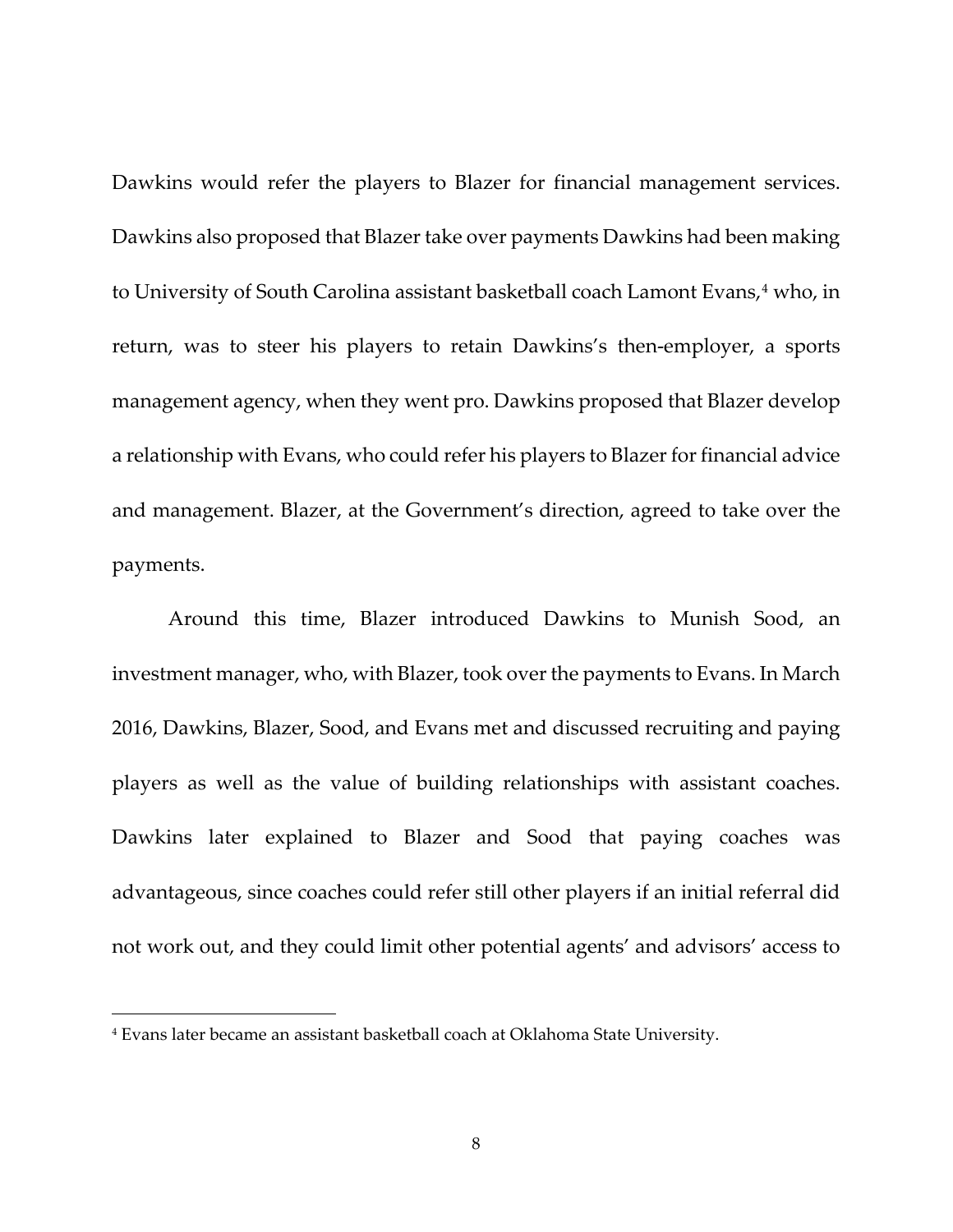their players. In exchange for the bribes Blazer and Sood began to pay, Evans introduced them to one player and to another player's mother. During trial, Blazer and Sood testified extensively about their understandings of these recorded conversations.

In June 2017, Dawkins, Sood, and "Jeff D'Angelo," an undercover FBI agent posing as a wealthy businessman, formed a sports management company, LOYD, Inc. ("LOYD"). The plan was for LOYD to develop relationships with college basketball coaches, who would in turn refer players to LOYD for sports management services upon turning pro.

Later in June 2017, two recorded meetings relevant to this appeal occurred in New York. First, Sood and D'Angelo met with University of Arizona assistant basketball coach Emanuel "Book" Richardson to discuss buying access to Richardson's players. At the close of the meeting, D'Angelo handed Richardson five thousand dollars. Second, immediately after the Richardson meeting, Dawkins, Blazer, Sood, and D'Angelo met with Merl Code—a consultant for Adidas, a major sports apparel company—who had extensive relationships with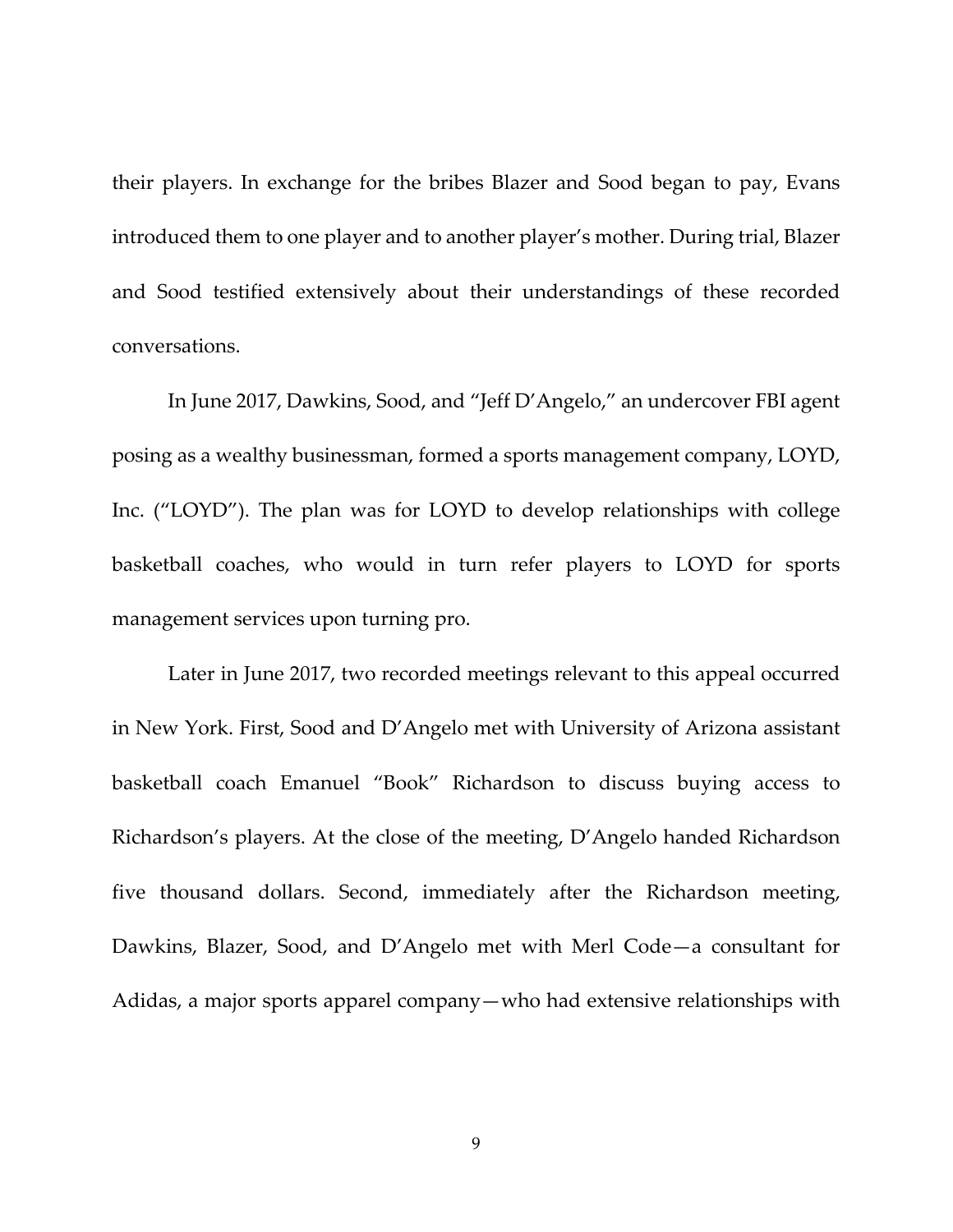basketball coaches and players. The purpose of this meeting was to see whether Code could help LOYD generate business by introducing the LOYD group to his basketball contacts. At the end of this meeting, D'Angelo gave Code two thousand dollars.

In July 2017, Dawkins, Blazer, and D'Angelo met ten college coaches in Las Vegas and paid some of them bribes of up to \$13,000. Although Code was not present for these meetings, he helped arrange them and advised the LOYD group on how to talk with the coaches; in particular, he warned that the coaches would likely be wary of accepting money from people they did not yet trust. After these meetings, some coaches began to fulfill their end of the bribery bargain by introducing the LOYD group to players' families. Shortly thereafter, Dawkins and Code were arrested.[5](#page-9-0)

<span id="page-9-0"></span><sup>5</sup> In a separate trial arising from this series of events and others related to it, Dawkins and Code were convicted of wire fraud and conspiracy to commit wire fraud, in violation of 18 U.S.C. §§ 1343 and 1349, for "engaging in a scheme to defraud three universities by paying tens of thousands of dollars to the families of high school basketball players to induce them to attend the universities . . . and covering up the payments so that the recruits could certify to the universities that they had complied with [NCAA rules] barring student-athletes and recruits from being paid." *United States v. Gatto*, 986 F.3d 104, 109–10 (2d Cir. 2021).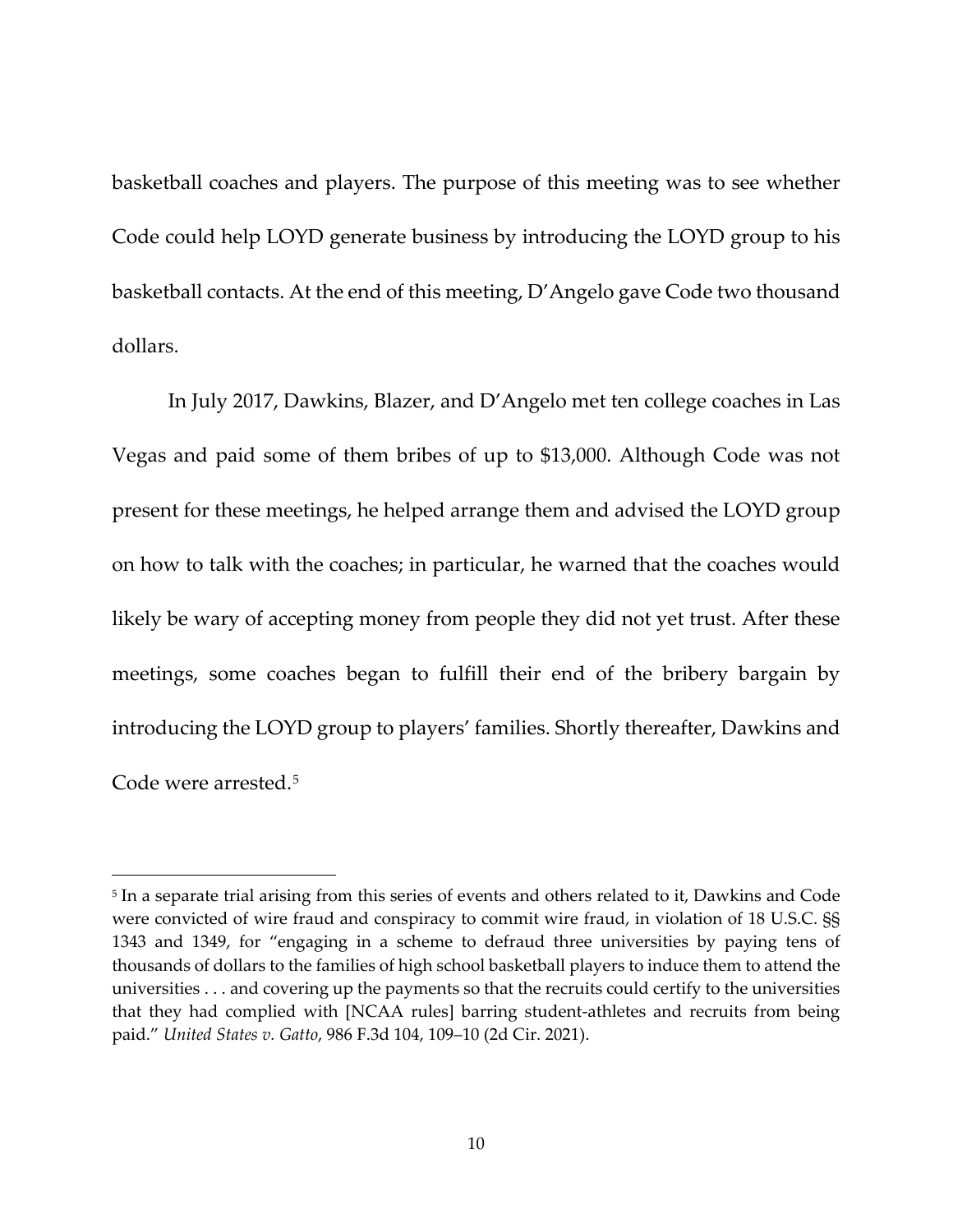#### **III. The defendants' challenges under 18 U.S.C. § 666(a)(2)**

The defendants' primary argument on appeal is that the district court misconstrued § 666(a)(2) in recognizing the basketball coaches in this case as "agents" of their federally funded university employers and in concluding that the defendants' bribery efforts were connected to the "business" of those universities. They frame the argument primarily as a challenge to the district court's denial of their pretrial motion to dismiss the indictment. They also rely on it to maintain that the district court should have applied a narrower construction of  $\S 666(a)(2)$ (presumably when instructing the jury), and that the Government failed to prove its case under the defense's proffered interpretation of the statute. As we have explained, "the pleading standard for an indictment is entirely separate from the evidentiary standard at trial,"[6](#page-10-0) and is different yet again from the question of whether the jury was properly instructed. We therefore address the pleading question first, and then turn to the trial questions.

<span id="page-10-0"></span><sup>6</sup> *United States v. Wedd*, 993 F.3d 104, 120 (2d Cir. 2021).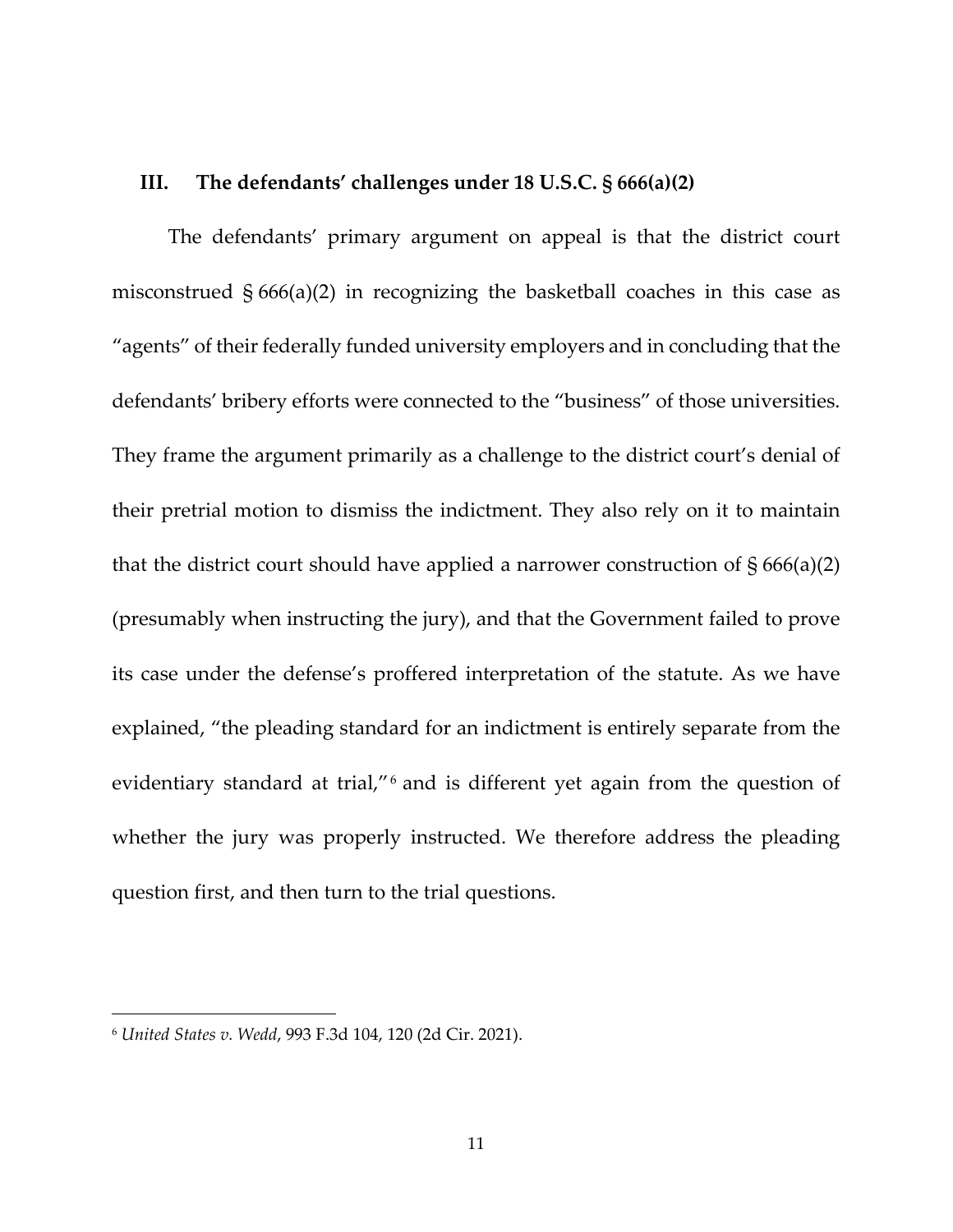## **A. The Superseding Indictment properly alleged a violation of 18 U.S.C. § 666(a)(2).**

We find no error in the district court's denial of the defendants' motion to dismiss the Superseding Indictment, which we review *de novo*.[7](#page-11-0) "An indictment is sufficient as long as it (1) 'contains the elements of the offense charged and fairly informs a defendant of the charge against which he must defend,' and (2) 'enables the defendant to plead an acquittal or conviction in bar of future prosecutions for the same offense.'"[8](#page-11-1) To satisfy these requirements, "an indictment need do little more than . . . track the language of the statute charged and state the time and place (in approximate terms) of the alleged crime."[9](#page-11-2) Here, Counts One and Two used the same words as  $\S 666(a)(2)$  to charge the defendants with trying to influence an agent of a federally funded organization. Moreover, the Superseding Indictment was a "speaking indictment" that provided significant detail about the

<span id="page-11-0"></span><sup>7</sup> *See United States v. Canori*, 737 F.3d 181, 182 (2d Cir. 2013).

<span id="page-11-1"></span><sup>8</sup> *Wedd*, 993 F.3d at 120 (alteration omitted) (quoting *United States v. Alfonso*, 143 F.3d 772, 776 (2d Cir. 1998)).

<span id="page-11-2"></span><sup>9</sup> *Id*. (quoting *Alfonso*, 143 F.3d at 776).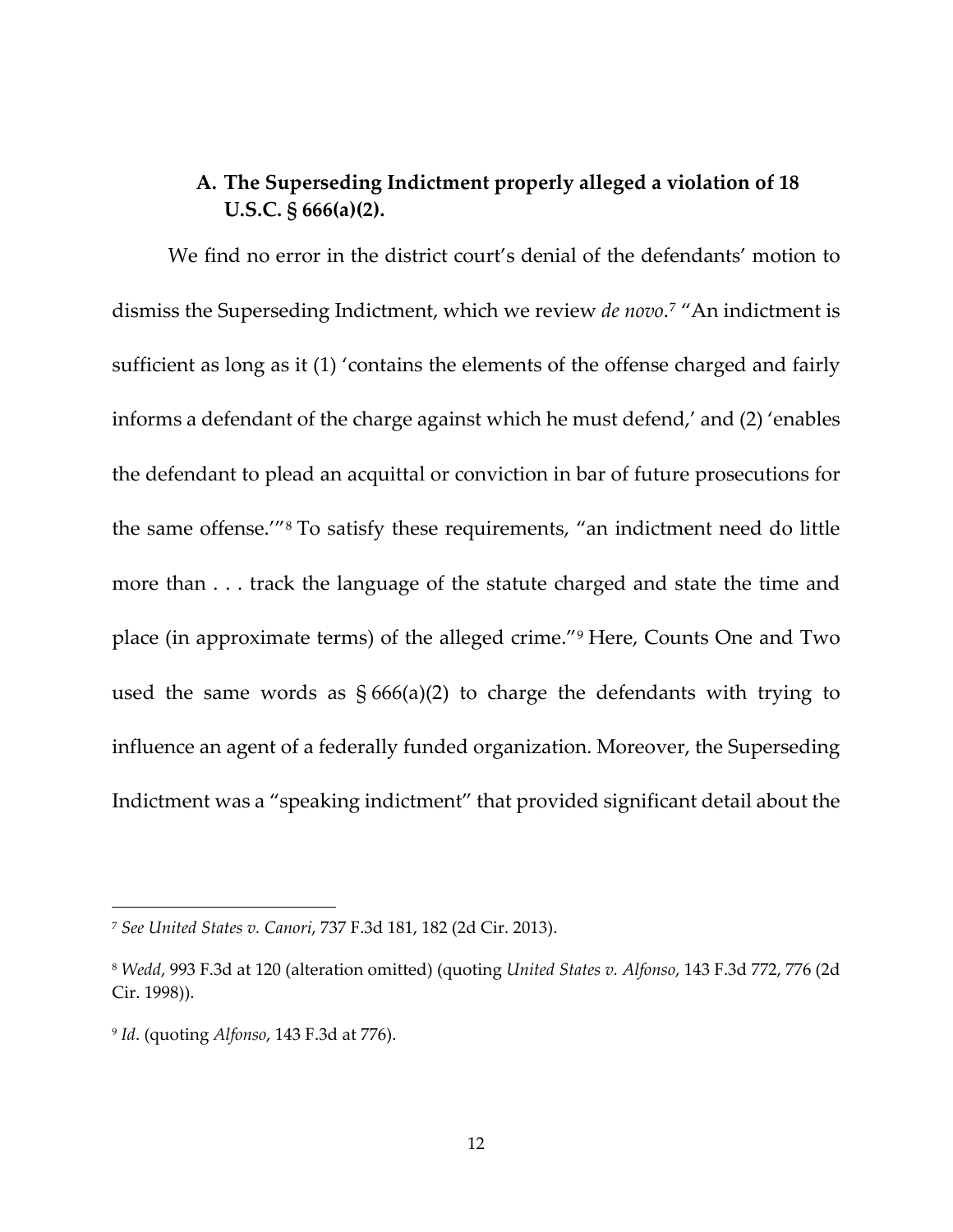factual nature of the charges. This was more than enough background to inform the defendants of when and where the offense conduct took place. Therefore, the Superseding Indictment was sufficient.

The defendants argue that the district court should have gone further and weighed whether certain factual allegations in the Superseding Indictment specifically that the coaches were "agents" of the universities and that the bribery scheme was "in connection" with the universities' "business" of running an athletic program—were consistent with the charged violations. The defendants interpret § 666(a)(2) to require additional showings for someone to be an "agent," and for activities to be part of a university's "business." But "[a]t the indictment stage, we do not evaluate the adequacy of the facts to satisfy the elements of the charged offense. That is something we do after trial."[10](#page-12-0) Otherwise, we would effectively be asking district courts to engage in summary judgment

<span id="page-12-0"></span><sup>&</sup>lt;sup>10</sup> *Id.* at 121. The only exception that might apply to this general rule is when the Government has made "a full proffer of the evidence it intends to present at trial." *Id*. (quoting *Alfonso*, 143 F.3d at 776). The defendants do not claim that such a full proffer took place in this case.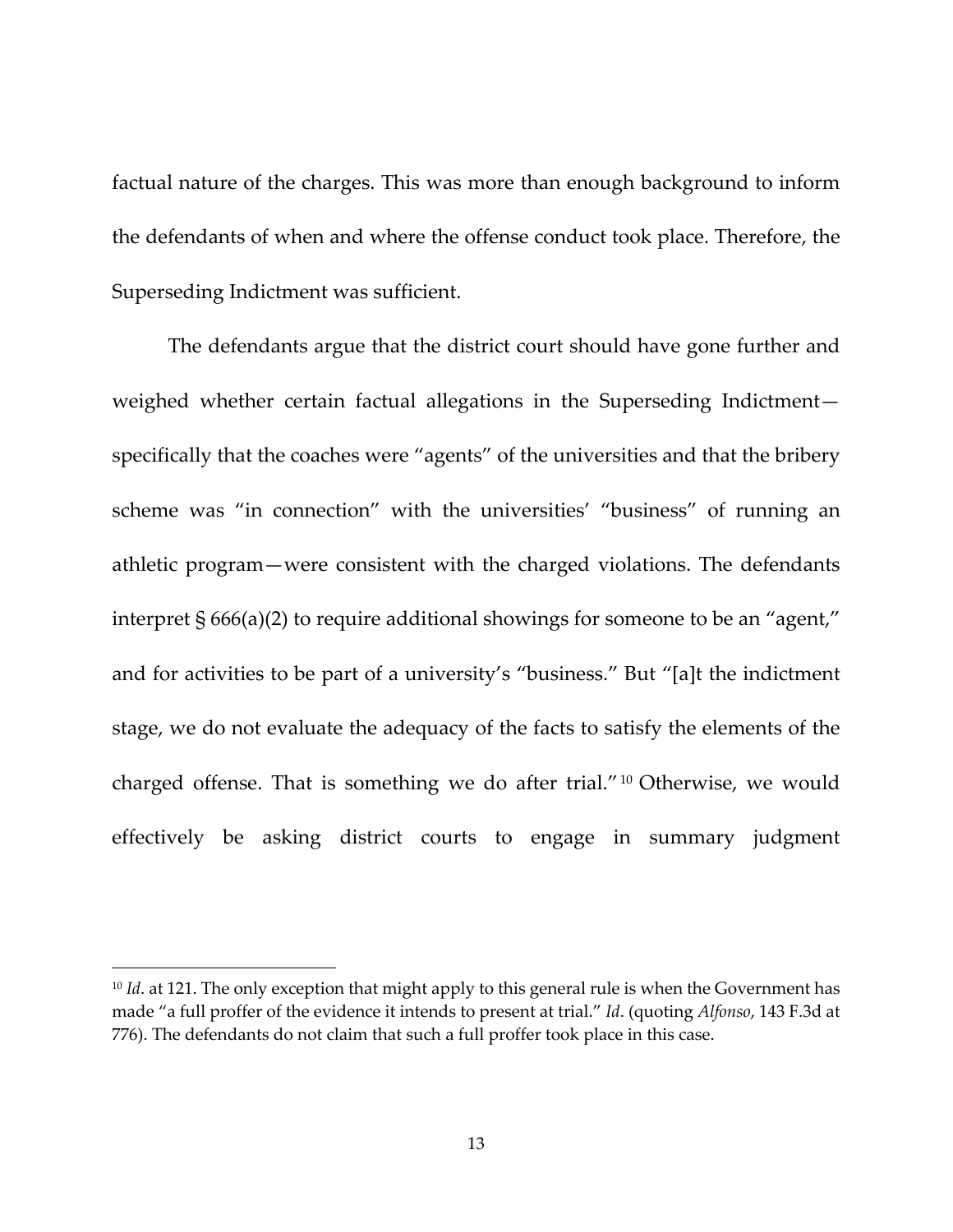proceedings—something that "does not exist in federal criminal procedure."[11](#page-13-0) Thus, the district court correctly denied the defendants' motion to dismiss the Superseding Indictment.

#### **B. The Government proved a violation of § 666(a)(2).**

The defendants also argue, in the alternative, that the district court should have applied their proposed narrower definitions of "agent" and "business"—a claim that we read as a challenge both to the jury instructions and to the sufficiency of the evidence. These arguments turn largely on the same grounds: (1) that the coaches were not in fact "agents" of the universities under § 666(a)(2) because they did not control spending of federal funds at the universities or work in a program within the university that used those funds, and (2) that the bribery scheme was not "in connection" with the universities' "business," the meaning of which should be limited to the universities' commercial activities.

<span id="page-13-0"></span><sup>11</sup> *Id*. (quoting *United States v. Sampson*, 898 F.3d 270, 282 (2d Cir. 2018)).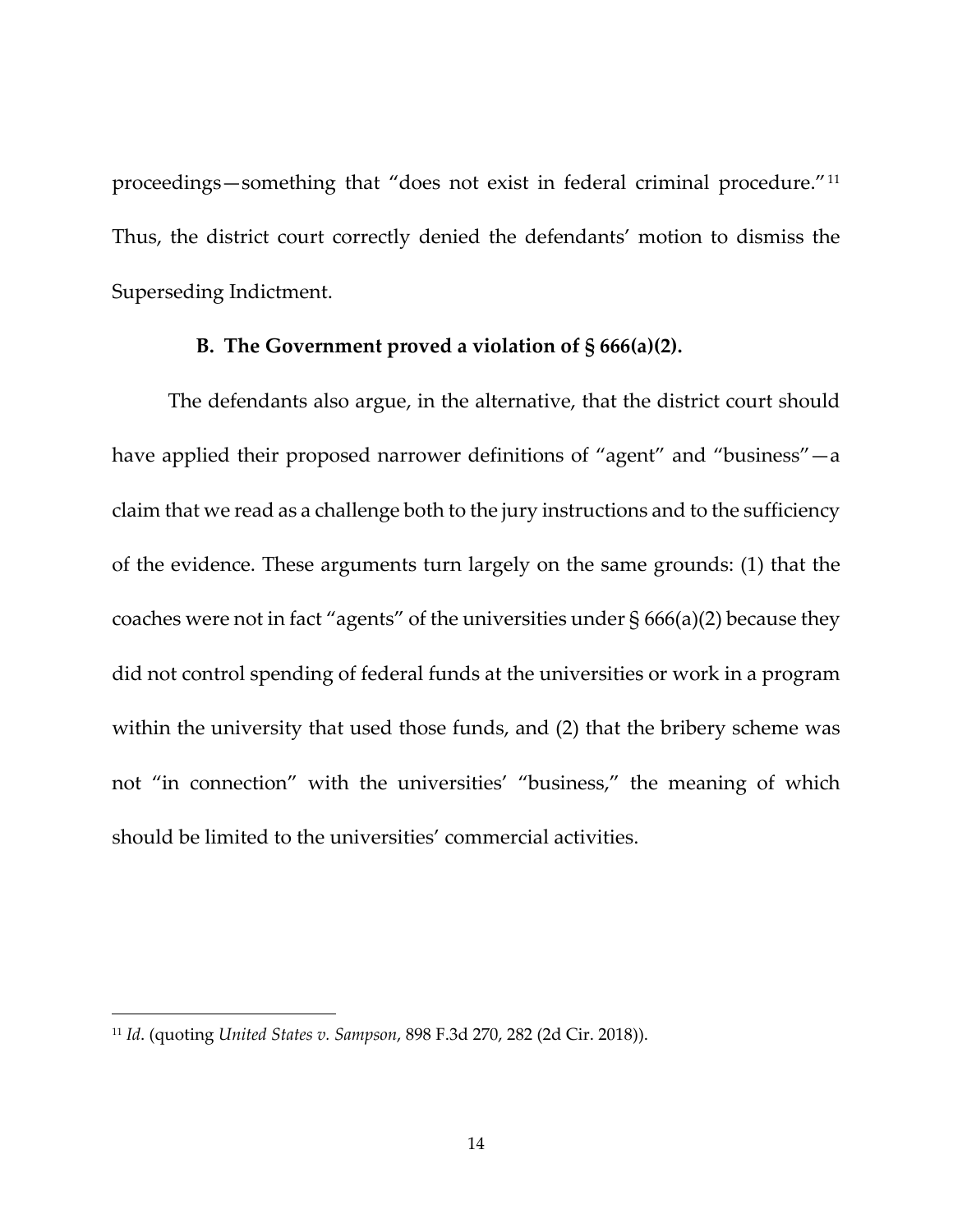The defendants did not preserve these arguments before the district court,<sup>[12](#page-14-0)</sup> and so their challenges would appear to be reviewable only for plain error.[13](#page-14-1) Our standard of review is immaterial, however, because we discern no error at all.

# **1. 18 U.S.C. § 666(a)(2) does not require a nexus between the "agent" of a federally funded organization and the federal funds the organization receives.**

Section 666(a)(2) broadly prohibits conduct designed to improperly influence or reward the agents of certain federally funded organizations. In relevant part, the statute provides:

<span id="page-14-0"></span> $12$  Although the defendants moved for judgments of acquittal under Rule 29 of the Federal Rules of Criminal Procedure, they did not challenge the sufficiency of the evidence with respect to either of these points. Likewise, the defendants did not propose jury instructions that embodied their reading of § 666(a)(2), nor did they object to the court's jury instructions on these elements.

<span id="page-14-1"></span><sup>13</sup> *See* Fed. R. Crim. P. 30(d) ("A party who objects to any portion of the [jury] instructions . . . must inform the court of the specific objection and the grounds for the objection before the jury retires to deliberate. . . . Failure to object in accordance with this rule precludes appellate review, except [where there was plain error]."); *see also* Fed. R. Crim. P. 52(b) ("A plain error that affects substantial rights may be considered even though it was not brought to the court's attention."); *United States v. Dussard*, 967 F.3d 149, 155 (2d Cir. 2020) ("The requirements for obtaining relief on plain-error review are well established. Under Rule 52(b), before an appellate court can correct an error not raised in the district court, there must be (1) error, (2) that is plain, and (3) that affects substantial rights. If all three conditions are met, an appellate court may then exercise its discretion to notice a forfeited error, but only if (4) the error seriously affects the fairness, integrity, or public reputation of judicial proceedings." (internal quotation marks and alterations omitted)), *cert. denied*, No. 20-6743 (May 17, 2021) (mem.).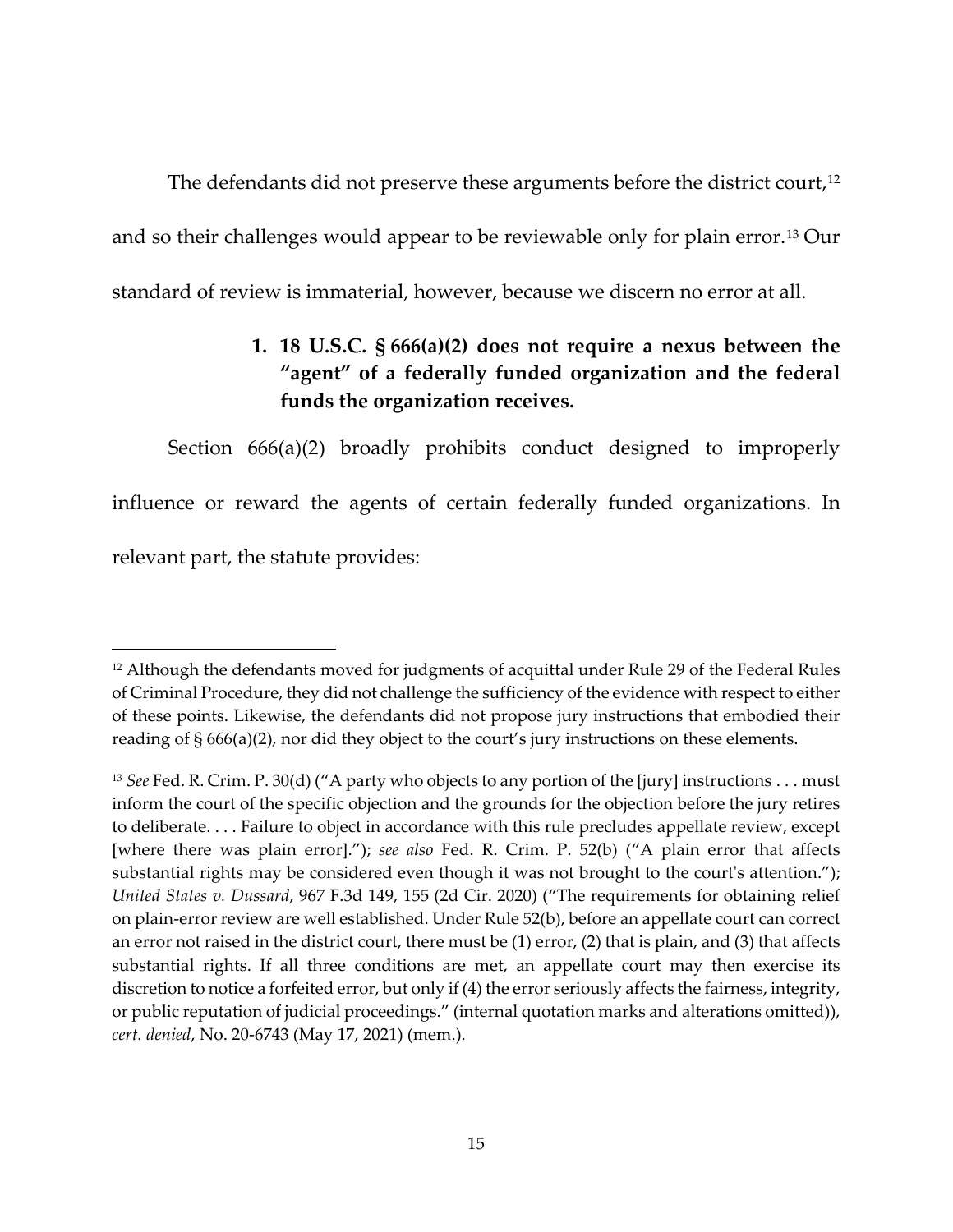Whoever . . . corruptly gives, offers, or agrees to give anything of value to any person, with intent to influence or reward an agent of an organization or of a State, local or Indian tribal government, or any agency thereof, in connection with any business, transaction, or series of transactions of such organization, government, or agency involving anything of value of \$5,000 or more[] shall be fined under this title, imprisoned not more than 10 years, or both[,] . . . [provided that] the organization, government, or agency receives, in any one year period, benefits in excess of \$10,000 under a Federal program involving a grant, contract, subsidy, loan, guarantee, insurance, or other form of Federal assistance.

To determine whether a target of corrupt "influence or reward" is an "agent" for purposes of § 666(a)(2), we "necessarily begin[] with the plain meaning of [the] law's text and, absent ambiguity, will . . . end there."<sup>[14](#page-15-0)</sup> Section 666(d)(1) defines an "agent" as "a person authorized to act on behalf of another person . . . and, in the case of an organization . . . , includes a servant or employee, and a partner, director, officer, manager, and representative." The district court adhered to this statutory definition in charging the jury on the agency element of a § 666 violation, instructing:

<span id="page-15-0"></span><sup>14</sup> *United States v. Ng Lap Seng*, 934 F.3d 110, 122 (2d Cir. 2019) (internal quotation marks omitted), *cert. denied*, 141 S. Ct. 161 (2020).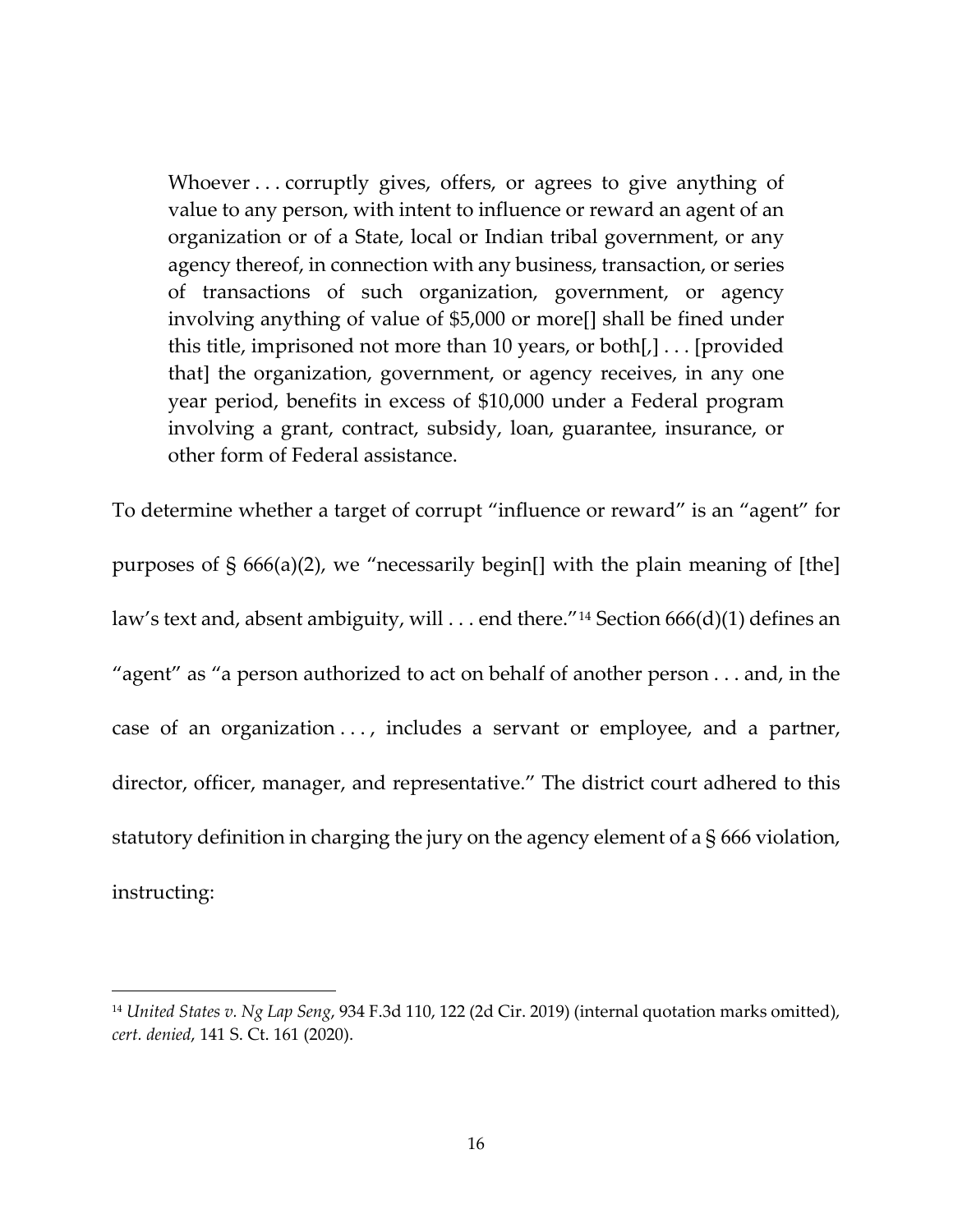The fourth element the government must prove beyond a reasonable doubt is that at the time alleged in the indictment, in or about 2016 to in or about 2017, any men's college basketball coach who received a payment from, or as facilitated by, the defendant you are considering was, in fact, an agent of the university that employed him. *An agent is a person who is authorized to act on behalf of his organization. Employees are considered agents of the organizations that employ[] them.*[15](#page-16-0)

The italicized language of the jury charge closely tracked the language of the statute, both identifying that an agent must be "authorized to act on behalf" of the organization, and explaining that an "employee" falls within the list of statutorily enumerated types of agents. Because the charge accurately tracked the statute, it was not erroneous.

Dawkins and Code do not contest that a straightforward reading of the statute leads to this conclusion. Rather, they argue that we should disregard the plain language of § 666 and instead impose a narrowing construction to avoid "stretch[ing the statute] well beyond its stated purpose." [16](#page-16-1) Otherwise, the

<span id="page-16-0"></span><sup>&</sup>lt;sup>15</sup> Tr. at 1615 (emphasis added).

<span id="page-16-1"></span><sup>16</sup> Appellants' Br. at 39.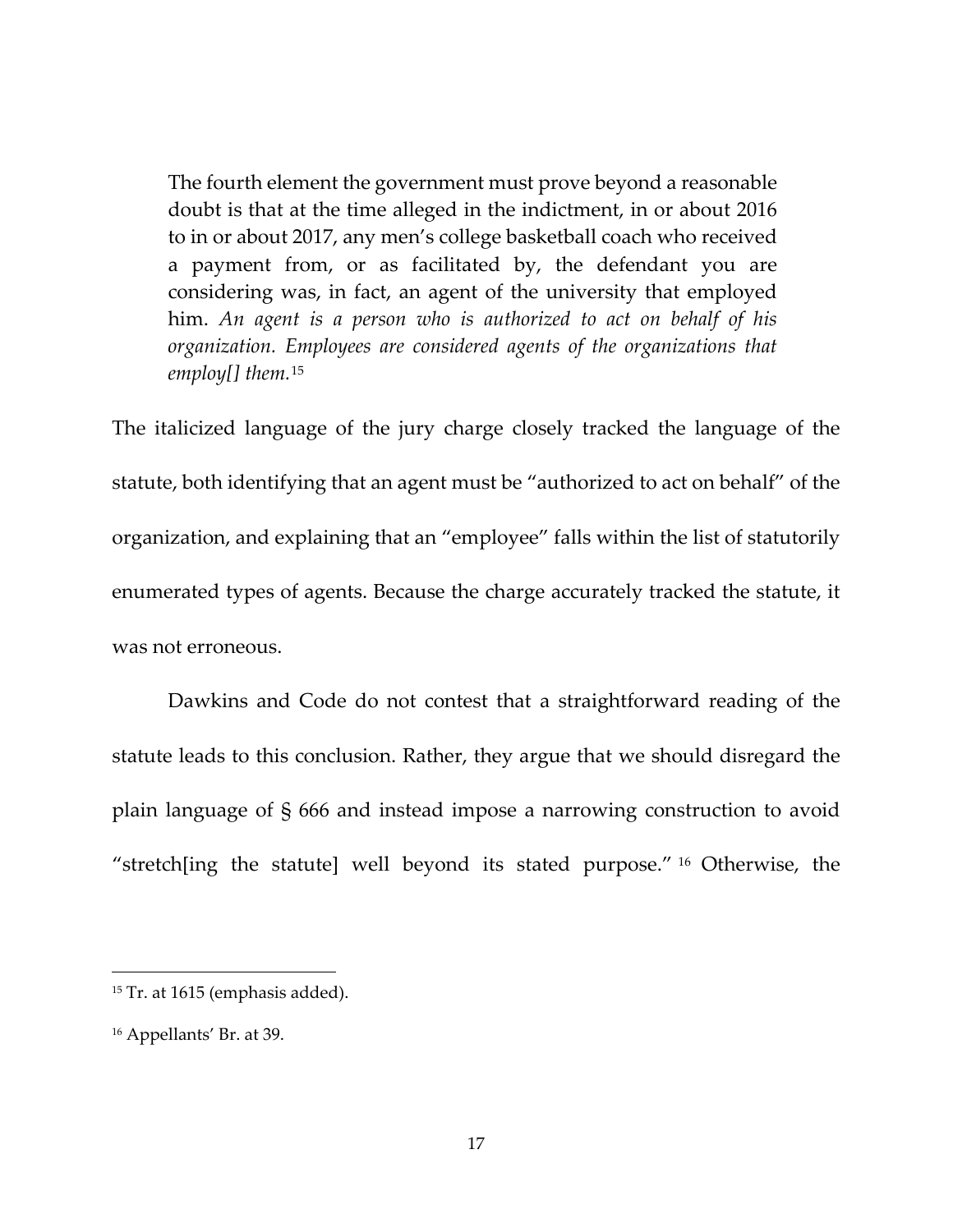defendants assert, the term "agent" would sweep so broadly as to include employees such as "part-time janitor[s]" whose roles are not connected to "protecting the integrity of federal funds."<sup>[17](#page-17-0)</sup> The defendants argue that  $§$  666 "agents" are only those who can access or direct the spending of federal funds, or at least are associated with a division of the university that receives federal funds. But it is not our place to limit language enacted by Congress in order to pursue the policy goals posited by the defendants.[18](#page-17-1)

We do not write on a blank slate in reaching this conclusion. The Supreme Court has twice rejected similar attempts to engraft an extratextual "nexus" requirement onto § 666. Most recently, in *Sabri v. United States*, the Court rejected

<span id="page-17-0"></span><sup>17</sup> *Id.*

<span id="page-17-1"></span><sup>18</sup> *See Bostock v. Clayton County*, 140 S. Ct. 1731, 1738 (2020) ("[O]nly the words on the page constitute the law adopted by Congress and approved by the President. If judges could add to, remodel, update, or detract from old statutory terms inspired only by extratextual sources and our own imaginations, we would risk amending statutes outside the legislative process reserved for the people's representatives."); *Rotkiske v. Klemm*, 140 S. Ct. 355, 360–61 (2019) ("It is a fundamental principle of statutory interpretation that 'absent provisions cannot be supplied by the courts.'" (internal alteration omitted) (quoting A. SCALIA & B. GARNER, READING LAW: THE INTERPRETATION OF LEGAL TEXTS 94 (2012))); *Conn. Nat'l Bank v. Germain*, 503 U.S. 249, 253–54 (1992) ("We have stated time and again that courts must presume that a legislature says in a statute what it means and means in a statute what it says there.").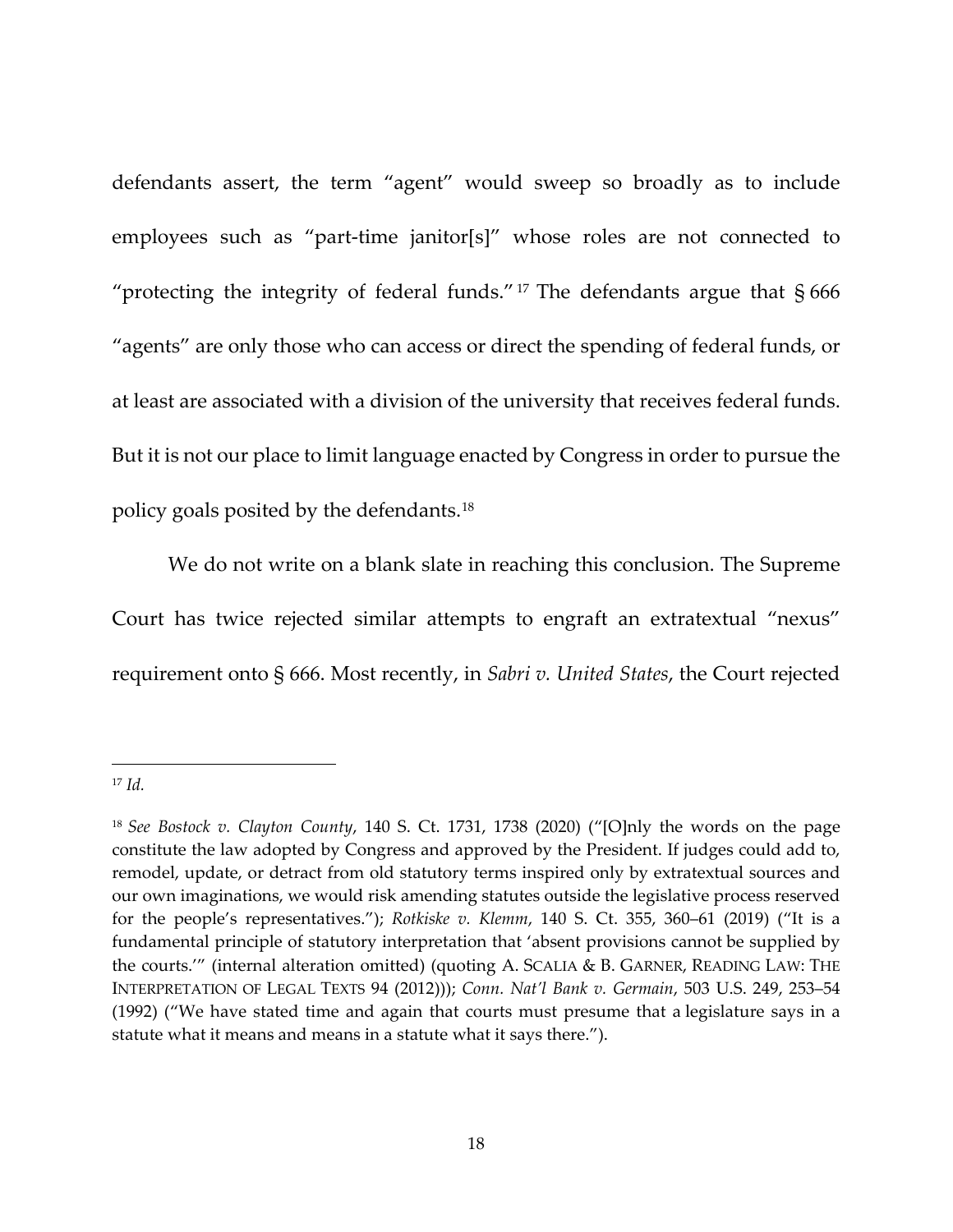the related argument that the statute requires "a nexus between the bribery proscribed . . . and federal funding" to be a valid exercise of Congress's authority under Article I.[19](#page-18-0) The Court reasoned that the federal funds did not have to be directly affected by the bribery scheme because "corruption does not have to be that limited to affect the federal interest. Money is fungible . . . and corrupt contractors do not deliver dollar-for-dollar value."[20](#page-18-1) Even if university employees like the basketball coaches in this case might not directly spend, misuse, or "fritter[] away" federal dollars,<sup>[21](#page-18-2)</sup> they nevertheless "pose[] a threat to the integrity of the [federally funded] entity, which in turn poses a threat to the federal funds entrusted to that entity."<sup>[22](#page-18-3)</sup> In reaching this conclusion, *Sabri* built on the Court's earlier decision in *Salinas v. United States*, which held that the adjacent and nearly

<span id="page-18-0"></span><sup>19</sup> *Ng Lap Seng*, 934 F.3d at 138 (citing *Sabri v. United States*, 541 U.S. 600, 605–06 (2004)).

<span id="page-18-1"></span><sup>20</sup> *Sabri*, 541 U.S. at 606.

<span id="page-18-2"></span><sup>21</sup> *Id*. at 605.

<span id="page-18-3"></span><sup>22</sup> *United States v. Fernandez*, 722 F.3d 1, 11 (1st Cir. 2013) (internal quotation marks omitted); *see also United States v. Keen*, 676 F.3d 981, 990 (11th Cir. 2012) ("[E]ven if these thieves and cheats are not specifically using their positions to defraud the entity employing them, it cannot be denied that their fraudulent conduct poses a threat to the integrity of the entity, which in turn poses a threat to the federal funds entrusted to that entity.").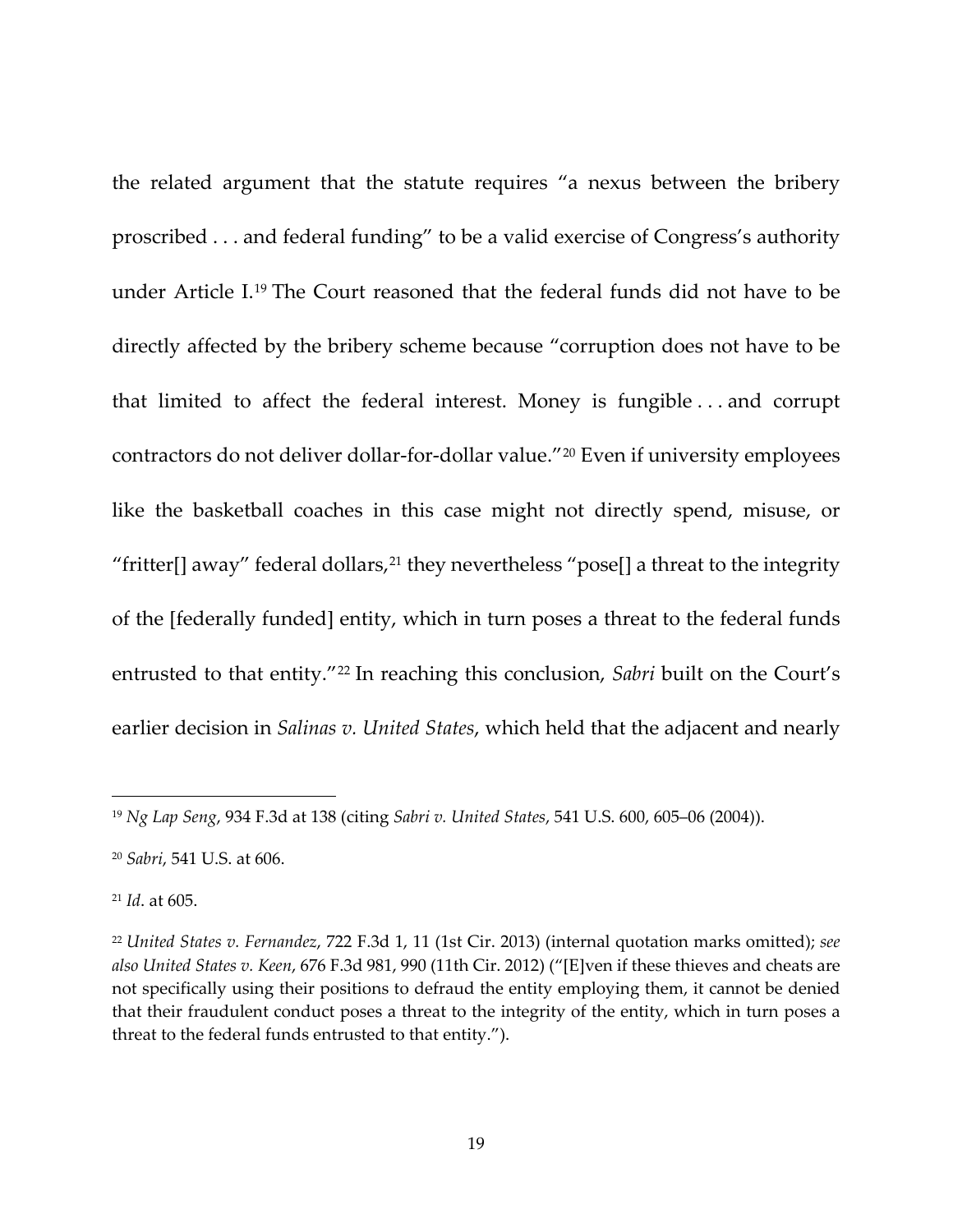identical provision in § 666(a)(1)(B) prohibiting solicitation of bribes "does not require the Government to prove the bribe in question had any particular influence on federal funds."[23](#page-19-0) We are mindful that *Sabri* abrogated our holding in *United States v. Santopietro,* which maintained—even after *Salinas*—that "at least some connection [was required] between the bribe and a risk to the integrity of the federal funded program."[24](#page-19-1) It is now clear that *Santopietro* was a wrong turn, corrected by *Sabri*, and we will not venture down that road again.

Dawkins and Code encourage us to look not to *Sabri*, *Salinas*, and sistercircuit cases that align with them, [25](#page-19-2) but instead to the Fifth Circuit's ruling in *United States v. Phillips* for the proposition that an agent must have control over the expenditure of federal funds to fall within the scope of § 666(a)(2).[26](#page-19-3) In *Phillips*, the Fifth Circuit addressed the question of whether the defendant—a corrupt tax

<span id="page-19-0"></span><sup>23</sup> 522 U.S. 52, 61 (1997).

<span id="page-19-1"></span><sup>24</sup> 166 F.3d 88, 93 (2d Cir. 1999); *see Sabri*, 541 U.S. at 604.

<span id="page-19-2"></span><sup>25</sup> *See Fernandez*, 722 F.3d at 11; *Keen*, 676 F.3d at 990.

<span id="page-19-3"></span><sup>&</sup>lt;sup>26</sup> 219 F.3d 404, 415 (5th Cir. 2000) ("[T]he statutory term 'agent' . . . should be construed . . . to tie the agency relationship to the authority that a defendant has with respect to control and expenditure of the funds of an entity that receives federal monies.").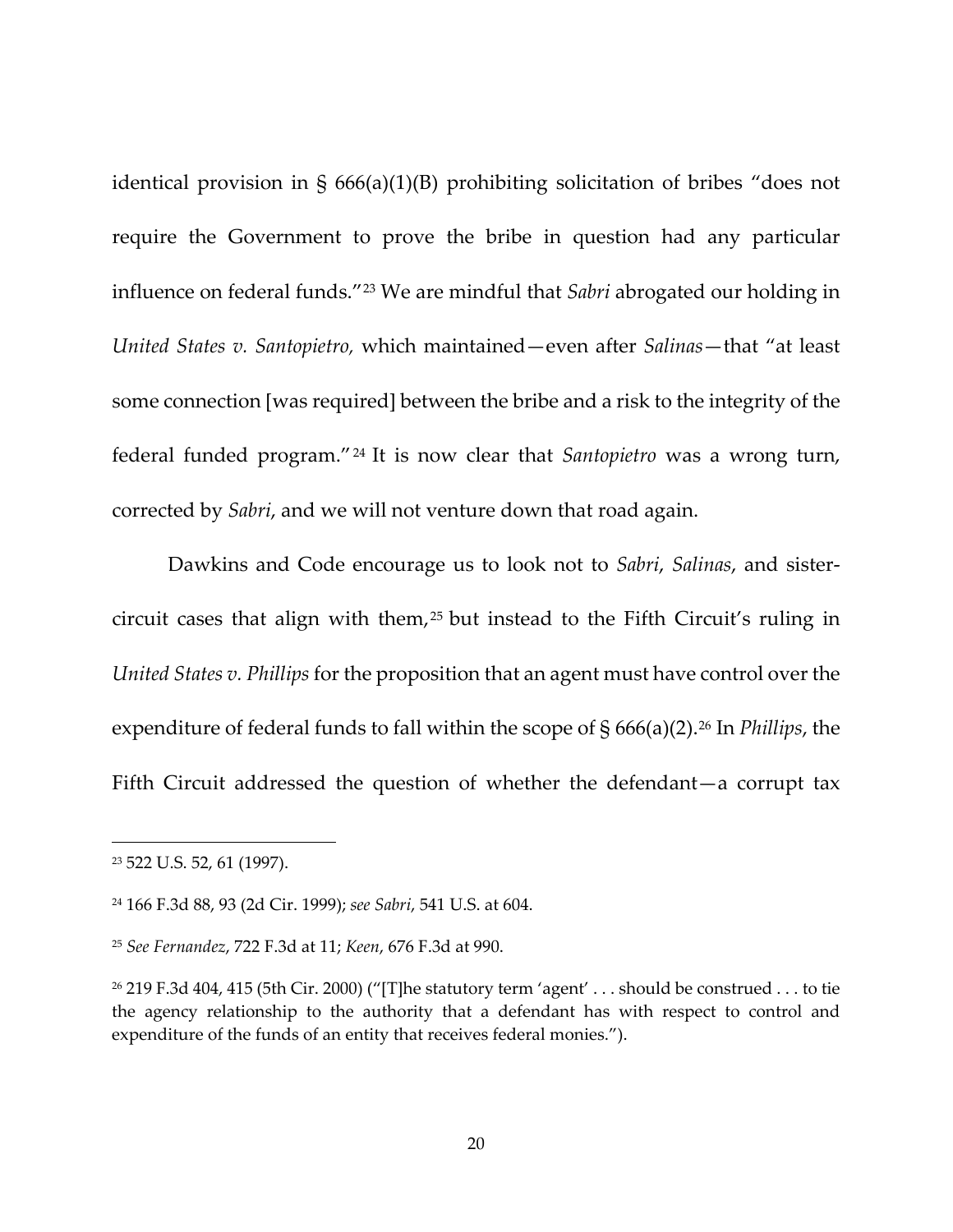assessor for a Louisiana parish that received federal funds in the form of food stamps for parish residents—qualified as an "agent" of the parish for the purposes of § 666. The court held that he did not, because he was neither an employee nor an officer of the parish, and because "he was not authorized to act on behalf of the parish with respect to its funds."[27](#page-20-0) Here, unlike *Phillips*, the coaches *are* employees of the universities. Additionally, to the extent *Phillips* required the defendant to have authority over federal funds, it is inconsistent with the Supreme Court's later holding in *Sabri* that § 666(a)(2) does not require a nexus between the bribery and the federal funding. Indeed, the Fifth Circuit itself has since "suggested that a broader definition of 'agent' is more faithful to the statutory text and purpose and to [the Fifth Circuit's] earlier decisions addressing § 666."[28](#page-20-1)

<span id="page-20-0"></span><sup>27</sup> *Id*. at 413.

<span id="page-20-1"></span><sup>28</sup> *United States v. Shoemaker*, 746 F.3d 614, 622 n.7 (5th Cir. 2014); *see also id.* ("*Phillips* added 'extratextual teeth' to the 'agent' definition by requiring the agent to have power over the organization's funds . . . ." (quoting *United States v. Lipscomb*, 299 F.3d 303, 313 (5th Cir. 2002))).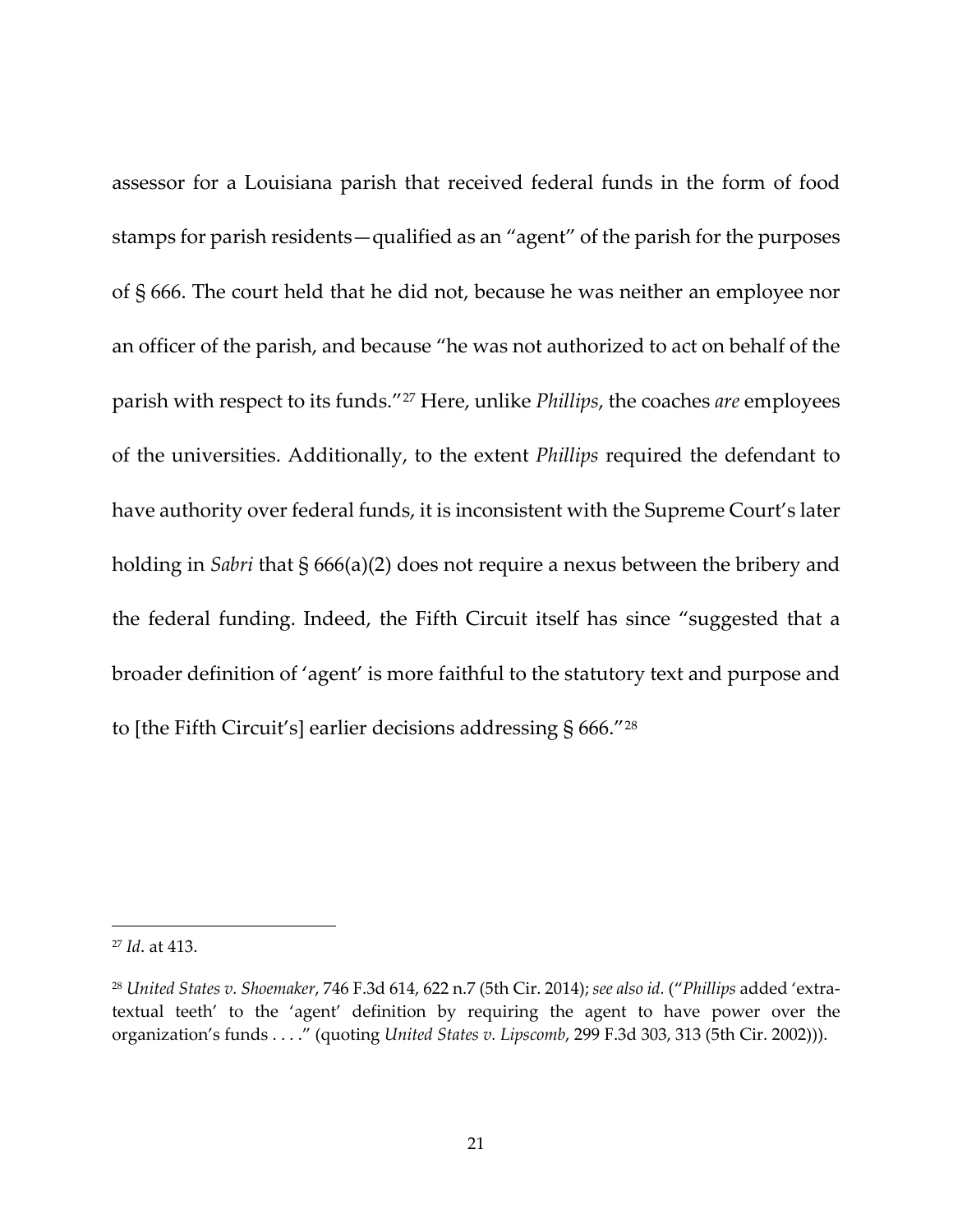Similarly unpersuasive is the defendants' reliance on *United States v. Sunia*[29](#page-21-0) to support their argument that the coaches are not agents of federally funded organizations because the universities' athletic programs—as opposed to the universities as a whole—do not receive federal funding. In *Sunia*, the U.S. District Court for the District of Columbia considered whether the defendants, who were employees of the legislative branch of the American Samoa government, were "agents" for the purposes of § 666(a)(1)(A), where it was the *executive* branch of the American Samoa government that received the federal funds giving rise to the indictment. The Government argued that § 666(a) applied to the defendants because they were agents of the American Samoa government more generally. Relying on *Phillips*, the district court rejected this argument, holding that the statute required the defendants to be agents of the particular government agency receiving the federal funds.[30](#page-21-1)

<span id="page-21-0"></span><sup>29</sup> 643 F. Supp. 2d 51 (D.D.C. 2009).

<span id="page-21-1"></span><sup>30</sup> *Id.* at 63–64.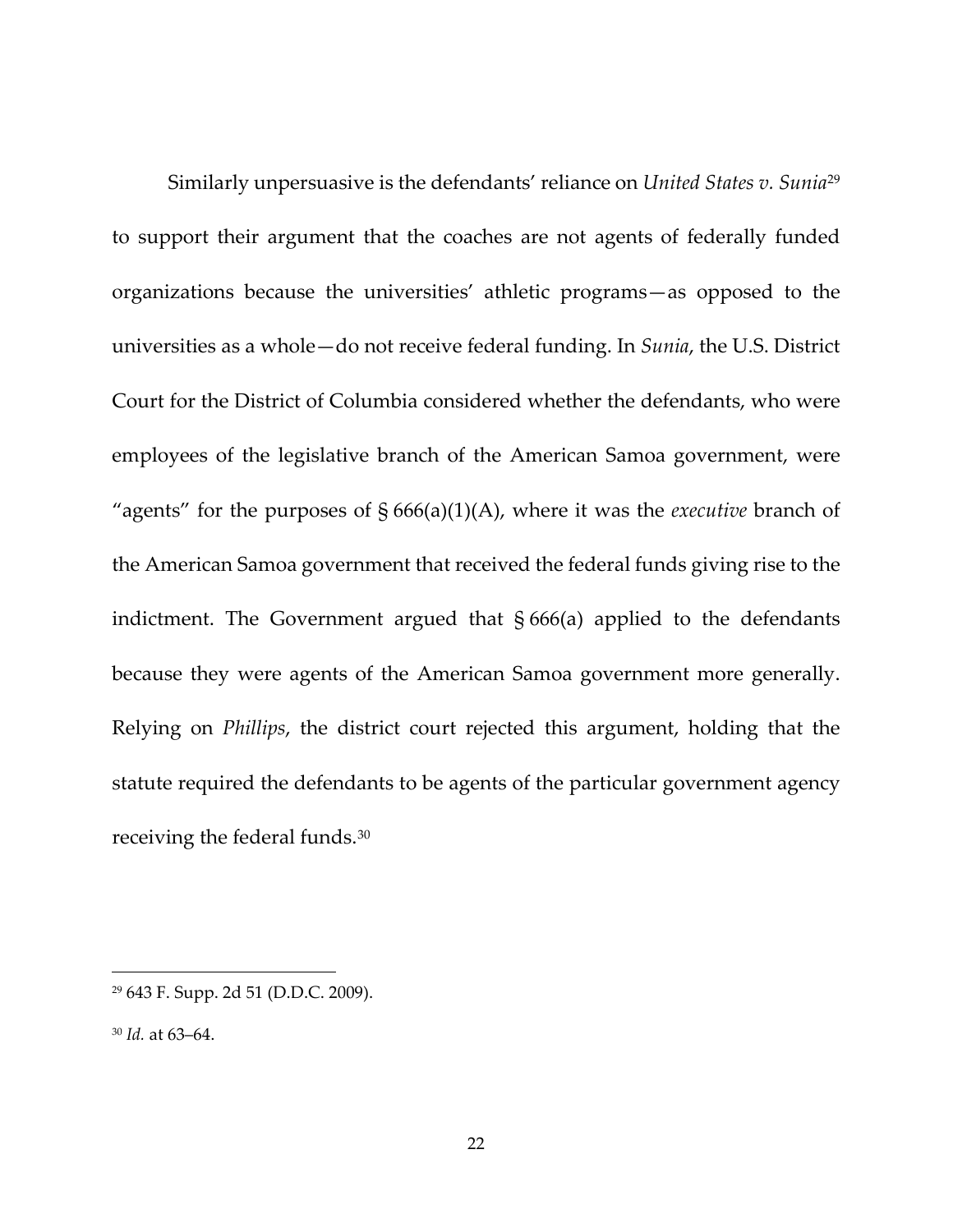*Sunia* is not helpful to the defendants. First, Dawkins and Code fail to explain why, for the purposes of § 666, we can slice up a university's various programs—say, distinguishing its athletic programs from its academic programs—when what the statute requires is that the "organization" receive federal funding, not that a particular department or program of that organization do so.[31](#page-22-0) In other statutes, such as Section 504 of the Rehabilitation Act, Congress has demonstrated its ability to differentiate more finely between whole organizations or governments on the one hand, and a specific "program or activity" on the other.[32](#page-22-1) We must therefore give effect to Congress's choice not to delineate matters so finely in § 666 when speaking of an "organization" rather than a subset of that organization or its activities.

Second, *Sunia* did not concern § 666(d)(1)'s definition of an "agent." Rather, the district court's focus was on § 666(d)(2), which defines the statute's coverage

<span id="page-22-0"></span><sup>31</sup> *See* 18 U.S.C. § 666(b).

<span id="page-22-1"></span><sup>32</sup> *See T.W. v. N.Y. State Bd. of L. Examiners*, 996 F.3d 87, 92–95 (2d Cir. 2021) (considering the scope of Section 504 of the Rehabilitation Act, 29 U.S.C. § 794(a), which provides immunity from suit to an arm of the State unless it is a "program or activity receiving Federal financial assistance").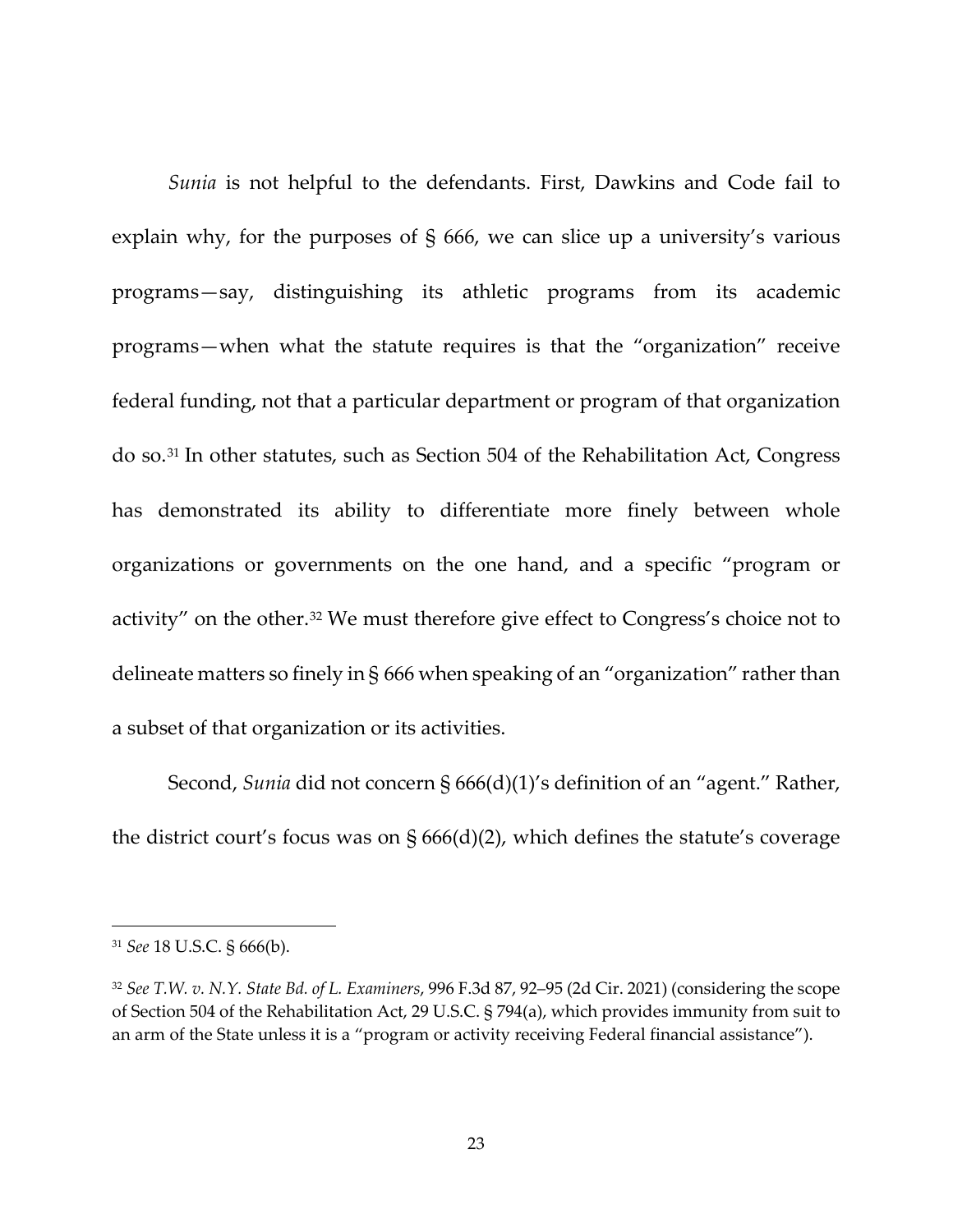as extending to government "subdivisions" in holding that "agents" of a "government agency" must work for the particular governmental subdivision that receives federal funds to trigger application of § 666.[33](#page-23-0) Even assuming that *Sunia* was correct that  $§ 666(d)(2)$  requires tying federal funding to a specific "government agency," that holding does not pertain to  $\S 666(d)(1)$  or call into question that the relevant "organization" under that subsection is the university including all of its component parts.

In § 666(a)(2), Congress has defined the scope of its efforts to preserve the integrity of federal programs broadly and, as courts, it is not our role to secondguess that legislative judgment and to invent additional requirements that we think might better address the problem.[34](#page-23-1) We therefore hold that, in order to prove a violation of § 666(a)(2), the Government need not prove a nexus between the agent to be influenced or rewarded and the federal funding that the relevant

<span id="page-23-0"></span><sup>33</sup> 643 F. Supp. 2d at 62–63.

<span id="page-23-1"></span> $34$  Indeed, the Supreme Court has explained that the purpose of § 666 is to "protect the integrity of the vast sums of money distributed through Federal programs from theft, fraud, and undue influence by bribery," *Sabri*, 541 U.S. at 606 (quoting S. Rep. No. 98-225, at 370 (1983), *as reprinted in* 1984 U.S.C.C.A.N. 3182, 3511), and § 666(a)(2) "addresses the problem at the source of bribes," *id*. at 605.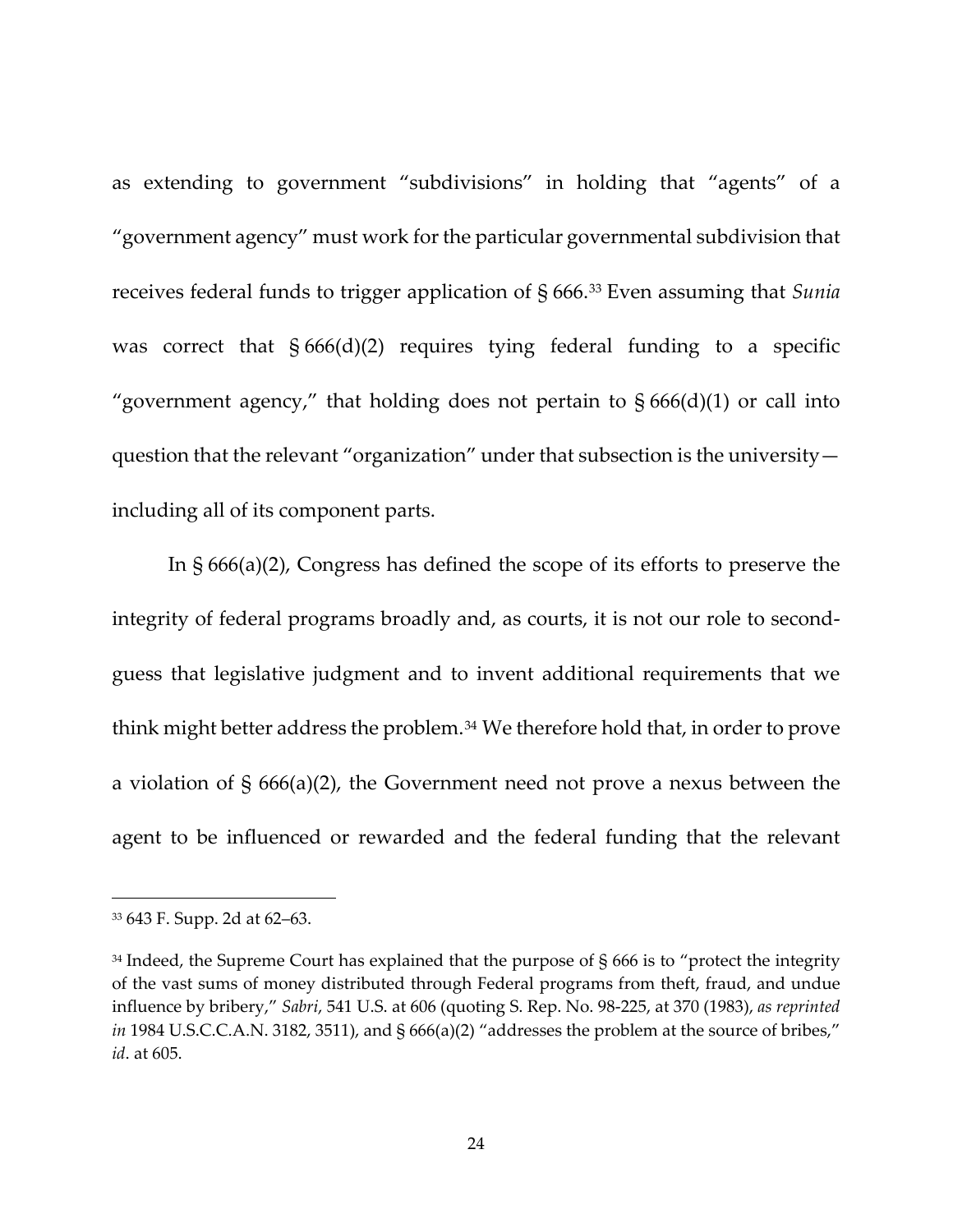organization receives. Specifically, the Government need not prove that the agent had any control over the federal funding received by the organization, or that the agent worked in a specific program within the organization that used those federal dollars. Accordingly, the district court's jury instruction, which did not so limit the definition of "agent," was not erroneous.

Having confirmed the legal meaning of "agent," we can quickly dispatch the defendants' challenge to the sufficiency of the evidence on this point. The undisputed trial evidence showed that the bribed coaches were employees of their universities throughout the course of the charged § 666 scheme. Employees are agents under § 666(d)(1). Accordingly, we hold that there was sufficient evidence for a rational jury to conclude, beyond a reasonable doubt, that these coaches were agents of their universities.[35](#page-24-0)

<span id="page-24-0"></span><sup>35</sup> *See United States v. McCoy*, 995 F.3d 32, 61 (2d Cir. 2021) ("In considering a challenge to the sufficiency of the evidence to support a conviction, we view the evidence, whether direct or circumstantial, in the light most favorable to the government, crediting every inference that could have been drawn in the government's favor, and deferring to the jury's assessments of witness credibility and the weight of the evidence."); *id.* ("[A] conviction will be upheld so long as, '*any* rational trier of fact could have found the essential elements of the crime beyond a reasonable doubt.'" (quoting *Jackson v. Virginia*, 443 U.S. 307, 319 (1979))).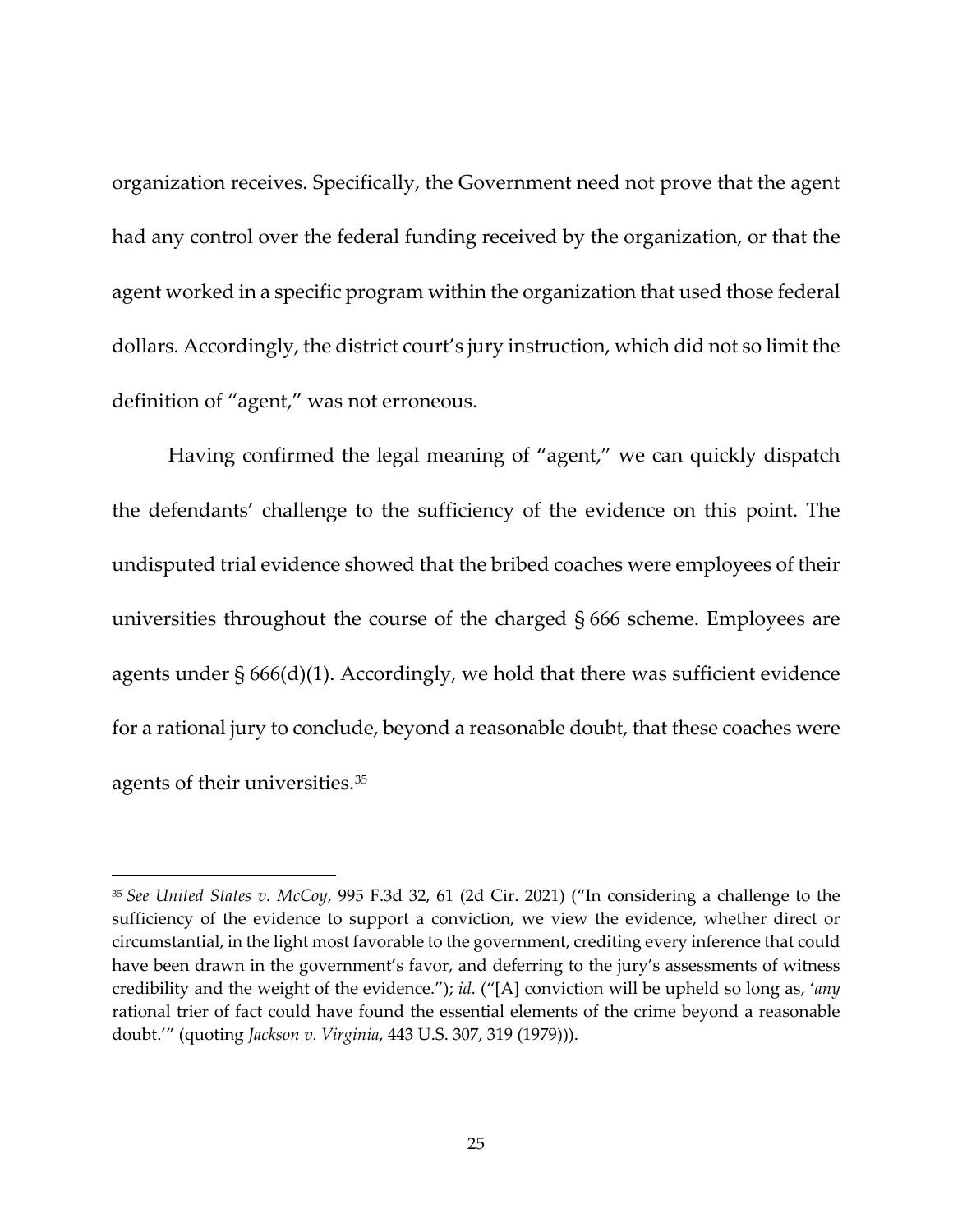**2. The bribes paid by the defendants to the university basketball coaches in exchange for influence exerted over student-athletes were "in connection" with a university's "business."**

The district court instructed the jury that "the phrase 'business or transaction' is not limited to transactions or to commercial business of the universities, but includes intangible aspects of the business of the organization," and that the "business or transaction" involved in this case was "the operation and administration of the university's men's basketball program."[36](#page-25-0) The defendants make two related arguments on this point, one essentially legal and the other essentially factual.

<span id="page-25-0"></span><sup>36</sup> Tr. at 1610–11. The full instruction on this element read:

The business or transaction that the defendant you are considering sought to influence does not have to relate to federal funding. In other words, while you must find that the university that employed the relevant men's basketball coach received more than \$10,000 in federal benefits, the defendants need not have paid, offered, or agreed to offer bribes as to any business or transaction having to do with the federal funding. Further, the phrase "business or transaction" is not limited to transactions or to commercial business of the universities, but includes intangible aspects of the business of the organization. . . . Here, the government argues that the defendants offered or agreed to give something of value corruptly with the intent that the men's college basketball coach be influenced or rewarded in connection with some business or transaction of that coach's university, namely, the operation and administration of the university's men's basketball program.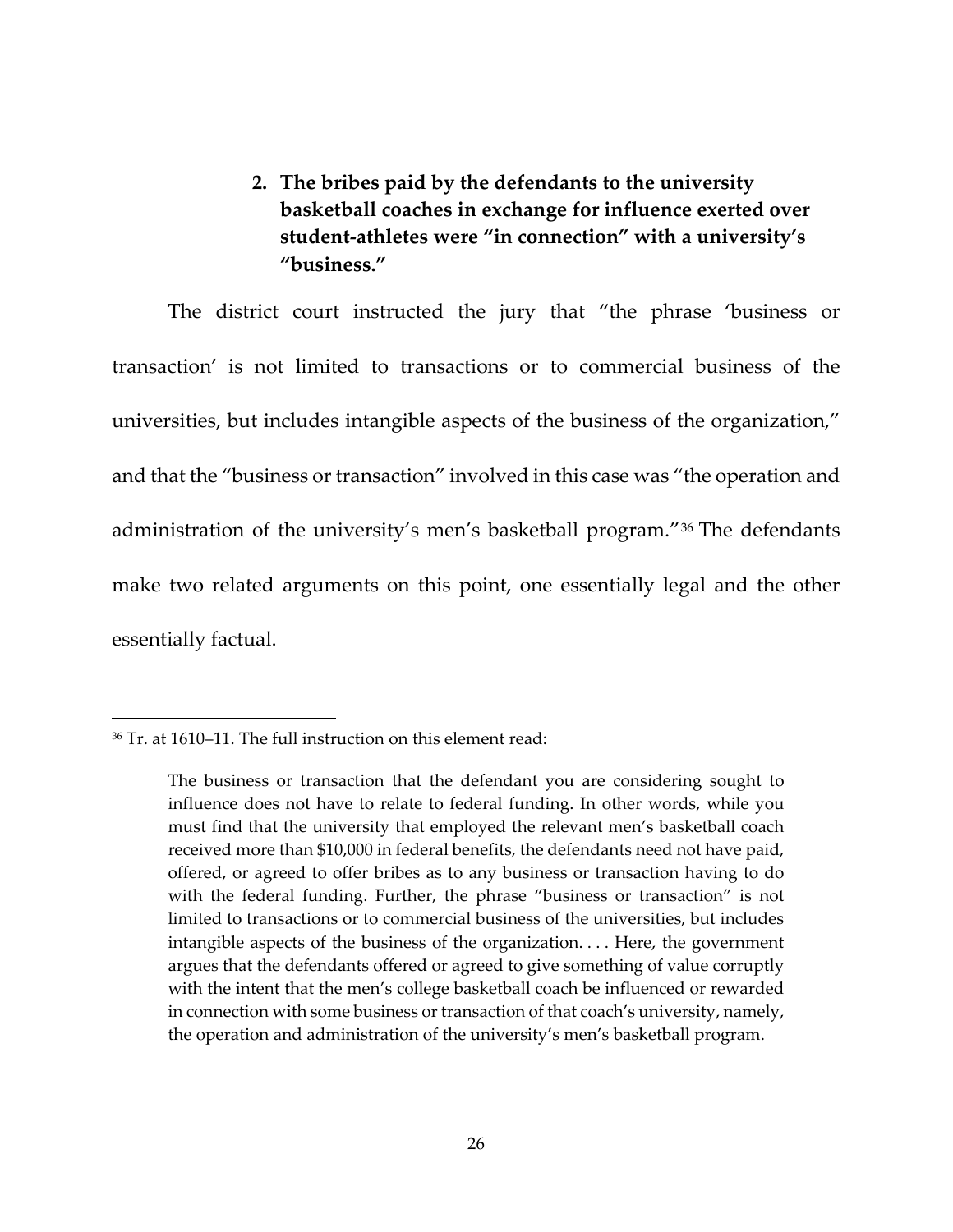First, they argue that the term "business" in  $\S 666(a)(2)$  must be construed narrowly to include only commercial activity. They contend that defining "business" more broadly to include the running of a university athletic program, as the district court did, would render this element of the law a nullity, because anything could then be a business of a federally funded organization. According to Dawkins and Code, the term "business" must be interpreted to mean commercial activity to ensure that  $\S 666(a)(2)$  is "consistent[ly] and predictabl[y]" applied.[37](#page-26-0) But that construction is at odds with the statute itself.

The Seventh Circuit considered and rejected the same argument in *United States v. Robinson*, holding that the term "business" did not need to be understood in the commercial sense[,38](#page-26-1) and we agree with the *Robinson* court's analysis. At issue in that case was whether bribing a police officer to shield the defendant's drug trafficking operations from police scrutiny was in connection with the "business" of law enforcement for the purposes of  $\S 666(a)(2)$ . The defendant argued it was

<span id="page-26-0"></span><sup>37</sup> Appellants' Br. at 48.

<span id="page-26-1"></span><sup>38</sup> 663 F.3d 265, 275 (7th Cir. 2011).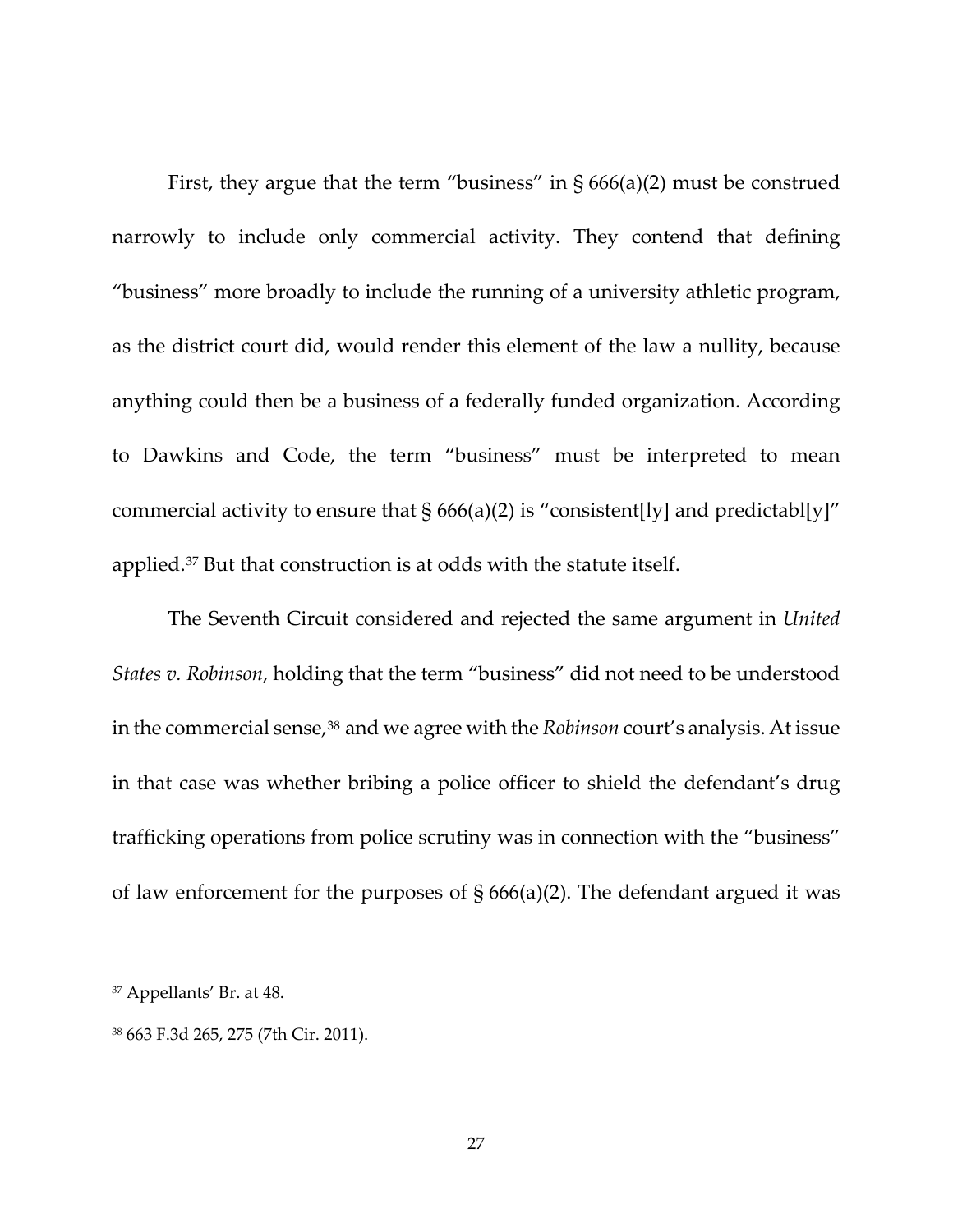not, because such business is not commercial in nature. The Seventh Circuit disagreed for several reasons.

To begin, it concluded that the surrounding language of § 666(a)(2) supports an "expansi[ve]" interpretation of the word "business."[39](#page-27-0) The court noted that while the many dictionary definitions of "business" range from narrow to broad, this surrounding language reveals that "the term 'business' has a broader [statutory] meaning."<sup>[40](#page-27-1)</sup> Further, the court recognized that it would contradict the express statutory text for "business" to be limited to commercial activities, because such a limiting interpretation "would have the effect of excluding bribes paid to influence agents of state and local governments," which are explicitly included

<span id="page-27-0"></span><sup>39</sup> *Id*. at 273 ("The statute targets bribes solicited or offered . . . 'in connection with *any* business . . . [of a federally funded organization] involving *anything* of value of \$5,000 or more.' . . . 'Any' and 'anything' are terms of expansion." (quoting 18 U.S.C. § 666(a)(2))).

<span id="page-27-1"></span><sup>40</sup> *Id.* at 274 & n.4. Indeed, this range of meanings is on display in President Coolidge's oft-quoted (or misquoted) remark: "[T]he chief business of the American people is business." *See* Robert Sobel, *Coolidge and American Business*, Calvin Coolidge Presidential Foundation, https://www.coolidgefoundation.org/resources/essays-papers-addresses-35/ (last visited March 30, 2021). Coolidge's pithy statement captures two common meanings of "business"—the first being a particular field of endeavor, and the second being commercial activity.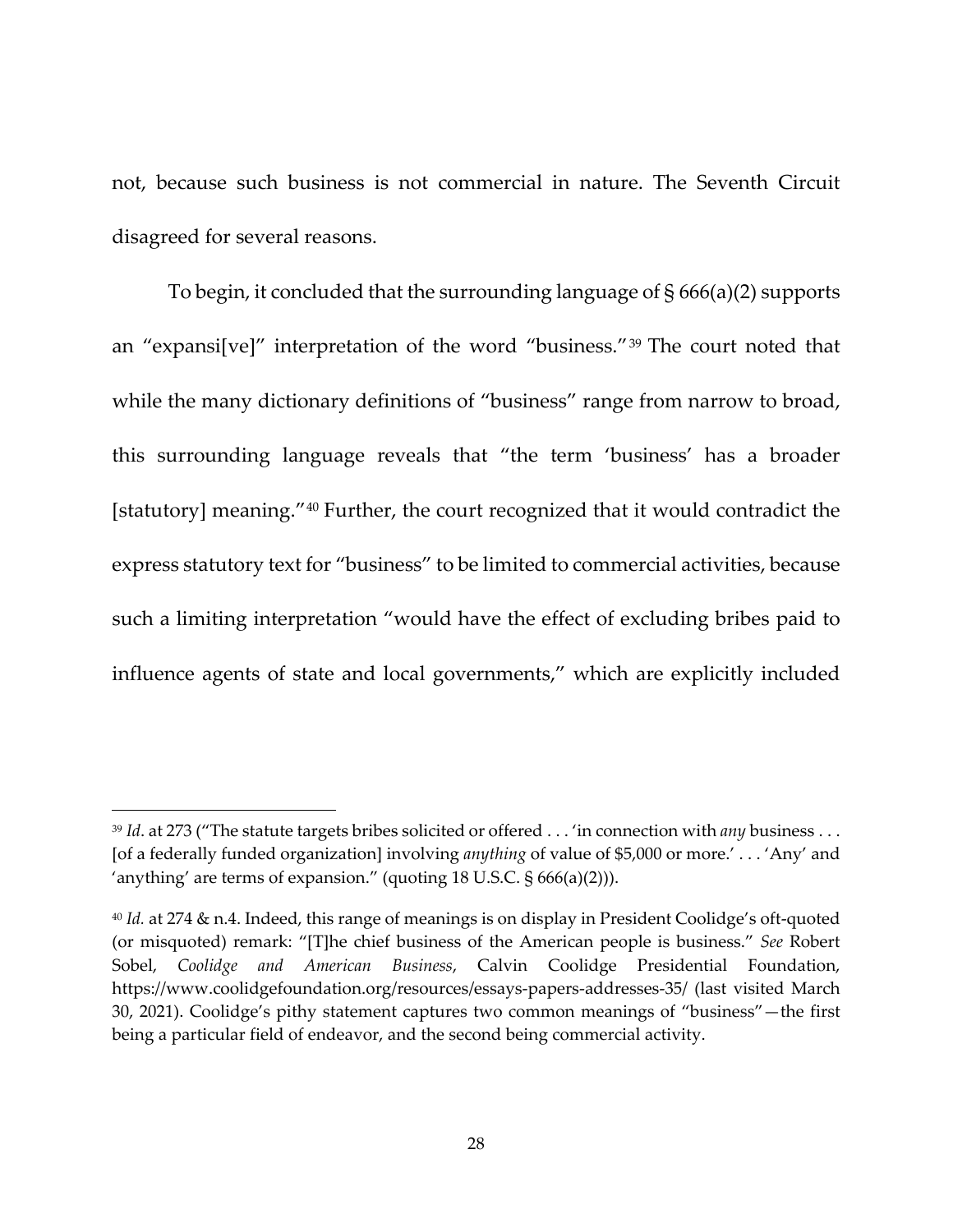within the scope of  $\S$  666(a)(2).<sup>[41](#page-28-0)</sup> Finally, the court looked to the purpose of the statute and determined that it supported a broad reading of the term "business," as "[b]ribes paid to influence the intangible, noncommercial business of a federally funded organization threaten to undermine the integrity of those organizations no less than bribes paid to influence ... commercial-like transaction[s]."<sup>[42](#page-28-1)</sup>

Section 666 is indeed written in expansive terms, and in *Ng Lap Seng* we recognized that the statute "[n]owhere . . . place[s] any definitional limits on the business or transactions to be influenced—beyond requiring them to be 'of' the organization receiving more than \$10,000 in federal funding and to have a 'value of \$5,000 or more.'"[43](#page-28-2) This capacious understanding of the "business" element does not render it a nullity; it allows the statute to do its intended work. It is the defendants' exclusion of noncommercial business from the scope of the statute that would render the statute inoperative in a vast swath of cases. Accordingly, we

<span id="page-28-0"></span><sup>41</sup> *Robinson*, 663 F.3d at 274.

<span id="page-28-1"></span><sup>42</sup> *Id.* at 275.

<span id="page-28-2"></span><sup>43</sup> *Ng Lap Seng*, 934 F.3d at 133 (quoting 18 U.S.C. § 666(a)(2) and contrasting its language with "official act" bribery proscribed by 18 U.S.C.  $\S 201(b)(1)(A)$ ).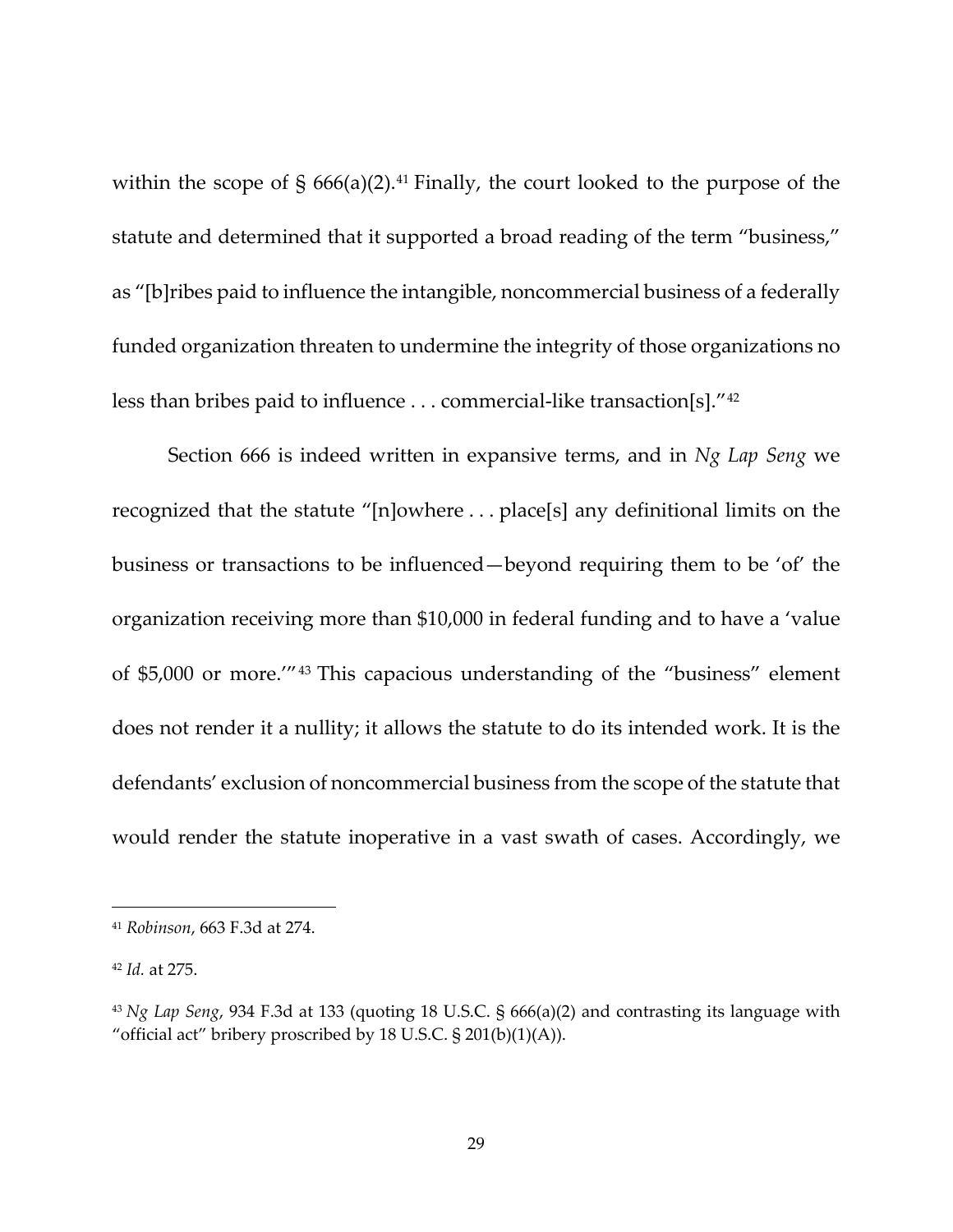hold that the district court correctly instructed the jury that, for purposes of § 666(a)(2), "the phrase 'business or transaction' is not limited to transactions or to commercial business of the universities, but includes intangible aspects of the business of the organization."[44](#page-29-0)

Second, in what amounts to a challenge to the sufficiency of the evidence, the defendants challenge the characterization of the "business" affected by the scheme to bribe coaches. They argue that, at most, the payments related to recommending financial advisors to basketball players, or to running an NCAAcompliant athletic program—and that neither of those constitutes the "business" of a university under any definition of the term. But that is not how the jury was charged, or how the government presented its case. The court instructed that the business at issue here was "the operation and administration of the university's

<span id="page-29-0"></span><sup>&</sup>lt;sup>44</sup> Tr. at 1610. Because we conclude that § 666 prohibits bribes in connection with the business of a federally funded organization regardless of its commercial or noncommercial character, we need not consider whether a university athletic program constitutes commercial activity. *Cf. Gatto*, 986 F.3d at 110 ("We have no doubt that a successful men's basketball program is a major source of revenue at certain major universities, but we need not be drawn into the debate over the extent to which college sports is a business.").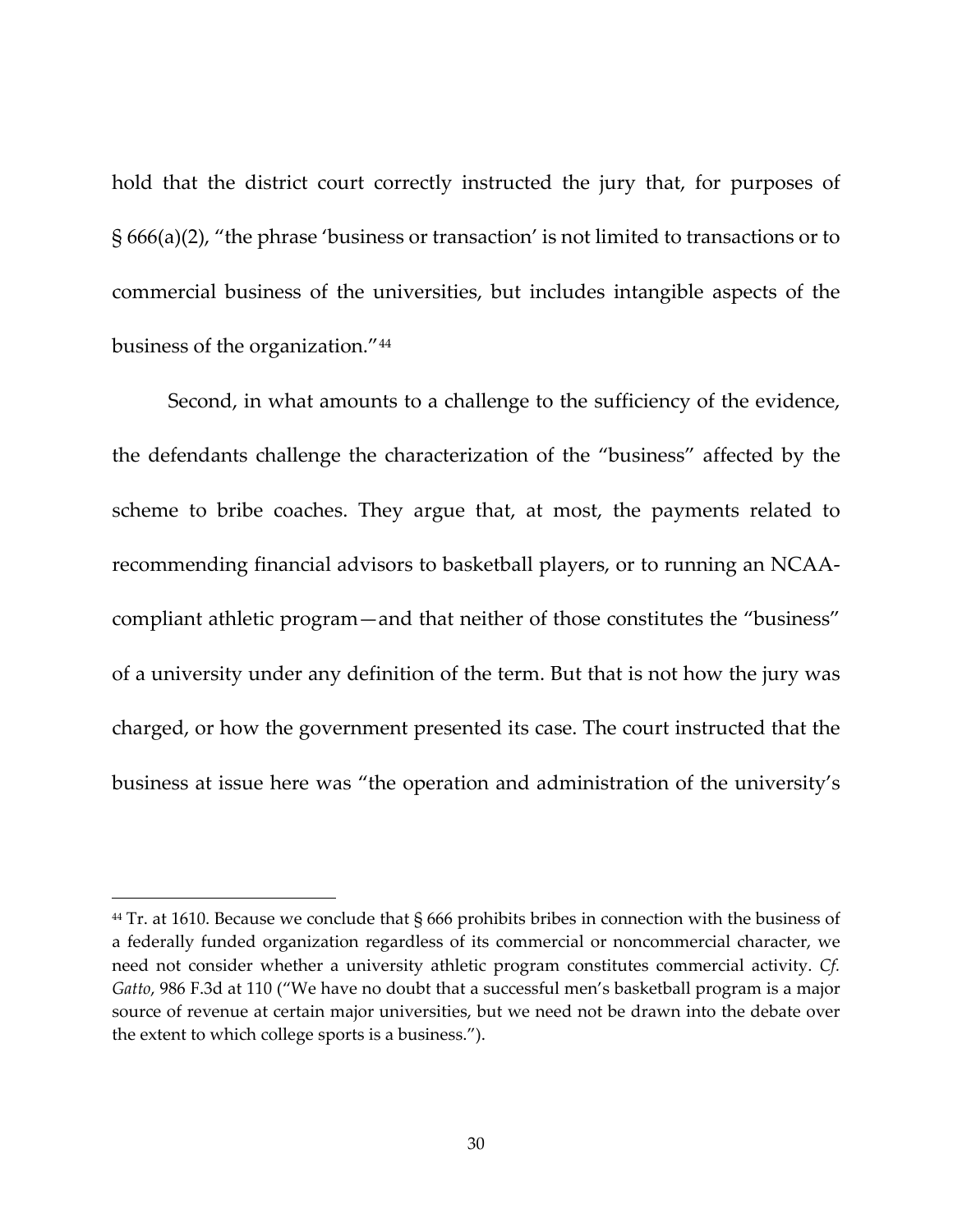men's basketball program."[45](#page-30-0) At trial, there was evidence of what that business entailed, including that: the coaches were employed to run those programs; they were expected to advise student-athletes about off-court decisions like selecting agents; they were expected to ensure compliance with NCAA rules; and their employment contracts prohibited them from accepting money from outside advisors to influence student-athletes. The evidence showed that the bribes were in connection with those aspects of the universities' business. That is, Dawkins and Code conspired to bribe (and Dawkins did bribe) coaches to exercise influence over student-athletes—influence they had by virtue of their employment at the universities and positions in the universities' athletic departments—to steer those student-athletes toward particular financial advisors.

The defendants argue that this conclusion means that  $\S$  666(a)(2) criminalizes the breaking of private rules, such as those governing NCAA programs. But the district court was careful to instruct the jury that the defendants were not charged with violating NCAA rules. Evidence that NCAA rules were

<span id="page-30-0"></span><sup>45</sup> Tr. at 1611.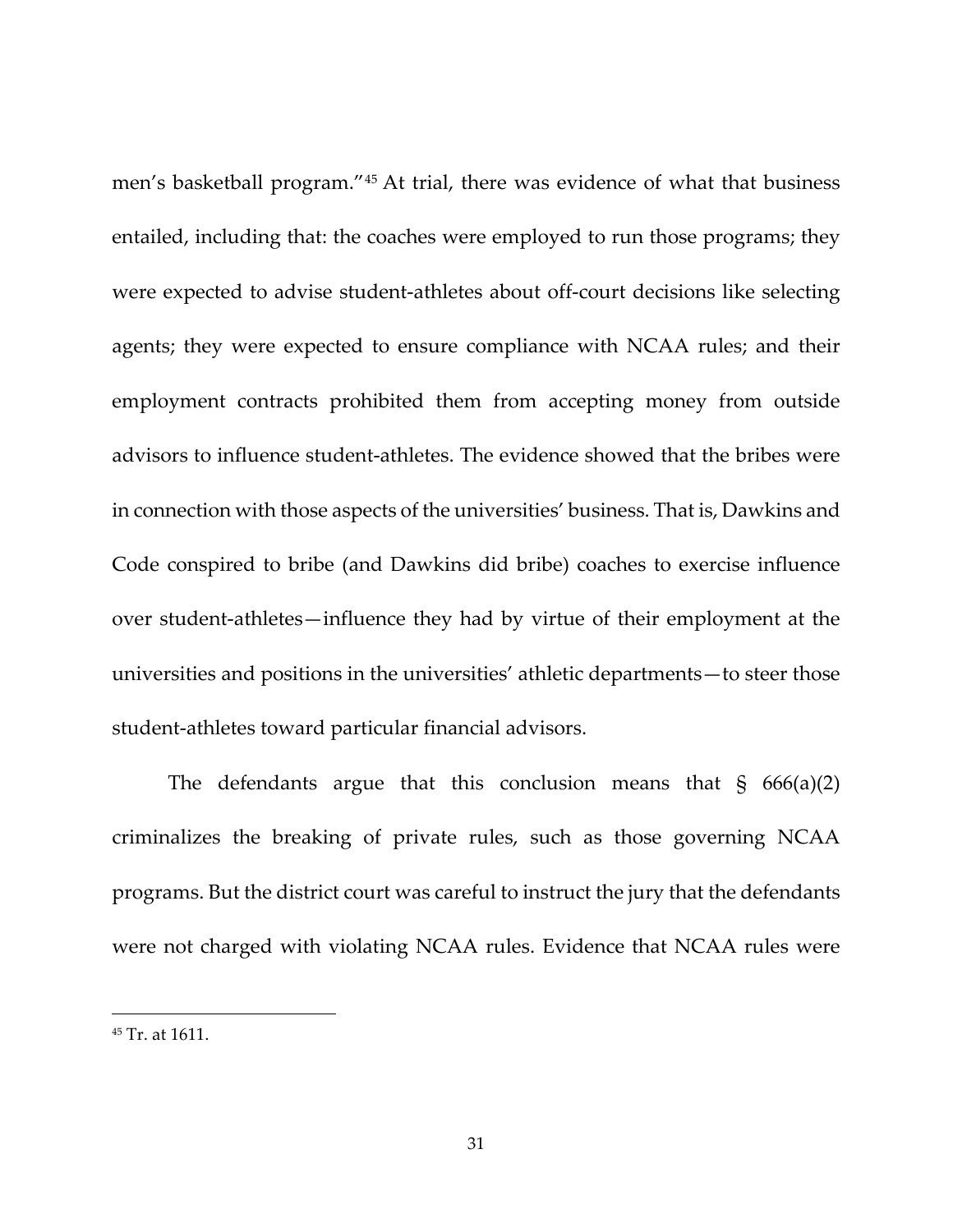broken illustrated how the bribery scheme related to university business, and it was also probative of the defendants' corrupt intent. Perhaps the starkest demonstration of the connection between the bribes and the university athletic programs was that the coaches' misconduct put the universities at risk of suffering financial and other penalties imposed by the NCAA, of which the universities were members. But the offense itself remained the bribery—that is, corruptly giving or agreeing to give money to the coaches to influence their actions in connection with university business. Viewed in the light most favorable to the jury's verdict, this evidence established a clear connection between the bribery scheme and the business of the universities, and thus was sufficient to support the bribery convictions.

#### **IV. The statute is constitutional as applied to Dawkins and Code.**

We review *de novo*, <sup>[46](#page-31-0)</sup> and find no error in, the district court's legal conclusion that § 666(a)(2) is not unconstitutionally vague as interpreted and applied to Dawkins and Code. The void-for-vagueness doctrine requires that "a penal statute

<span id="page-31-0"></span><sup>46</sup> *See New York State Rifle & Pistol Ass'n, Inc. v. Cuomo*, 804 F.3d 242, 252 (2d Cir. 2015).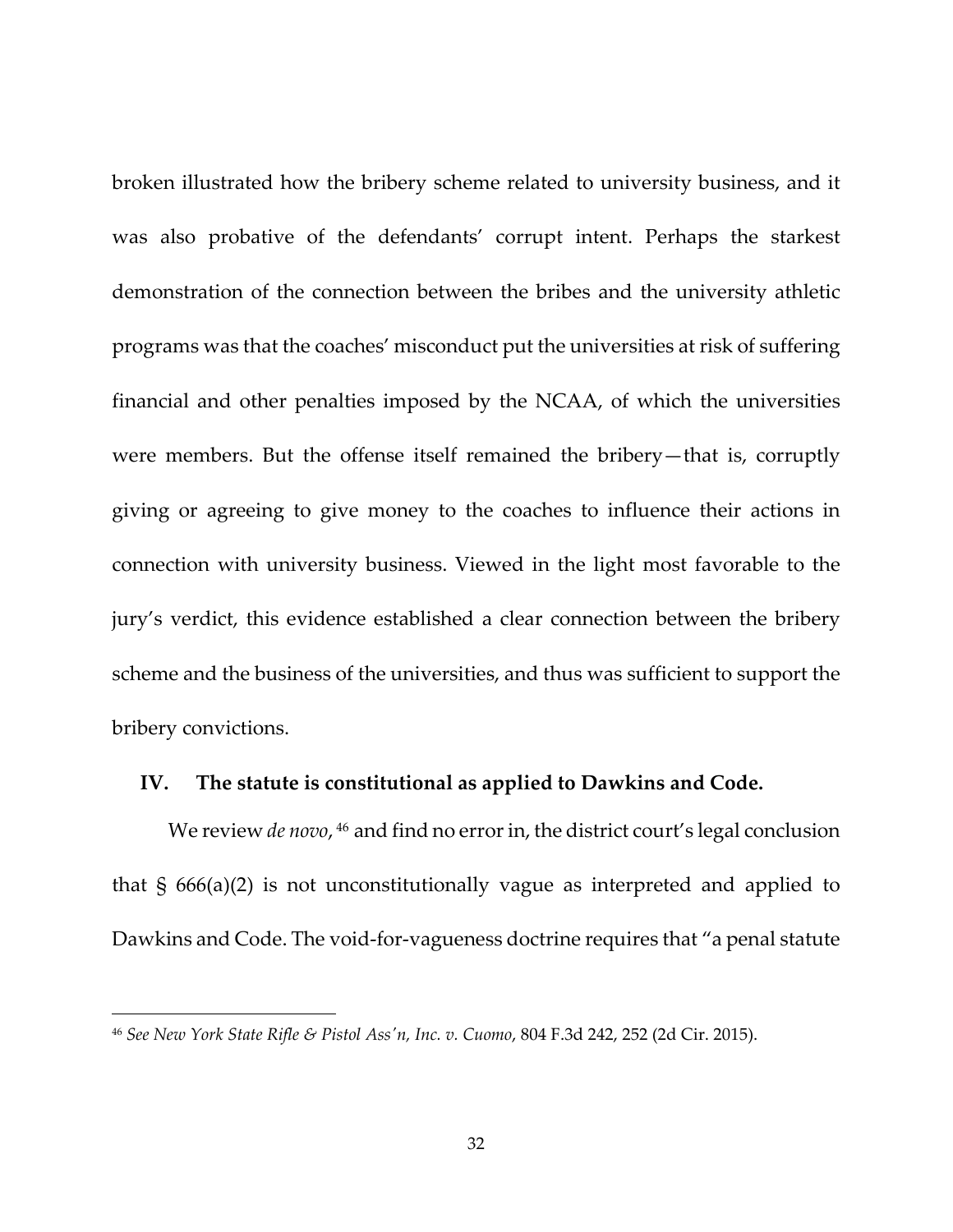define the criminal offense with sufficient definiteness that ordinary people can understand what conduct is prohibited and in a manner that does not encourage arbitrary and discriminatory enforcement."[47](#page-32-0) "Statutes carrying criminal penalties or implicating the exercise of constitutional rights . . . are subject to a more stringent vagueness standard than are civil or economic regulations."[48](#page-32-1) However, the statute "need not achieve meticulous specificity, which would come at the cost of flexibility and reasonable breadth."[49](#page-32-2)

The defendants argue that  $\S 666$  is unconstitutional as applied to them because (1) ordinary people reading its terms would not understand the statute to prohibit paying college coaches to steer their student-athletes to retain certain business advisors; and (2) such a broad prohibition would enable the Government to engage in discriminatory enforcement. We disagree.

<span id="page-32-0"></span><sup>47</sup> *Id.* at 265 (internal quotation marks omitted).

<span id="page-32-1"></span><sup>48</sup> *Id.* (internal quotation marks omitted).

<span id="page-32-2"></span><sup>49</sup> *United States v. Rosen*, 716 F.3d 691, 699 (2d Cir. 2013) (quoting *Mannix v. Phillips,* 619 F.3d 187, 197 (2d Cir. 2010)).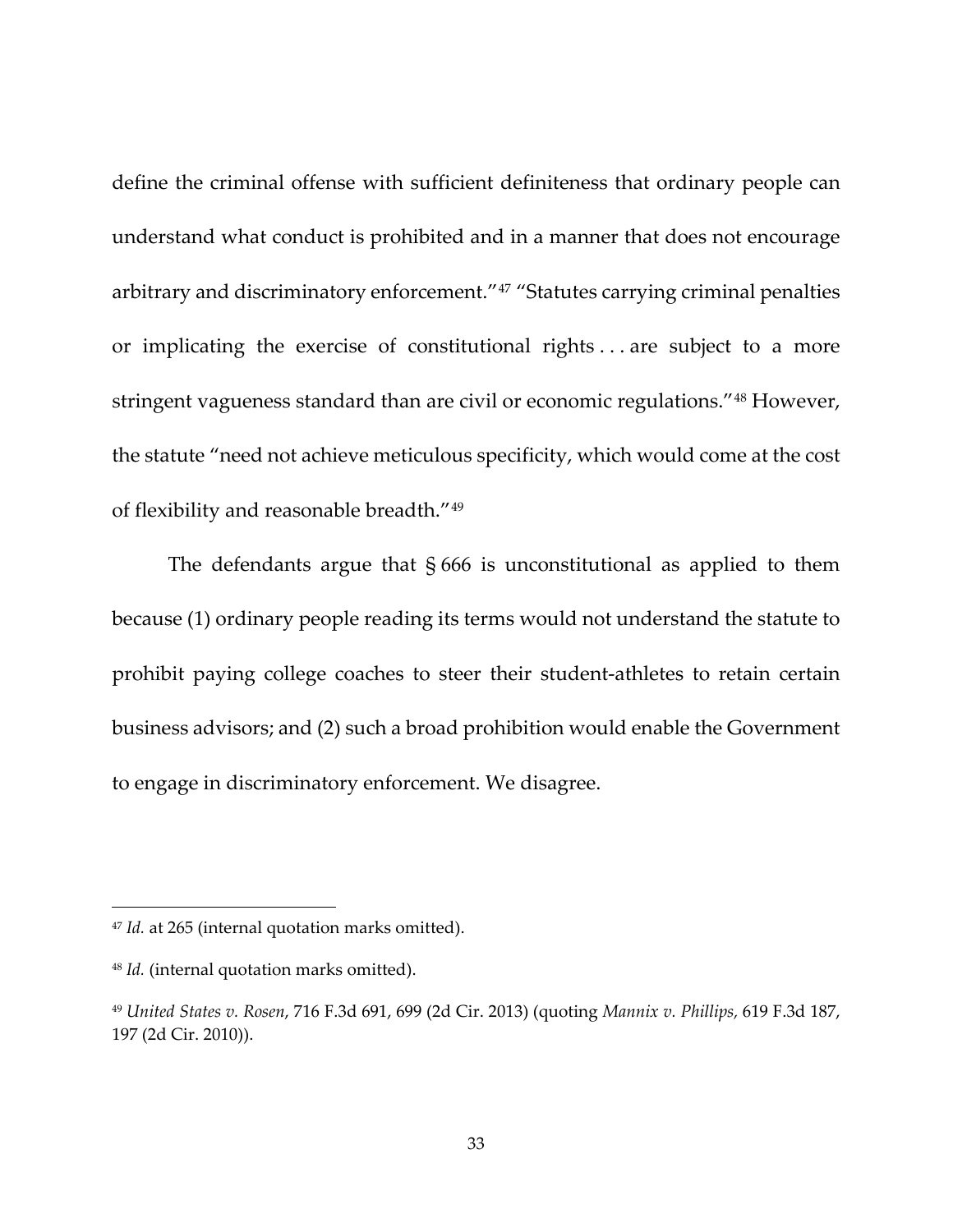As we have already discussed, the district court's interpretation of "agent" and "business" was not impermissibly broad or divorced from the anti-bribery statute's intended purpose, which is to safeguard federal funds and the integrity of the institutions that receive them. Section  $666(d)(1)$  expressly defines agents to include employees (like the coaches here), and § 666(a)(2) nowhere suggests that bribes must relate only to particular programs or divisions, within an organization, that benefit from federal funds. Likewise, we have just explained that the term "business" naturally includes both commercial and noncommercial activity. Accordingly, we conclude that ordinary people would understand § 666(a)(2) to proscribe corrupt payments to an employee of a university, which receives federal funds, in order to influence the employee to take action favorable to the bribe-payor in a matter that is connected to the university's business—here, the administration and operation of its athletic program. Dawkins and Code's efforts to construct a wall between the universities and their athletic programs fail to convince us otherwise. And because § 666 specifically prohibits bribery aimed at agents of federally funded organizations, its language "is adequate . . . to avoid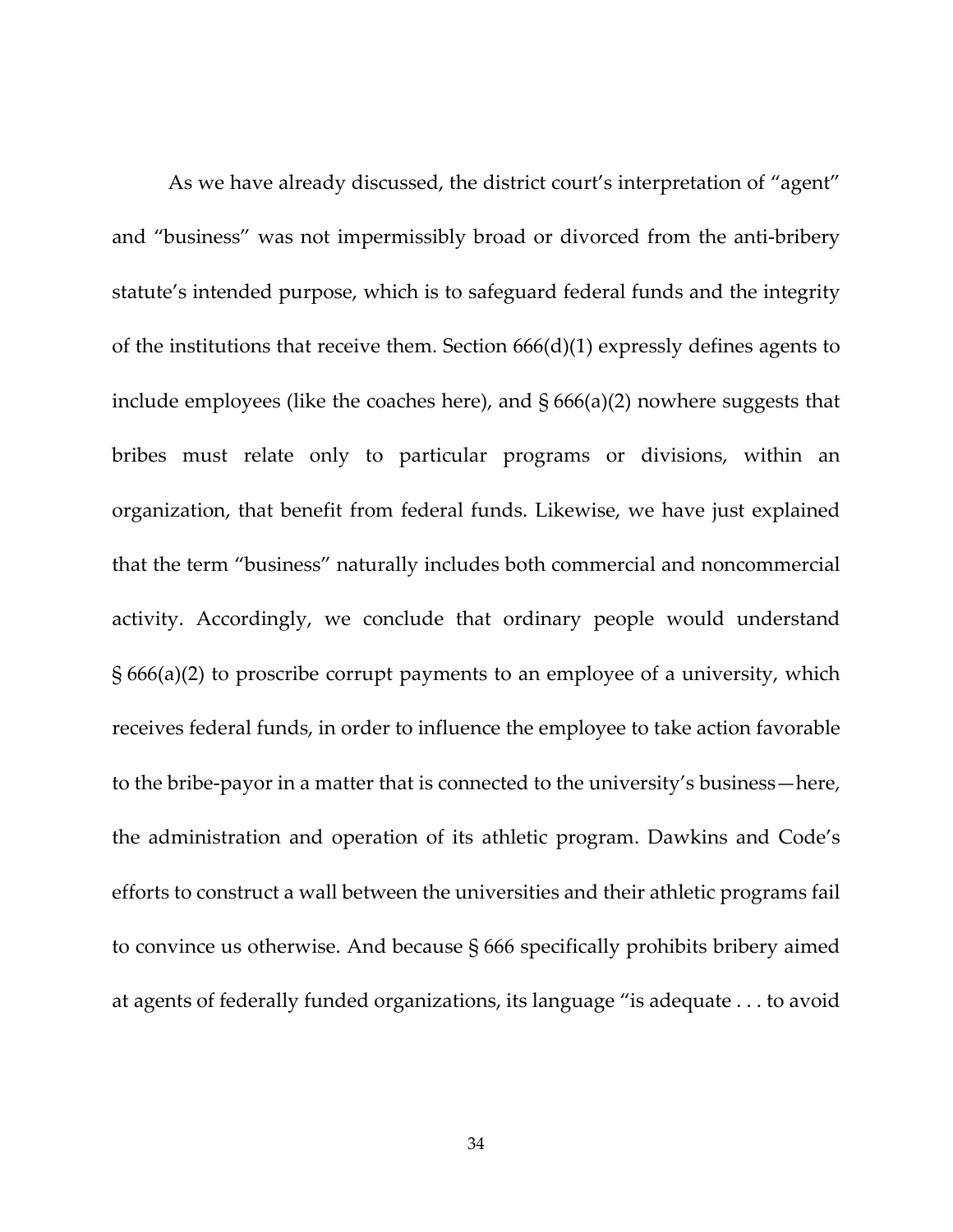arbitrary enforcement" against Dawkins and Code.[50](#page-34-0) We therefore hold that the statute as applied is constitutionally sound.

## **V. The district court did not abuse its discretion when making the challenged evidentiary rulings.**

We now turn to the defendants' numerous evidentiary challenges, which we find uniformly without merit. Judges are entrusted with considerable discretion when deciding which evidence to admit or exclude at trial.<sup>[51](#page-34-1)</sup> We will reverse for an abuse of discretion only when an evidentiary ruling is "manifestly erroneous"[52](#page-34-2) or "arbitrary and irrational."[53](#page-34-3) "Either an error of law or a clear error of fact may constitute an abuse of discretion."[54](#page-34-4)

As an initial matter, we reject the defendants' request for a heightened standard of *de novo* review as to their evidentiary challenges. While the Fifth and

<span id="page-34-0"></span><sup>50</sup> *Ng Lap Seng*, 934 F.3d at 135.

<span id="page-34-1"></span><sup>51</sup> *See United States v. Skelos*, 988 F.3d 645, 662 (2d Cir. 2021).

<span id="page-34-2"></span><sup>52</sup> *Id.*

<span id="page-34-3"></span><sup>53</sup> *Gatto*, 986 F.3d at 117 (quoting *United States v. White*, 692 F.3d 235, 244 (2d Cir. 2012)).

<span id="page-34-4"></span><sup>54</sup> *Boyce v. Soundview Tech. Grp., Inc.*, 464 F.3d 376, 385 (2d Cir. 2006) (quoting *Schering Corp. v. Pfizer, Inc.,* 189 F.3d 218, 224 (2d Cir. 1999)).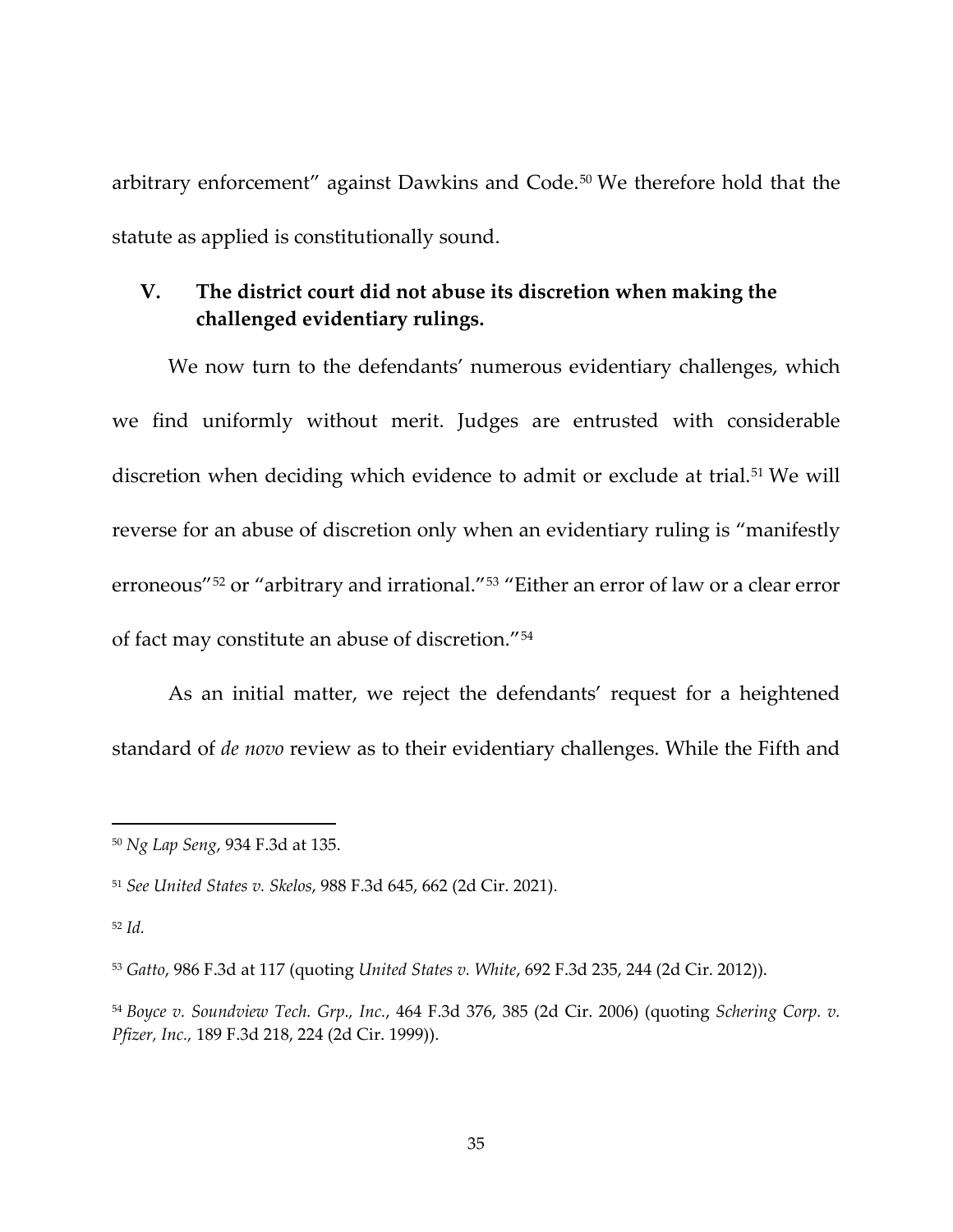Sixth Amendments guarantee the right to present a defense,<sup>[55](#page-35-0)</sup> the defendants nevertheless must, "[i]n the exercise of this right, . . . comply with established rules of procedure and evidence designed to assure both fairness and reliability in the ascertainment of guilt and innocence."[56](#page-35-1) "Restrictions on presenting evidence do not offend the Constitution if they serve 'legitimate interests in the criminal trial process' and are not 'arbitrary or disproportionate to the purposes they are designed to serve.'"[57](#page-35-2) Thus, when a district court restricts evidence based on a legitimate application of the Federal Rules of Evidence, abuse of discretion remains the proper standard for our review, and we will afford the district court the customary "wide latitude to exclude irrelevant, repetitive, or cumulative evidence."[58](#page-35-3)

<span id="page-35-0"></span><sup>55</sup> *See United States v. Stewart*, 433 F.3d 273, 310 (2d Cir. 2006).

<span id="page-35-1"></span><sup>56</sup> *Chambers v. Mississippi*, 410 U.S. 284, 302 (1973); *see also Stewart*, 433 F.3d at 311 ("It is . . . wellsettled that the right is subject to the application of procedural and evidentiary rules.").

<span id="page-35-2"></span><sup>57</sup> *Stewart*, 433 F.3d at 311 (quoting *Rock v. Arkansas*, 483 U.S. 44, 55–56 (1987)).

<span id="page-35-3"></span><sup>58</sup> *United States v. Holmes*, 44 F.3d 1150, 1157 (2d Cir. 1995) (citing *Delaware v. Van Arsdall*, 475 U.S. 673, 679 (1986)).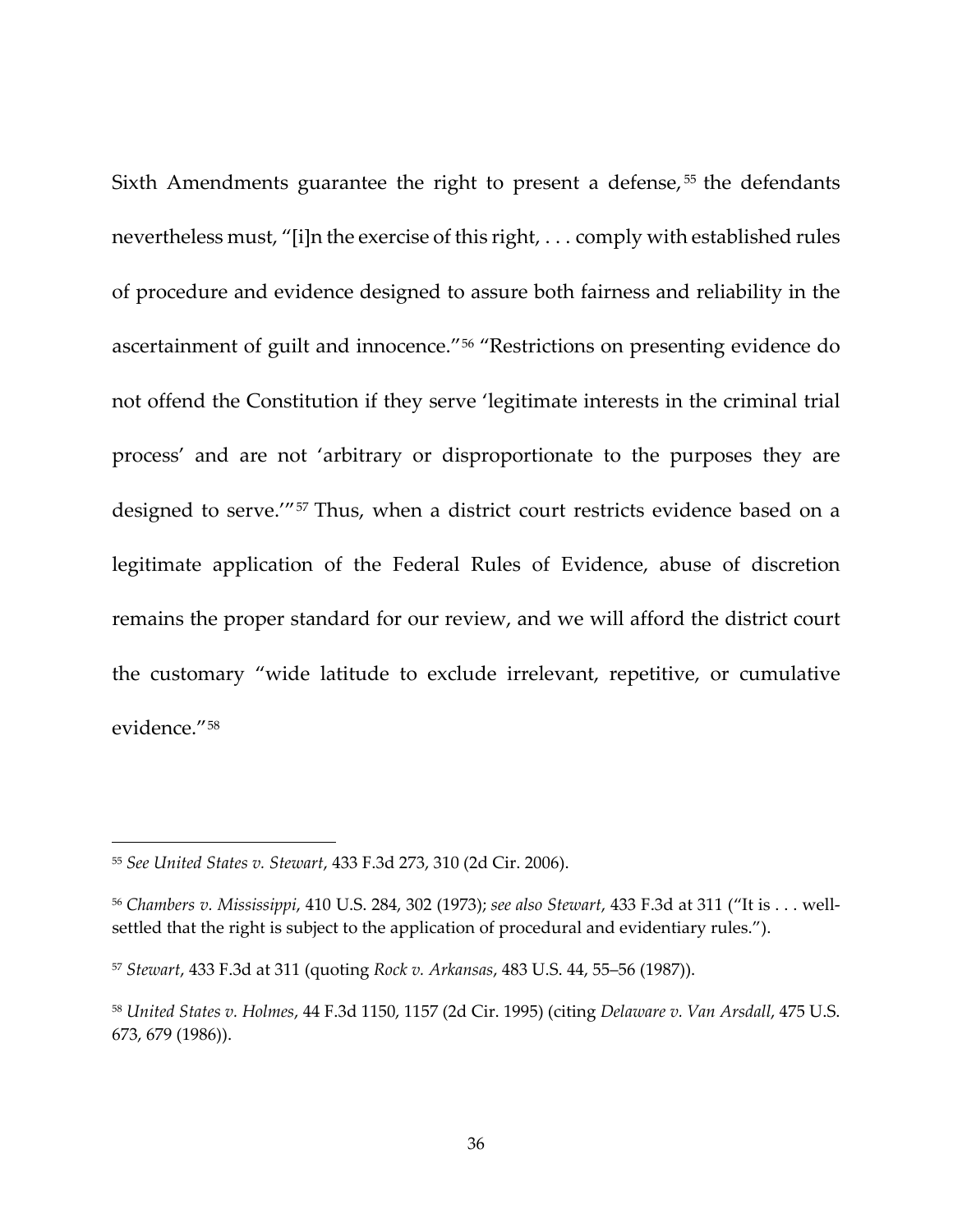# **A. The district court did not abuse its discretion in excluding testimony about Code's order, "Do not accept money from these people."**

Code sought to call Blondell Tutwiler and Warren Broughton as defense witnesses to testify to overhearing Code, on separate occasions, speaking on the telephone and telling his interlocutor: "Do not accept money from these people."[59](#page-36-0) He now faults the district court for excluding this testimony on hearsay and relevancy grounds.

The hearsay ruling was error. Hearsay is an "out-of-court 'assertion' that is 'offered to prove the truth of the matter asserted in the statement.'" $60$  The statement "[d]o not accept money from these people" was an order, *i.e.*, an imperative rather than a declarative statement, and it was offered not for its truth, but for the fact that it was said. It was therefore not hearsay.<sup>[61](#page-36-2)</sup>

<span id="page-36-0"></span><sup>59</sup> Doc. 226 at 1, Dkt. No. 17-684.

<span id="page-36-1"></span><sup>60</sup> *United States v. Coplan*, 703 F.3d 46, 84 (2d Cir. 2012) (internal alterations omitted) (quoting Fed. R. Evid. 801(a), (c)).

<span id="page-36-2"></span><sup>61</sup> *See United States v. Bellomo*, 176 F.3d 580, 586 (1999) ("Statements offered as evidence of commands . . . rather than for the truth of the matter asserted therein, are not hearsay.").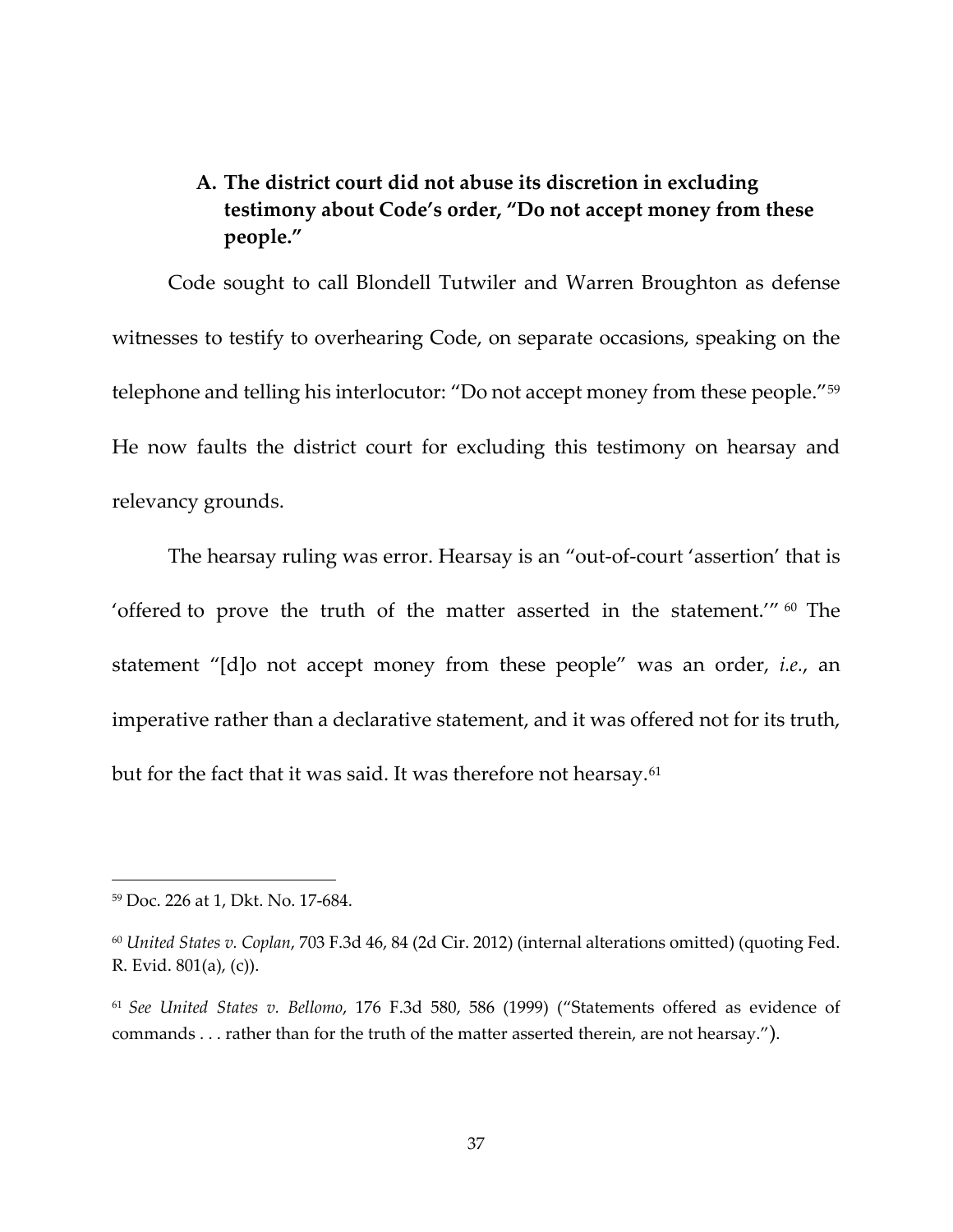However, the district court did not abuse its discretion in excluding the statement on relevancy grounds. Rule 402 of the Federal Rules of Evidence provides, as a foundational matter, that evidence is admissible only if it is relevant. Rule 104(b) further provides: "When the relevance of evidence depends on whether a fact exists, proof must be introduced sufficient to support a finding that the fact does exist. The court may admit the proposed evidence on the condition that the proof be introduced later." "In determining whether [a party] has introduced sufficient evidence to meet Rule 104(b), . . . [t]he court simply examines all the evidence in the case and decides whether the jury could reasonably find the conditional fact . . . by a preponderance of the evidence."<sup>[62](#page-37-0)</sup>

The relevance of Code's statement, "[d]o not accept money from these people," is conditioned on other facts, namely to whom Code was speaking and whom he meant by "these people." According to Code, he was talking to the coaches he sent to Las Vegas to meet with members of LOYD, and he was ordering them not to take money at the meetings. To prove this, Code sought to introduce

<span id="page-37-0"></span><sup>62</sup> *Huddleston v. United States*, 485 U.S. 681, 690 (1988).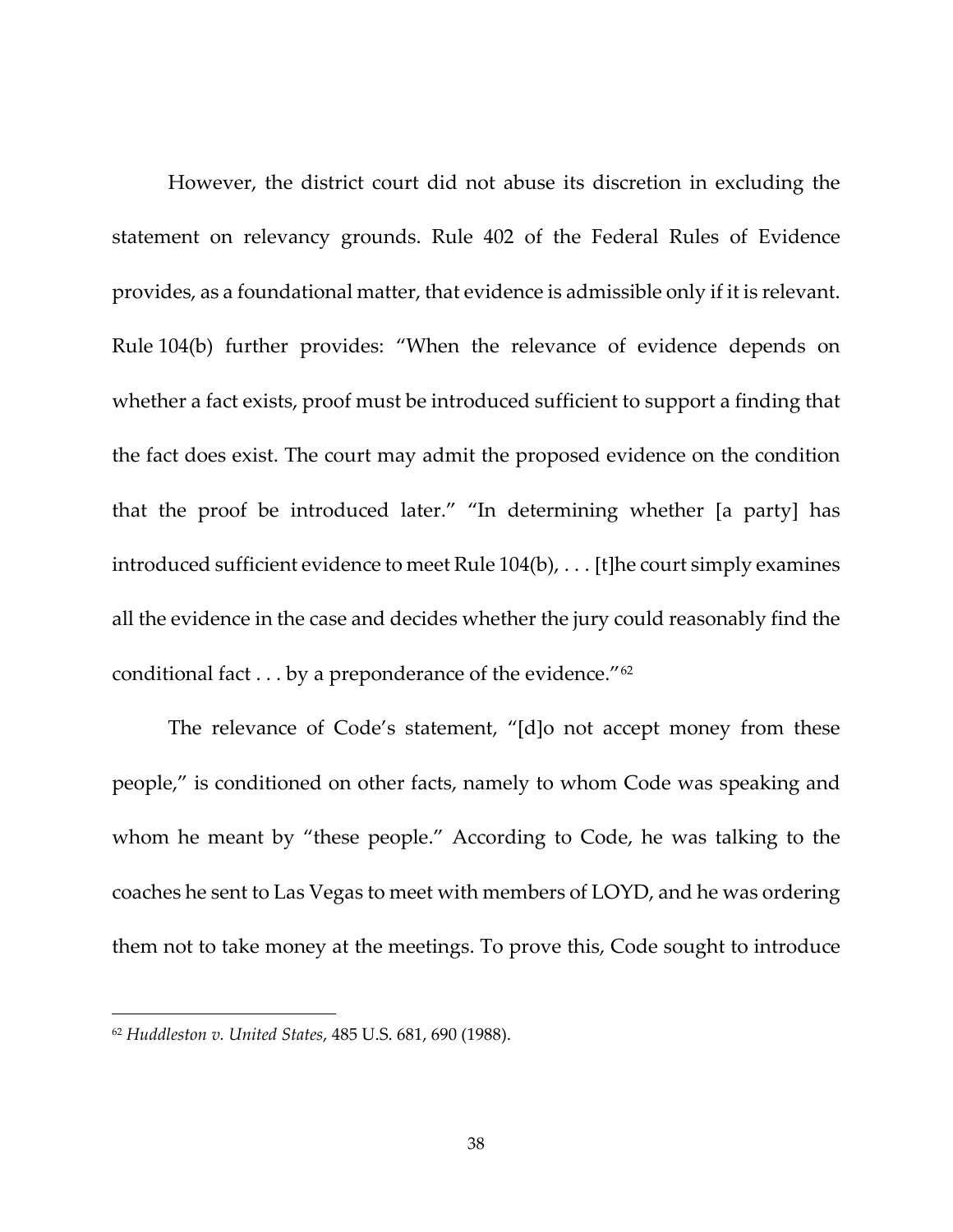evidence that the dates of the phone calls coincided with the dates of the Las Vegas meetings where Dawkins bribed certain coaches. Code also proffered that the witnesses overheard him discussing meeting times and room numbers during one call. However, the proffered testimony was hazy about timing, indicating only that the phone calls occurred "in the weeks immediately preceding" the Las Vegas meeting. Further, Code did not proffer that these witnesses could have testified about who was on the other end of these phone calls, or to whom Code was referring when he said "these people." Faced with such a meager proffer, the district court did not abuse its discretion in excluding testimony about these calls as irrelevant.

## **B. The district court did not abuse its discretion in refusing to admit testimony regarding Code's explanation of his agreement with LOYD.**

Code also sought to offer Broughton's testimony that, sometime after overhearing Code on the phone, Code told Broughton that LOYD was paying him a consulting fee to arrange meetings with various coaches. Code argued that this testimony was admissible pursuant to the "state of mind" exception to the rule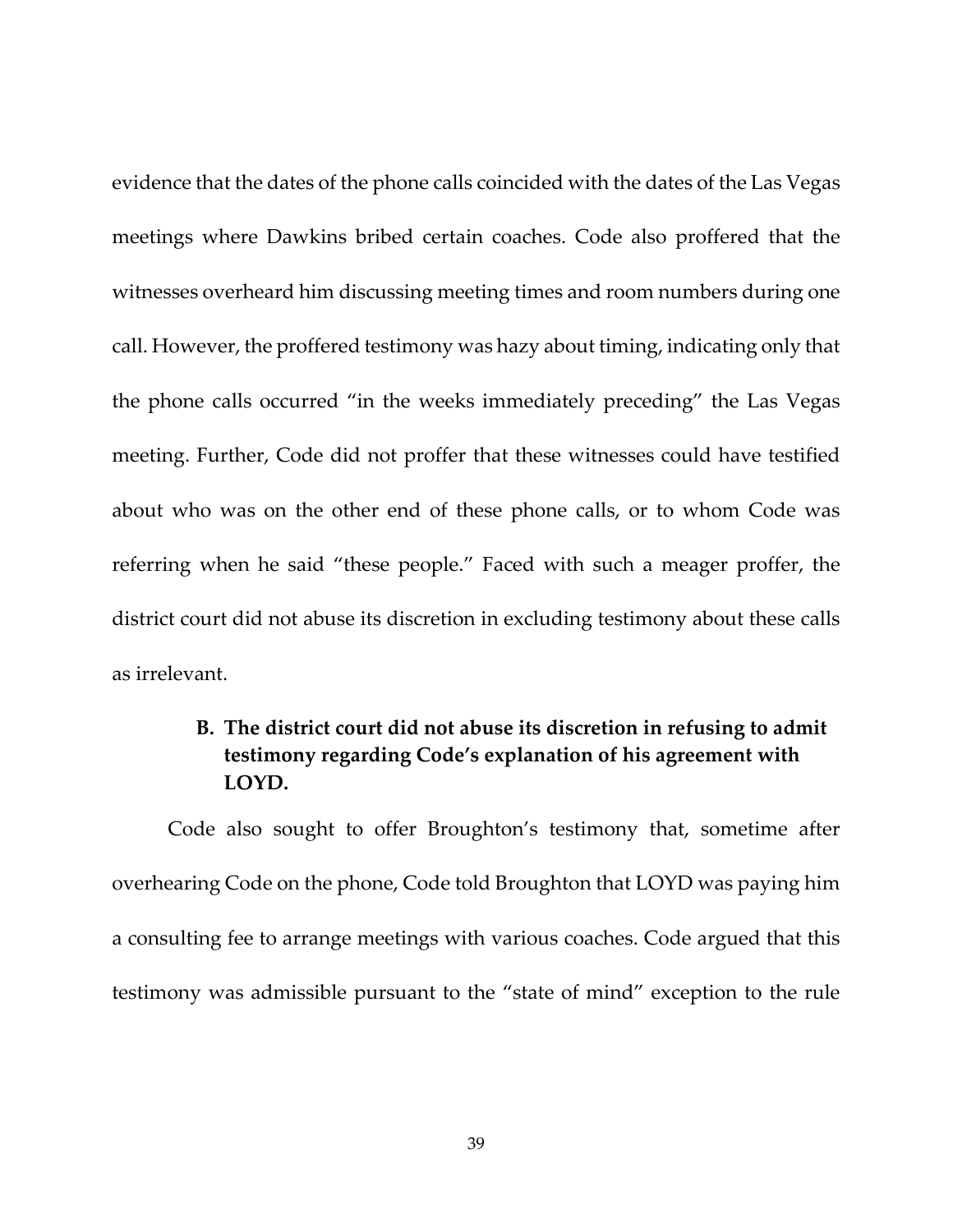against hearsay<sup>[63](#page-39-0)</sup> because he was offering it to demonstrate his understanding of his relationship with LOYD; he was not offering the statement as evidence of the actual nature of his relationship with LOYD. The district court was not persuaded, nor are we.

Rule 803(3) provides a hearsay exception for "[a] statement of the declarant's then-existing state of mind (such as motive, intent, or plan)." This exception specifically excludes "a statement of memory or belief to prove the fact remembered or believed."[64](#page-39-1) That exclusion "is necessary to prevent the exception from swallowing the hearsay rule. This would be the result of allowing one's state of mind, proved by a hearsay statement, to provide an inference of the happening of an event that produced the state of mind."[65](#page-39-2)

Broughton's proffered testimony did not reflect Code's state of mind within the meaning of Rule 803(3). Rather, Code's statement regarding his relationship

<span id="page-39-0"></span><sup>63</sup> *See* Fed. R. Evid. 803(3).

<span id="page-39-1"></span><sup>64</sup> Fed. R. Evid. 803(3).

<span id="page-39-2"></span><sup>65</sup> *United States v. Cardascia*, 951 F.2d 474, 487 (2d Cir. 1991).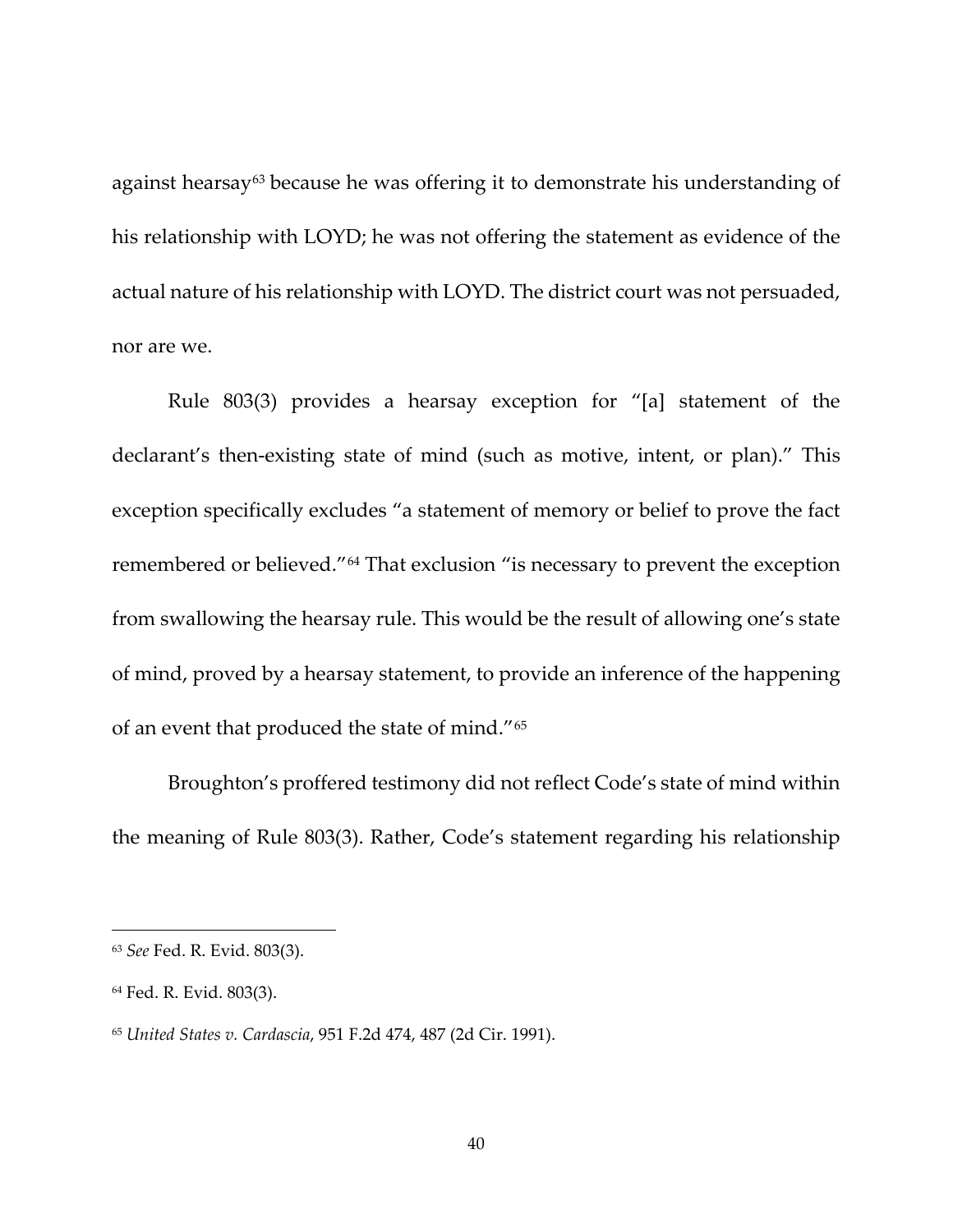with LOYD was an assertion of fact—that is, an archetypal hearsay statement not a statement of motive or intent. In sum, the district court acted well within its discretion in excluding this testimony.

## **C. The district court did not abuse its discretion in refusing to admit portions of Code's recorded phone call with Munish Sood.**

Code also sought to introduce a portion of a recorded August 8, 2017, phone call between Code and Munish Sood. On the recording, Code recounted a previous conversation with Dawkins; he told Sood: "[I] said, Christian, look . . . You're not paying my guys." [66](#page-40-0) The district court granted the Government's motion to preclude the recording as hearsay, finding that these statements also did not fall into the state of mind exception because "Mr. Code is recalling a past statement that he made and offering the fact that he made the statement for its truth."<sup>[67](#page-40-1)</sup> The district court was correct.

<span id="page-40-0"></span><sup>66</sup> Tr. at 1087.

<span id="page-40-1"></span><sup>67</sup> Tr. at 809–10.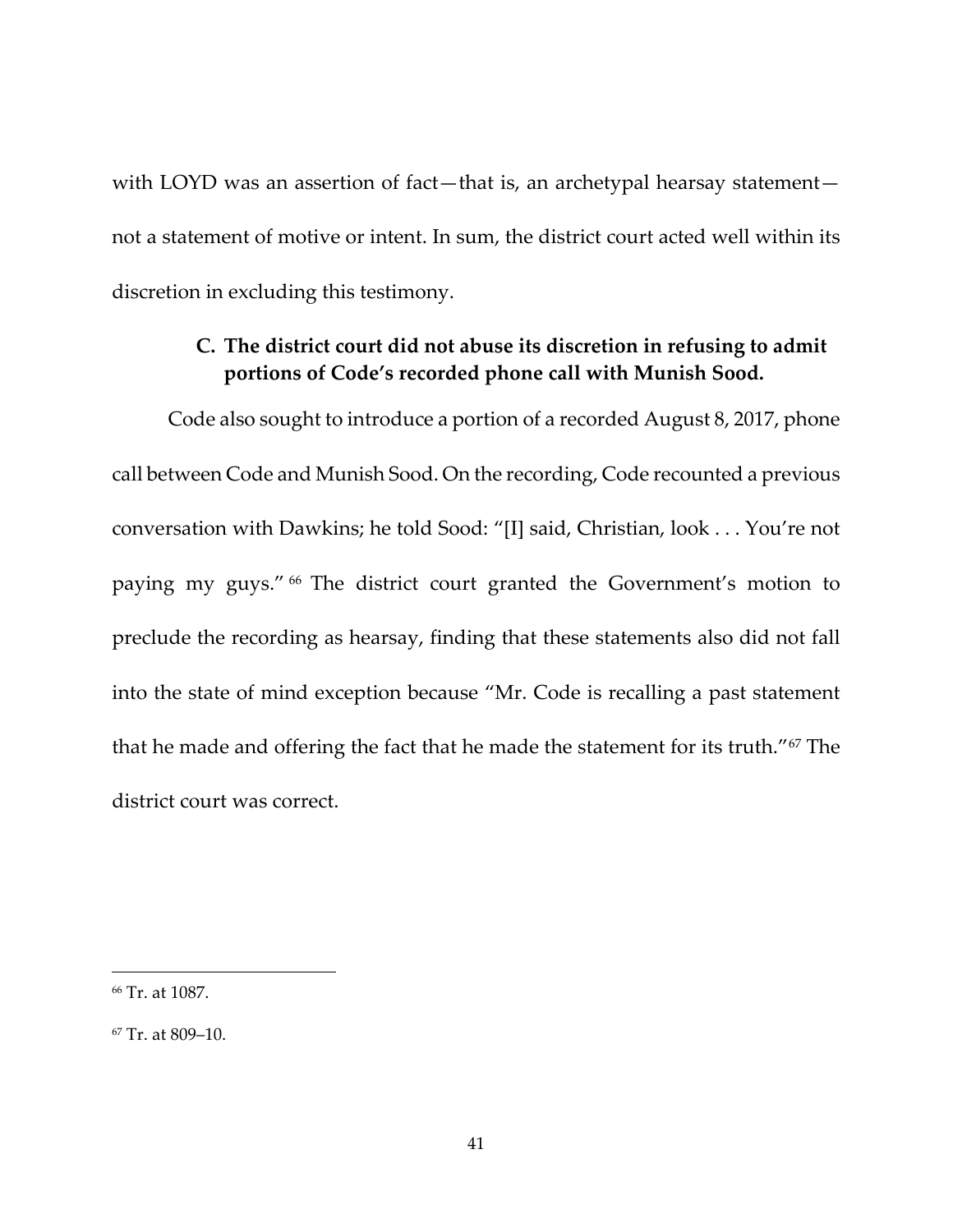### **1. The district court properly excluded this phone call as hearsay.**

"[A]n expression of state of mind on one occasion may be relevant to state of mind at a later time where the statement reflects 'a continuous mental process,'"[68](#page-41-0) but "[w]hether a statement is part of a continuous mental process and therefore admissible under the present state of mind exception is necessarily a question for the trial court."[69](#page-41-1) We agree with the district court that Code's August 8, 2017, statement was not admissible to show his state of mind as of the time of the Las Vegas meetings. To the contrary, it was simply hearsay layered on hearsay—that is, an assertion of fact regarding an earlier assertion of fact. The most recent layer was the recorded call, when Code asserted that he had previously made a particular statement to Dawkins; the older layer was Code's earlier assertion of a purportedly true fact (that Dawkins was not paying Code's

<span id="page-41-0"></span><sup>68</sup> *United States v. Farhane*, 634 F.3d 127, 172 (2d Cir. 2011) (Raggi, *J*., concurring) (quoting *Cardascia*, 951 F.2d at 488).

<span id="page-41-1"></span><sup>69</sup> *Cardascia*, 951 F.2d at 488.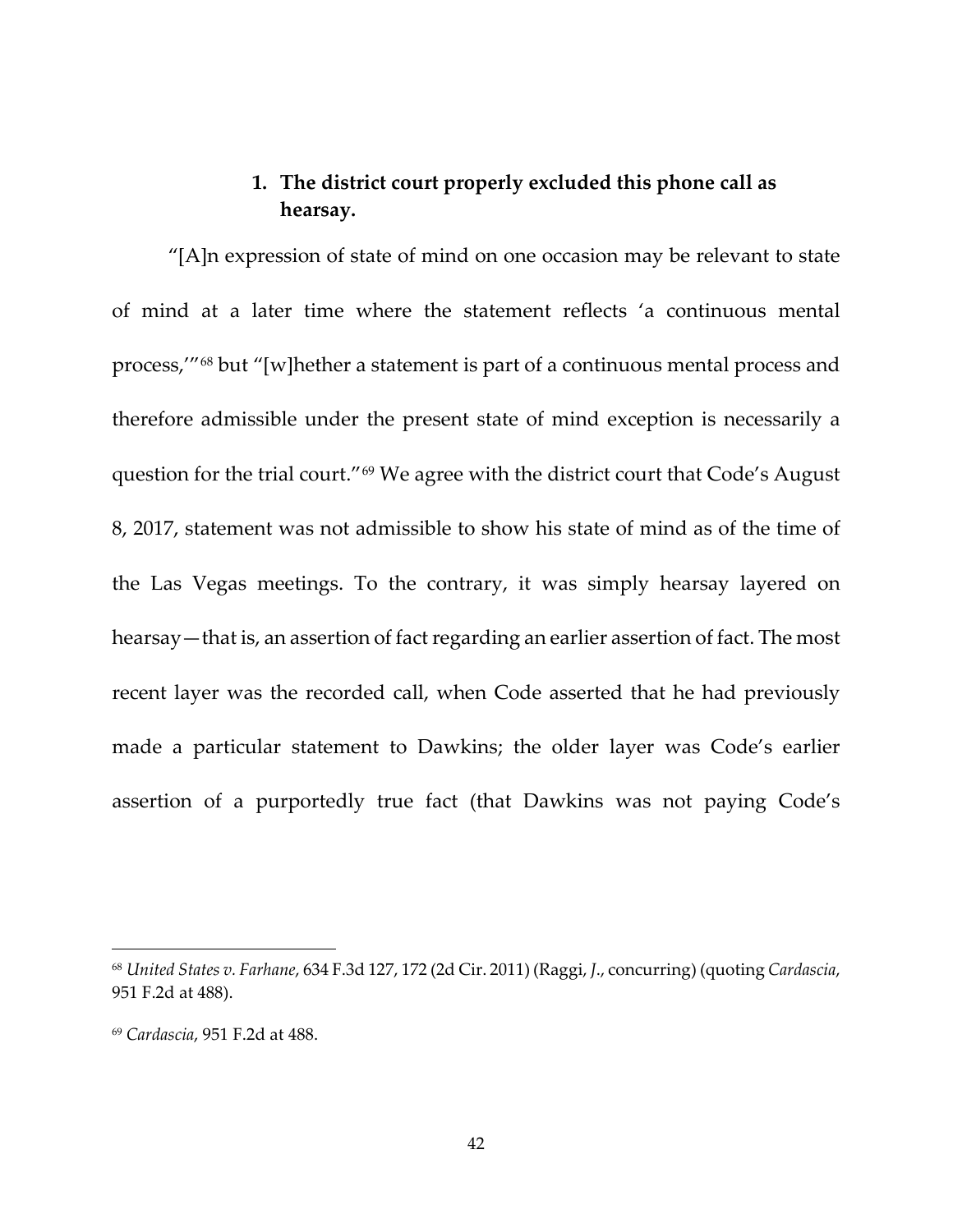"guys").<sup>[70](#page-42-0)</sup> The district court correctly concluded that these layered statements did not demonstrate a state of mind and, therefore, did not abuse its discretion in refusing to admit the phone call.

## **2. The district court did not abuse its discretion in refusing to admit the phone call under Rule 807.**

Insofar as the district court also rejected Code's subsequent request to admit the phone call under the residual hearsay exception found in Rule 807, we identify no abuse of discretion.

Rule 807 permits a hearsay statement to be admitted into evidence if it is (1) "supported by sufficient guarantees of trustworthiness—after considering the totality of circumstances under which it was made and evidence, if any, corroborating the statement," and (2) "more probative on the point for which it is

<span id="page-42-0"></span> $70$  Even if we were to construe Code's remembered statement to Dawkins as an order to Dawkins not to pay Code's "guys," that does not change the analysis of Code's statement on the recorded call; that assertion of fact cannot be read as a statement of Code's then-existing state of mind regardless of whether it was layered on top of another assertion of fact or an order. Code offered the statement in the recorded call "to prove the fact remembered or believed," which is hearsay. Fed. R. Evid. 803(3). Whether the fact remembered or believed was that Dawkins was not paying Code's guys or that Code ordered Dawkins not to pay his guys, Code's statement on the call was inadmissible.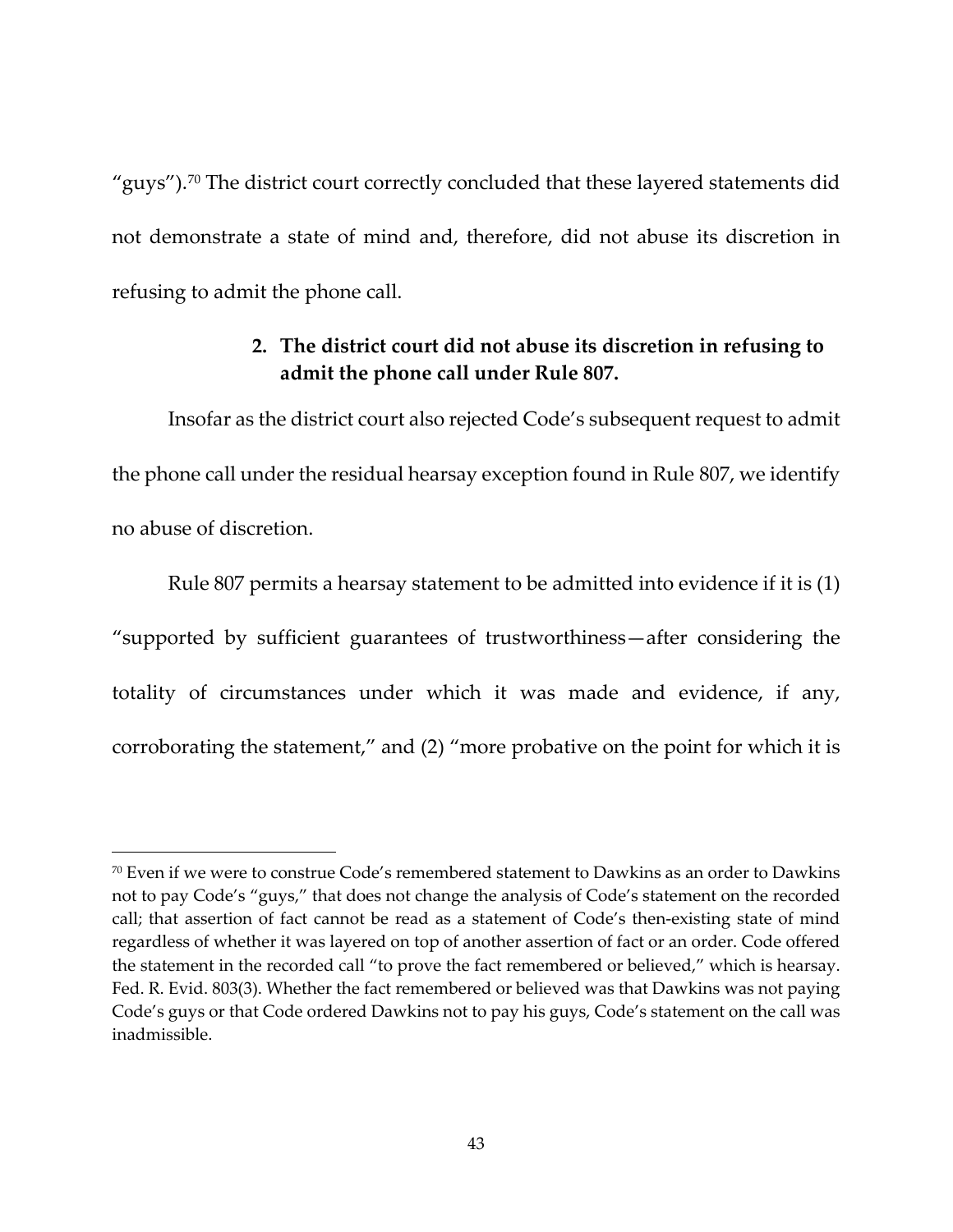offered than any other evidence that the proponent can obtain through reasonable efforts."[71](#page-43-0) In *United States v. Bryce*, we explained:

[Rule 807] permits admission of hearsay if (i) it is particularly trustworthy; (ii) it bears on a material fact; (iii) it is the most probative evidence addressing that fact; (iv) its admission is consistent with the rules of evidence and advances the interests of justice; and (v) its proffer follows adequate notice to the adverse party.[72](#page-43-1)

As to the first prong, we found in *Bryce* that the defendant's statements were sufficiently trustworthy when obtained via covert wiretap and against the declarant's penal interest.[73](#page-43-2) Code's statement was obtained by wiretap, but it was not against his penal interest—in fact, it was self-serving. A few weeks before the call, Code and Sood entered a consulting agreement with Sood agreeing to pay Code a fee for referring professional basketball players to Sood's financial advisory business. Code, therefore, had an incentive to convince Sood of his ability to refer business to Sood without relying on bribing coaches. Code's statements on

<span id="page-43-0"></span><sup>71</sup> Fed. R. Evid. 807(a).

<span id="page-43-1"></span><sup>72</sup> 208 F.3d 346, 350–51 (2d Cir. 1999).

<span id="page-43-2"></span><sup>73</sup> *See id.* at 351.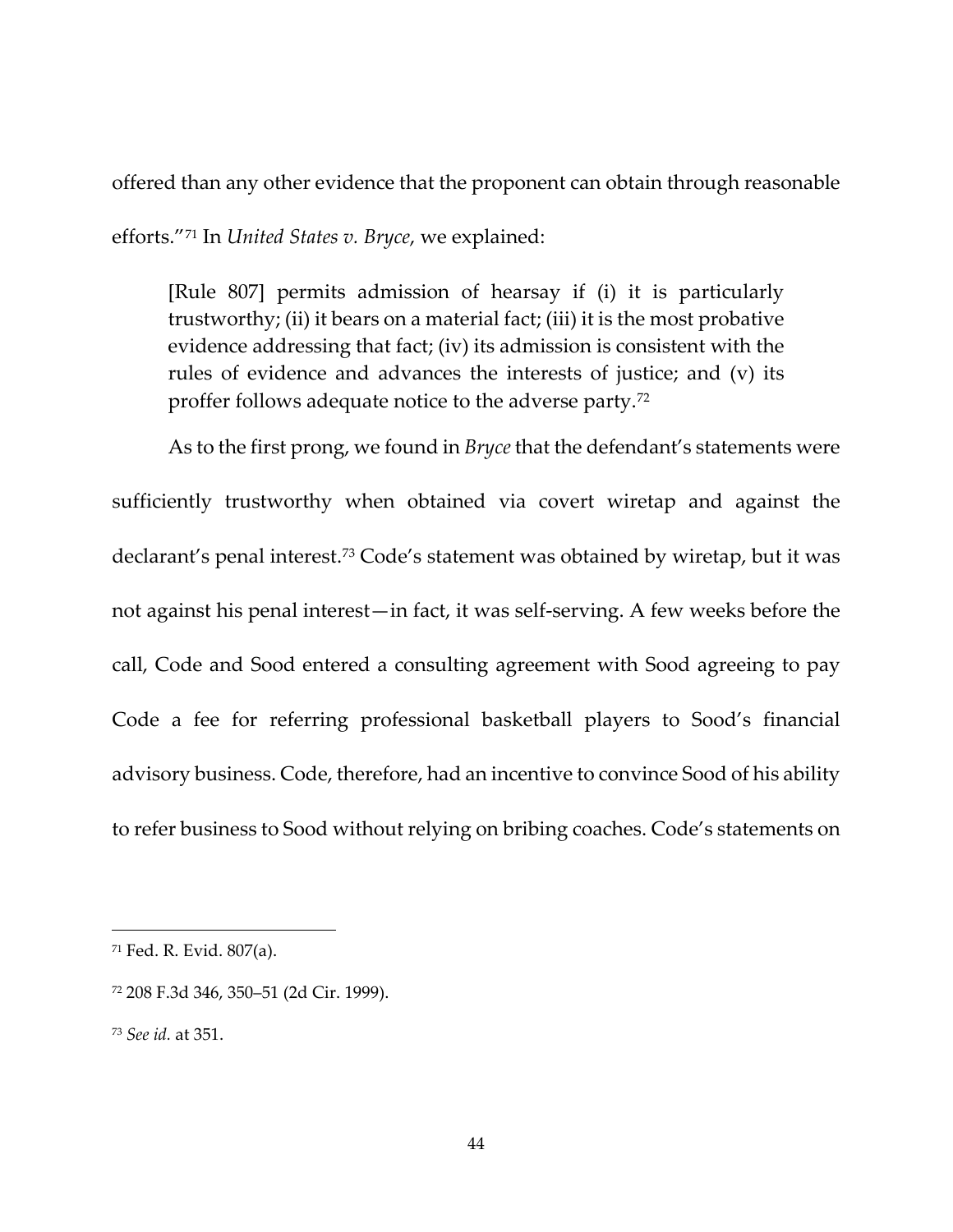the call are thus not accompanied by sufficient guarantees of trustworthiness as required by Rule 807.

As to the third prong, the phone call was not "the most probative evidence addressing"[74](#page-44-0) the fact at issue because Dawkins testified at trial that Code had instructed him not to introduce one of their partners to any coaches who would accept bribes. Code, therefore, had a factual basis to argue that he instructed Dawkins not to bribe coaches, even without admitting the phone call. Because the recorded phone call did not meet the first or third prong of the *Bryce* test, the district court acted within its discretion in excluding it.

# **D. The district court properly excluded evidence of Dawkins's prior good acts.**

Dawkins sought to call then-University of Arizona head basketball coach Sean Miller and Louisiana State University head basketball coach Will Wade as witnesses to prove that Dawkins had "relationships with much more powerful coaches than the assistant coaches he was charged with bribing, and that he made

<span id="page-44-0"></span><sup>74</sup> *Bryce*, 208 F.3d at 350.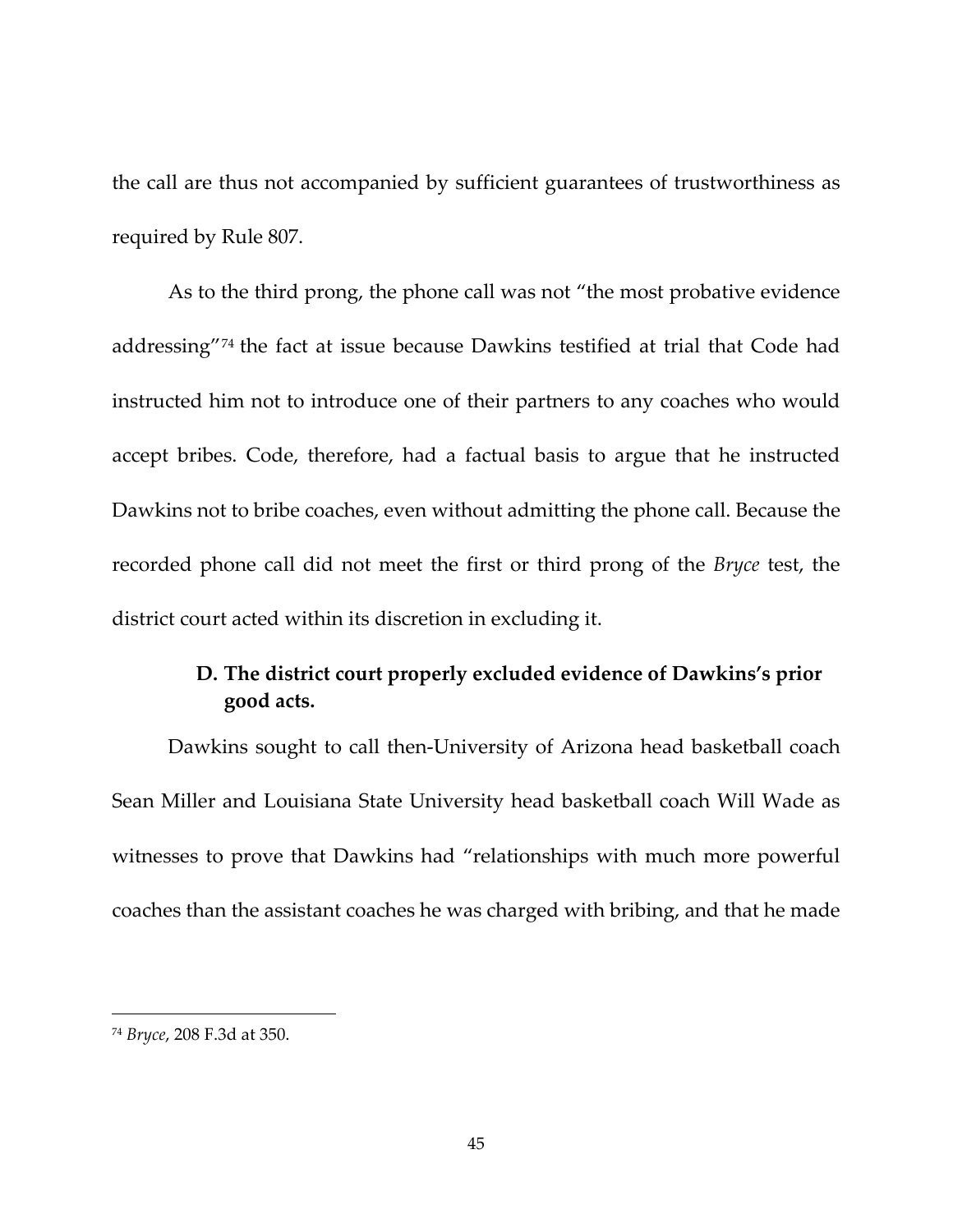no attempt whatsoever to bribe the more influential coaches."[75](#page-45-0) Dawkins argues that this evidence tends show that he lacked specific intent to commit the charged offenses.

The district court did not abuse its discretion in refusing to allow testimony regarding Dawkins's relationships with coaches whom he did not bribe. Federal Rule of Evidence 404(b)(1) provides that, with certain exceptions not relevant here, "[e]vidence of any . . . crime, wrong, or act is not admissible to prove a person's character in order to show that on a particular occasion the person acted in accordance with the character." More to the point here, "[a] defendant may not seek to establish his innocence . . . through proof of the absence of criminal acts on specific occasions."[76](#page-45-1) No less than evidence of a defendant's prior "bad acts" used to show that he committed the crime charged, such "good acts" evidence is only relevant if we assume that a defendant acted in conformity with those prior good

<span id="page-45-0"></span><sup>75</sup> Appellants' Br. at 72.

<span id="page-45-1"></span><sup>76</sup> *United States v. Scarpa*, 897 F.2d 63, 70 (2d Cir. 1990).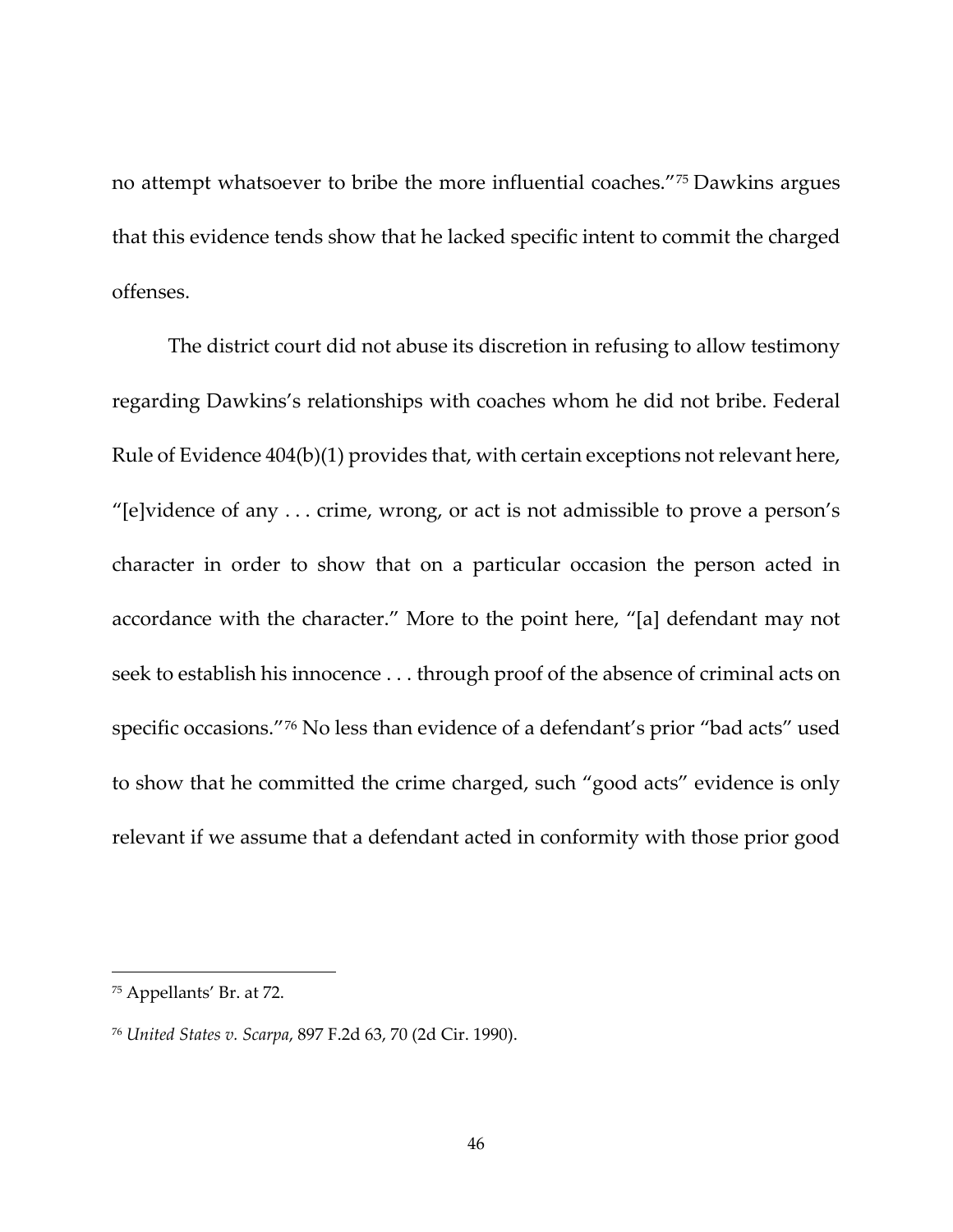acts—*i.e.*, if we make the exact propensity inference Rule 404(b)(1) is designed to prohibit.[77](#page-46-0)

In urging otherwise, Dawkins offers three unconvincing theories. First, he argues that it would not have made sense for him to bribe assistant coaches, because "the head coach would have been the logically more influential person to bribe."[78](#page-46-1) But that is just a variant of "good acts" evidence—like arguing that someone must not have robbed a small bank because he once passed up an opportunity to rob a bigger bank. And in any event, Dawkins himself explained (in a recorded call) why it made perfect sense to bribe only assistant coaches: head coaches are already "making too much money, and it's too risky."[79](#page-46-2)

<span id="page-46-2"></span><sup>79</sup> Tr. at 1473.

<span id="page-46-0"></span><sup>77</sup> *See United States v. Bendetto*, 571 F.2d 1246, 1249–50 (2d Cir. 1978) ("[C]haracter evidence has long been admissible only in the form of reputation and not in the form of a recitation of good or bad acts." (citing *Michelson v. United States*, 335 U.S. 469, 477 (1948)); *see also United States v. O'Connor*, 580 F.2d 38, 43 (2d Cir. 1978) (affirming district court's exclusion of testimony that the defendant had not accepted bribes on previous occasions "because such testimony would in effect be an attempt to demonstrate [the defendant's] good character by proof of specific good acts").

<span id="page-46-1"></span><sup>78</sup> Appellants' Br. at 74.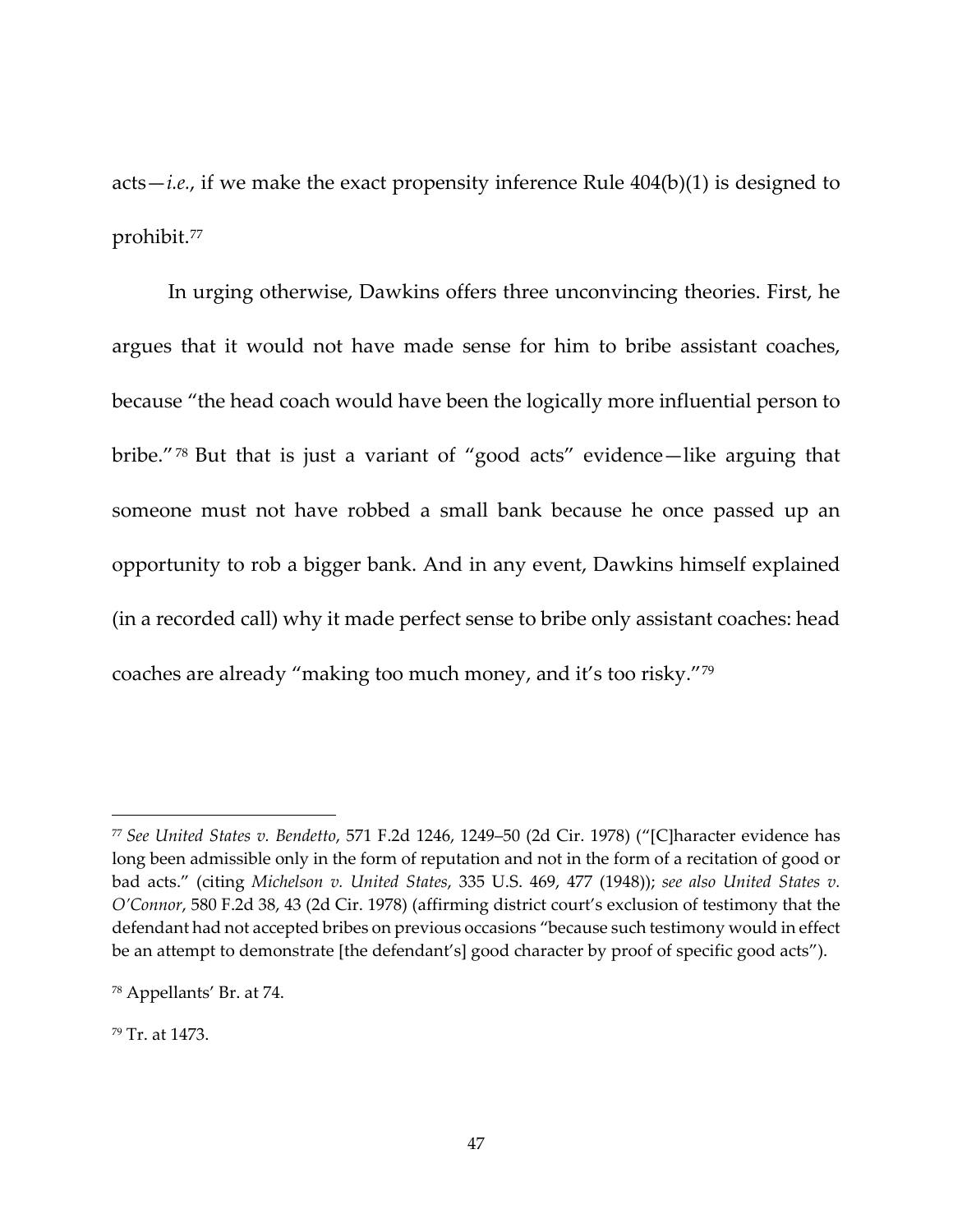Second, Dawkins argues that because he had pre-existing relationships with head coaches, he already had access to players and, therefore, lacked a motive to bribe lower-level coaches for access he already possessed. Dawkins forfeited this argument by failing to raise it before the district court, but in any event it is unpersuasive. There was no evidence that Dawkins had ever obtained any clients of his own, much less through head coaches.

Third, Dawkins contends that he needed to call Miller to rebut evidence suggesting that Dawkins wanted to bribe Miller. This final argument is both forfeited (because it was not presented to the district court) and meritless (because Miller could not have refuted the proposition that Dawkins had an unexecuted intention to bribe him).

<span id="page-47-1"></span>Accordingly, the district court did not abuse its discretion in refusing to allow Dawkins to call those witnesses.<sup>[80](#page-47-0)</sup>

<span id="page-47-0"></span><sup>80</sup> Dawkins and Code also challenge the district court's denial of their request to call the undercover FBI agent to testify about potential misconduct by another agent during the investigation. We agree with the district court that this proffered testimony would not have related in any way to their guilt or innocence, nor would it have been probative of the trustworthiness of any witnesses called at trial.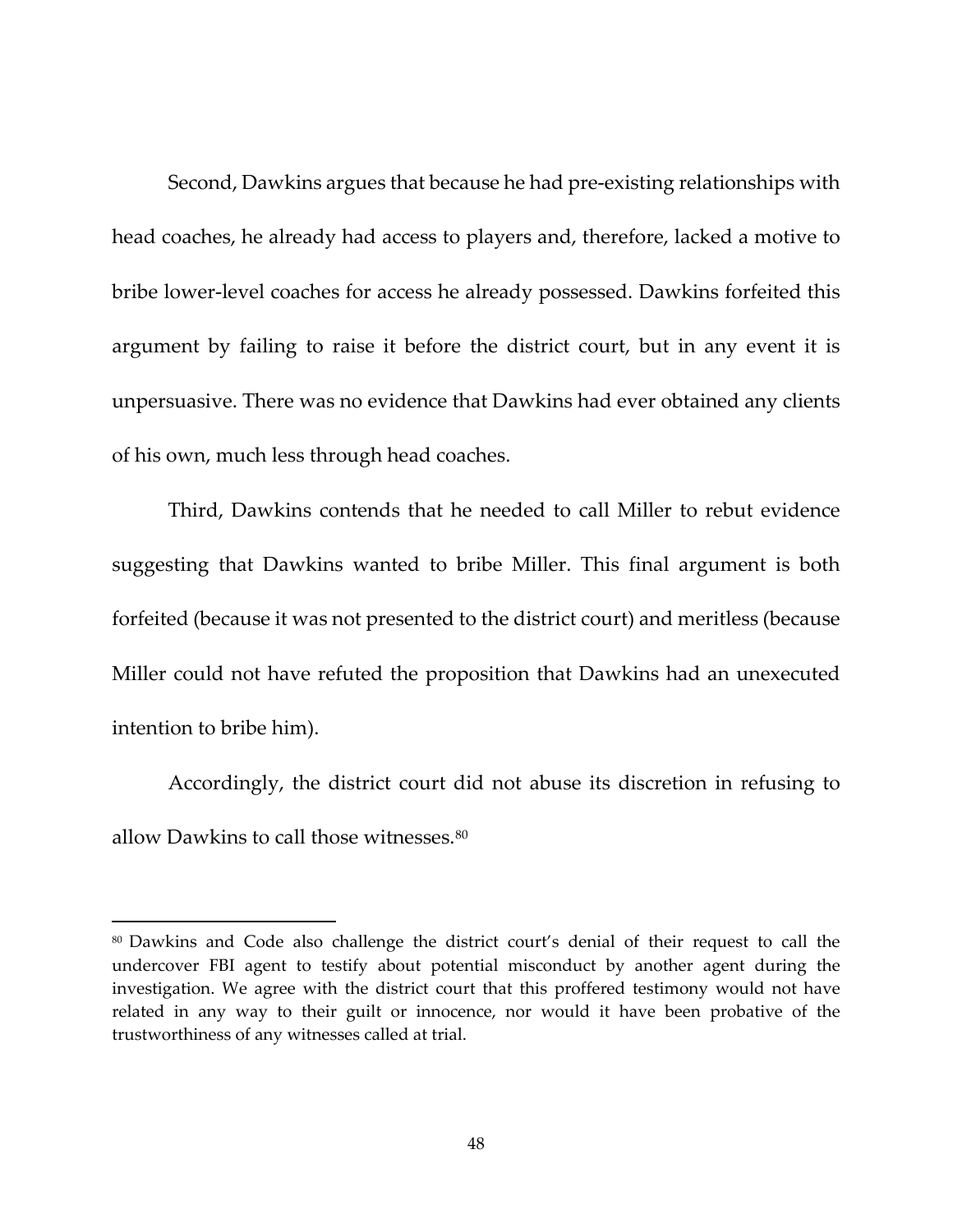## **E. The district court did not abuse its discretion in admitting testimony of witnesses' understandings of conversations with Dawkins and Code.**

Throughout trial, the Government played audio and video recordings of conversations among Dawkins, Code, Blazer, and Sood. The defendants now fault the district court for permitting Blazer and Sood to testify, over objection, regarding their understanding of the conversations with Dawkins and Code in which they took part.

A lay witness's testimony must be "rationally based on the witness's perception," "helpful to clearly understanding the witness's testimony or to determining a fact in issue," and "not based on scientific, technical, or other specialized knowledge." [81](#page-48-0) The rational-basis requirement "is the familiar requirement of first-hand knowledge or observation." [82](#page-48-1) The helpfulness

<span id="page-48-0"></span><sup>81</sup> Fed. R. Evid. 701.

<span id="page-48-1"></span><sup>82</sup> *United States v. Rea*, 958 F.2d 1206, 1215 (2d Cir. 1992) (quoting Fed. R. Evid. 701 Advisory Committee Note on 1972 Proposed Rules).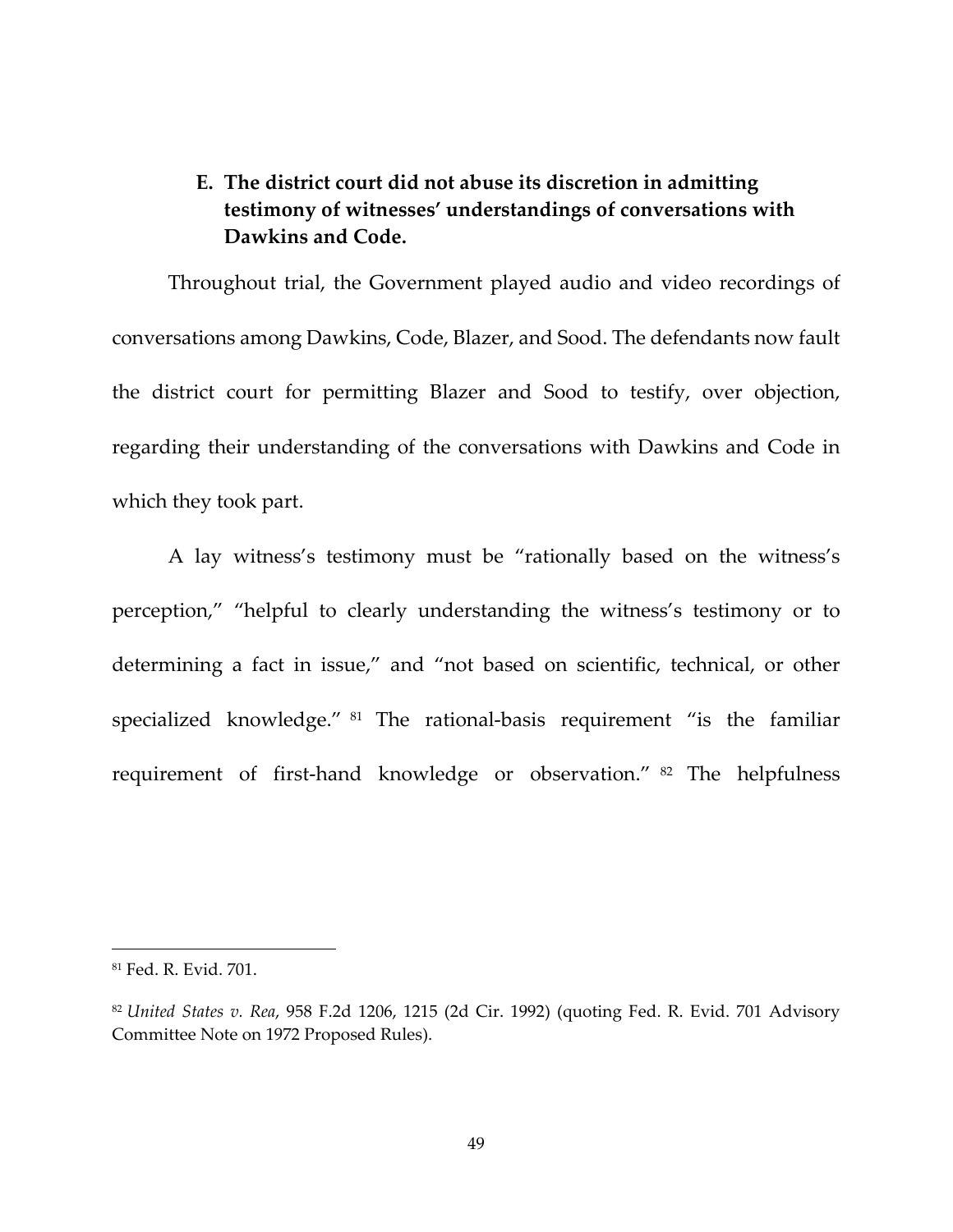requirement "is designed to provide 'assurance[] against the admission of opinions which would merely tell the jury what result to reach.'"[83](#page-49-0)

The district court did not abuse its discretion in permitting Blazer and Sood to testify regarding their understanding of conversations with Dawkins and Code. Blazer's and Sood's testimony was "rationally based on [their] perception[s]."<sup>[84](#page-49-1)</sup> They were participants in these conversations and therefore possessed the required first-hand knowledge of their context—knowledge that would not have been readily available to jurors on their own.<sup>[85](#page-49-2)</sup> As the district court noted, the conversations included jargon that was "not so well known to folks outside of that industry," [86](#page-49-3) an industry in which Blazer had worked for over a decade, and

<span id="page-49-3"></span><sup>86</sup> Tr. at 384.

<span id="page-49-0"></span><sup>83</sup> *Id.* (quoting Fed. R. Evid. 704 Advisory Committee Note on 1972 Proposed Rules (alteration in original)).

<span id="page-49-1"></span><sup>84</sup> Fed. R. Evid. 701.

<span id="page-49-2"></span><sup>85</sup> *See United States v. Garcia*, 413 F.3d 201, 212 (2d Cir. 2005) ("Rule 701 affords the jury an insight into an event that was uniquely available to an eyewitness. In this respect, the rule recognizes the common sense behind the saying that, sometimes, 'you had to be there.'").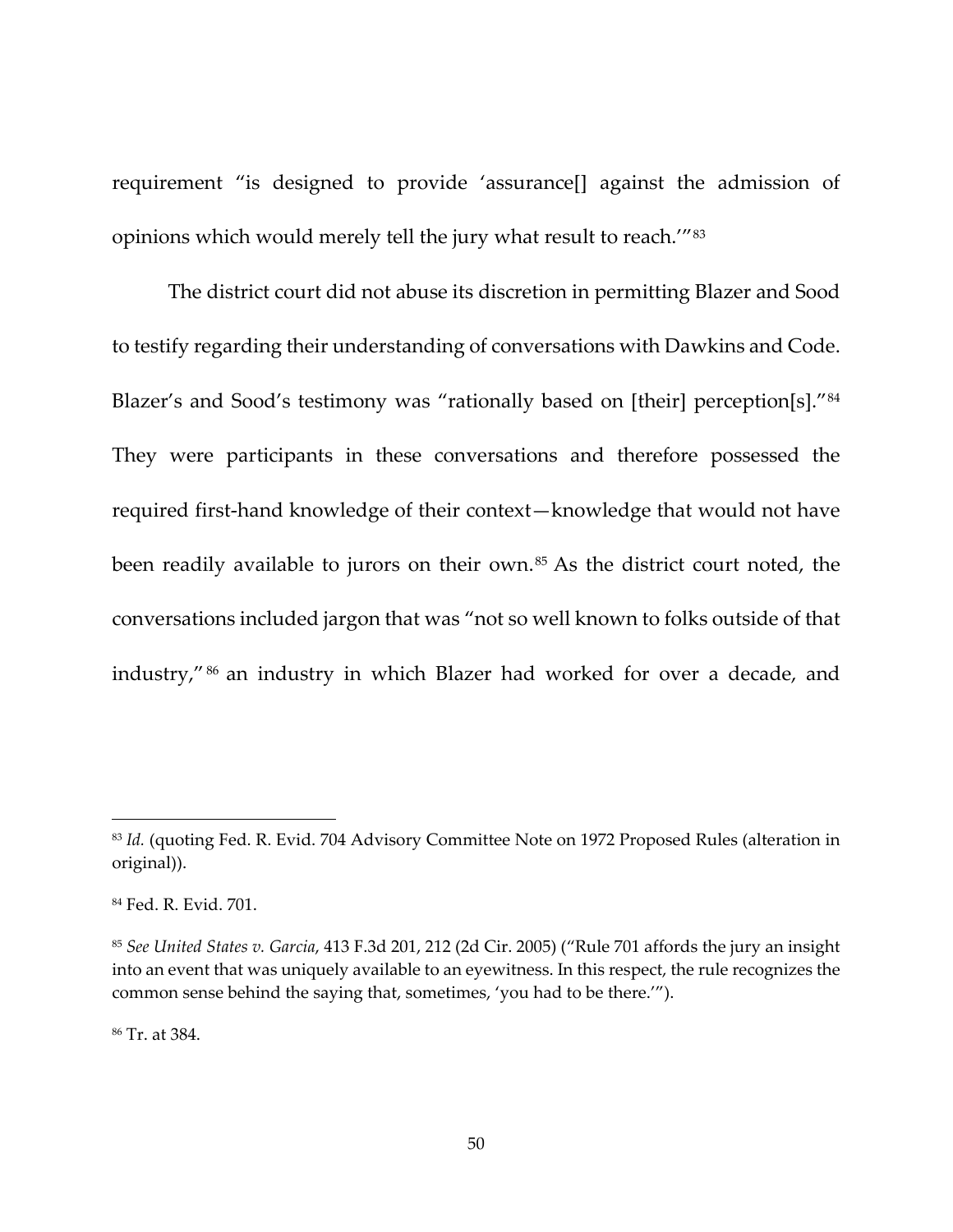therefore the testimony was "helpful to clearly understanding" [87](#page-50-0) the oftenconfusing recorded conversations.

### **VI. The district court made no reversible errors in providing the challenged jury instructions.**

Dawkins and Code raise a number of challenges to the district court's jury instructions, claiming there was error in providing "false exculpatory" and "conscious avoidance" instructions and in failing to provide "adverse inference" and "multiple conspiracy" instructions. We review each of these challenges *de novo*, applying a harmless error standard.[88](#page-50-1)

#### **A. Providing a false exculpatory instruction was harmless error.**

Providing the false exculpatory instruction was error, but harmless. At trial, the Government questioned Dawkins about two recorded phone conversations. In the first call, Code was heard telling Dawkins: "We're just gonna take these fools'

<span id="page-50-0"></span><sup>87</sup> Fed. R. Evid. 701.

<span id="page-50-1"></span><sup>88</sup> *See United States v. Botti*, 711 F.3d 299, 308 (2d Cir. 2013) ("If the defendant objected to an erroneous jury instruction at trial and raises the same claim of error on appeal, a harmless error standard of review applies."); Fed R. Crim. P. 52(a) ("Any error, defect, irregularity, or variance that does not affect substantial rights must be disregarded.").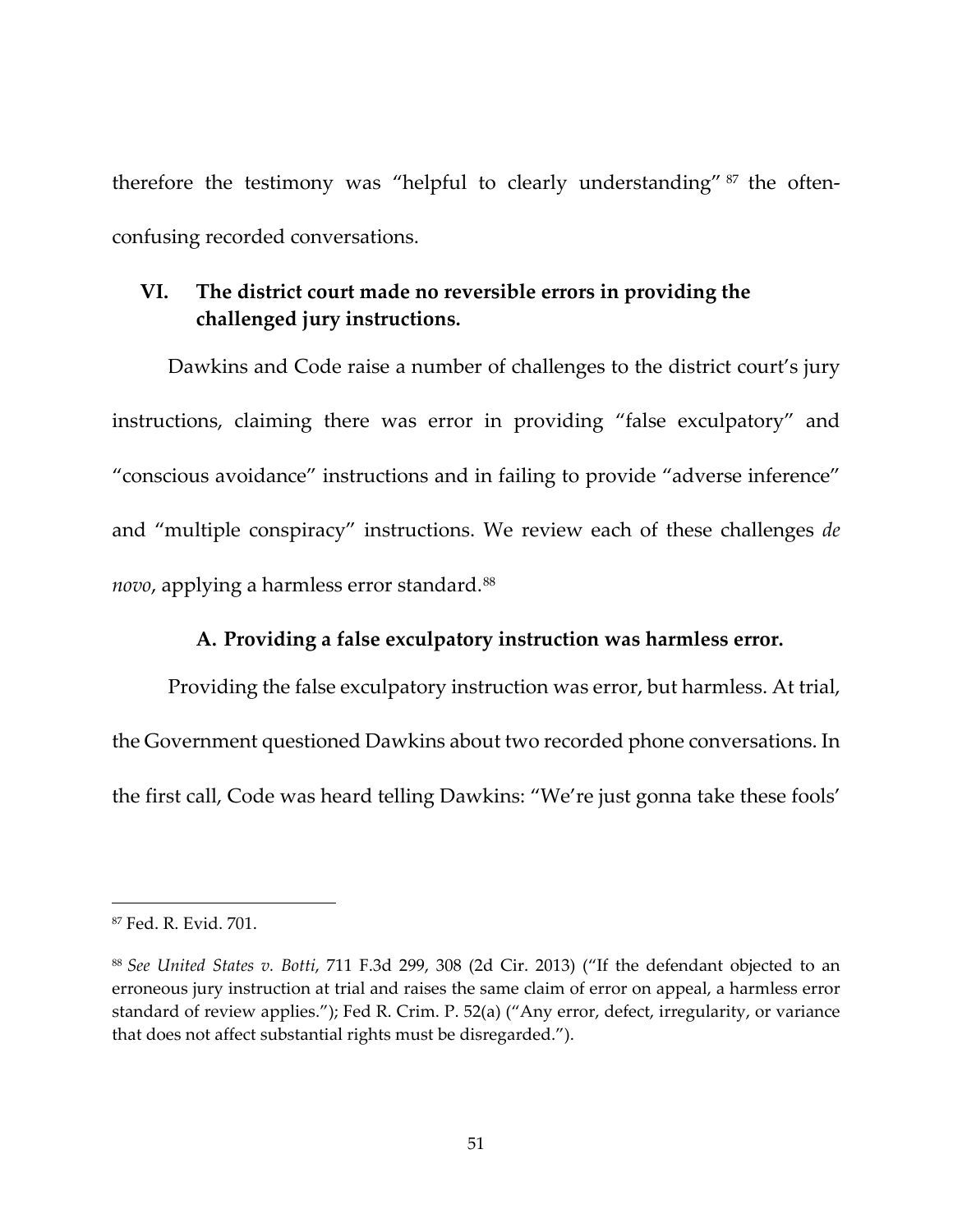money." [89](#page-51-0) Dawkins testified that he understood that statement to mean that Dawkins and Code would not introduce D'Angelo to coaches who were willing to accept money. In the second call, Dawkins was heard telling D'Angelo, "I don't want you to go down that path."<sup>[90](#page-51-1)</sup> Dawkins testified that this statement was made to convince D'Angelo not to pursue paying coaches.

Prior to Dawkins's testimony, the Government advised the district court that it was not planning to request a false exculpatory charge. After Dawkins testified, however, the Government sought such an instruction, and, over defense objection, the court charged the jury:

Now, you've heard testimony that a defendant made a statement in which he claimed that his conduct was consistent with innocence and not with guilt. The government claims that these statements in which the defendant attempted to exculpate himself are false. If you find that the defendant gave a false statement in order to divert suspicion from himself, you may infer that the defendant believed that he was guilty. You may not, however, infer on the basis of this alone that the defendant is, in fact, guilty of the crimes for which he is charged. Whether or not the evidence as to a defendant's statements shows that the defendant believed he was guilty and significance, if any, to be

<span id="page-51-0"></span><sup>89</sup> Tr. at 1294.

<span id="page-51-1"></span><sup>90</sup> Tr. at 1278.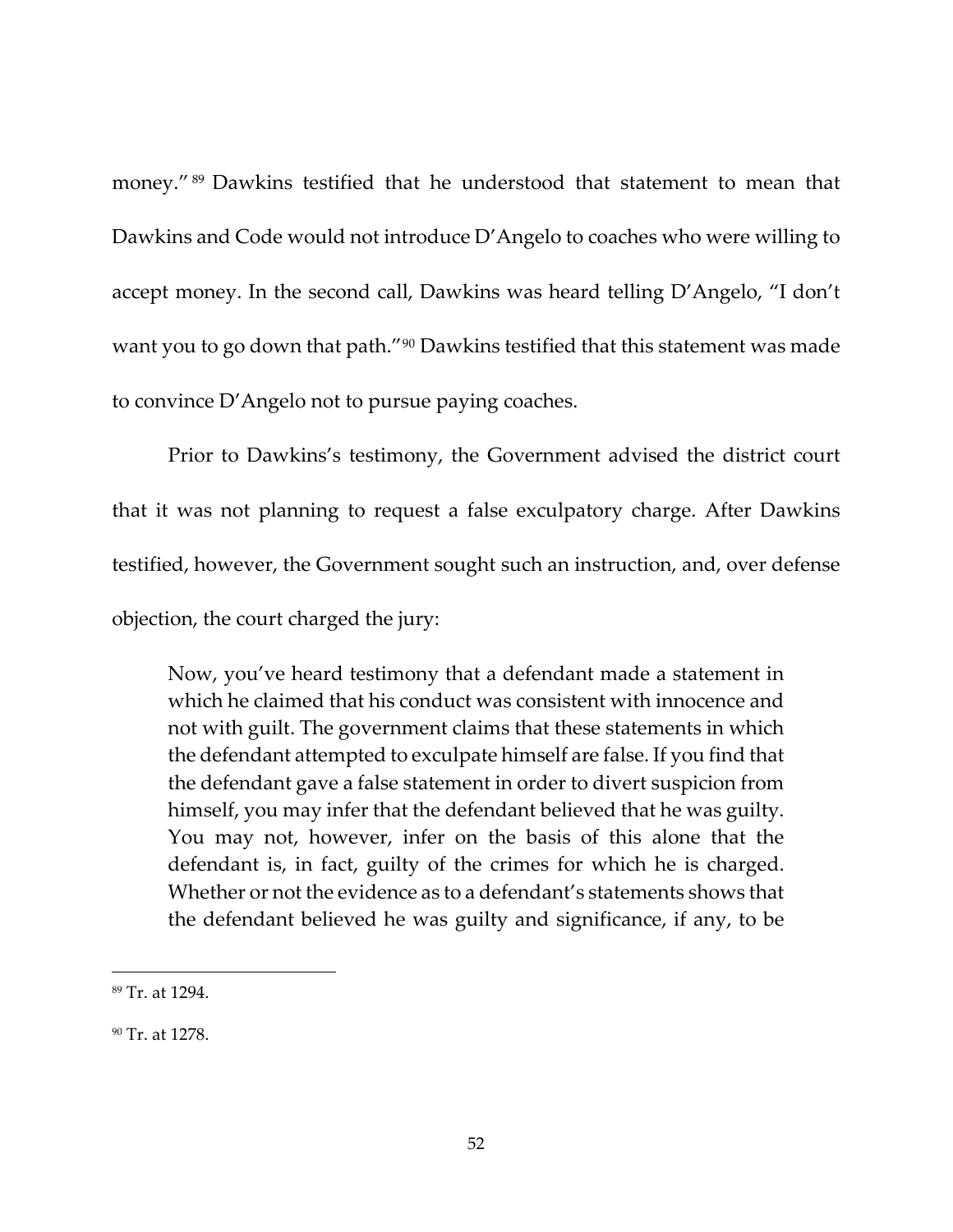attached to any such evidence, are matters for you, the jury, to decide.[91](#page-52-0)

Instructing the jury that false exculpatory statements can evidence consciousness of guilt is appropriate when the Government presents a substantial factual predicate at trial showing that the defendant made false statements in an effort to appear innocent.<sup>[92](#page-52-1)</sup> The instruction is most often (though not only) given when a defendant made false pretrial statements to law enforcement officers,<sup>[93](#page-52-2)</sup> and in any event it is typically limited to a defendant's pretrial statements.<sup>[94](#page-52-3)</sup>

But here, Dawkins's recorded calls were not exculpatory at all. To the contrary, they were entirely consistent with the Government's theory of the case, which was that the defendants wanted to be strategic about which coaches to pay.

<span id="page-52-0"></span><sup>91</sup> Tr. at 1672.

<span id="page-52-1"></span><sup>92</sup> *See, e.g*., *United States. v. Strother*, 49 F.3d 869, 876–77 (2d Cir. 1995).

<span id="page-52-2"></span><sup>93</sup> *See, e.g., id.* (approving instruction where defendant made false exculpatory statements to "bank officials and federal authorities"); *United States. v. Durrani*, 835 F.2d 410, 424 (2d Cir. 1987) ("False exculpatory statements made to law enforcement officials are circumstantial evidence and have independent probative force."); *United States v. Parness*, 503 F.2d 430, 438 (2d Cir. 1974) (considering false exculpatory statements before grand jury as "circumstantial evidence of guilty consciousness [that] have independent probative force").

<span id="page-52-3"></span><sup>94</sup> *See* 1 L. SAND, ET AL., MODERN FEDERAL JURY INSTRUCTIONS-CRIMINAL § 6.05 (2007).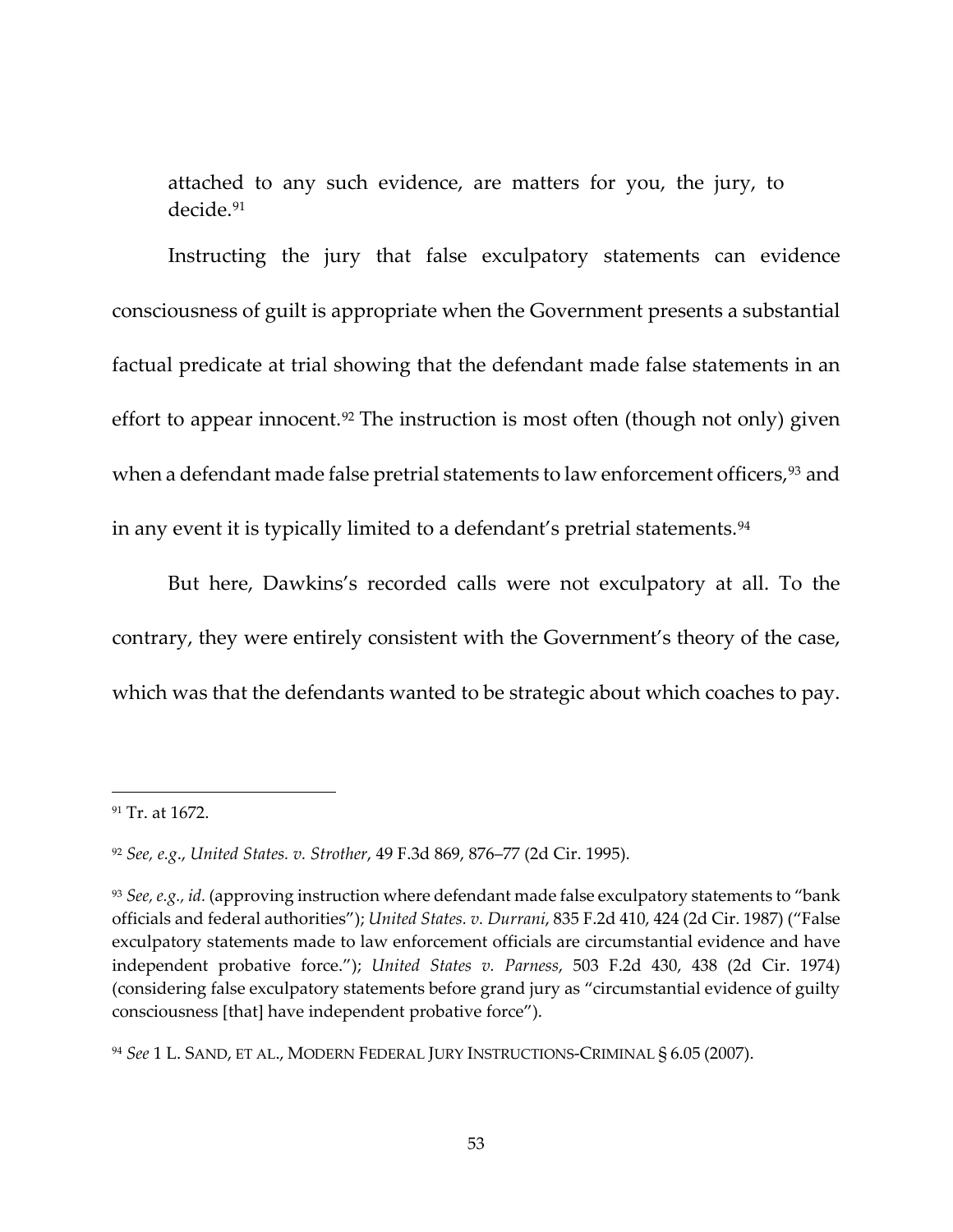Moreover, Dawkins was talking with his co-conspirators (and an undercover agent he thought was on board). The Government offers no reason to think that, during these particular calls while the conspiracy was allegedly in full swing, Dawkins was trying to lead his co-conspirators astray. Moreover, because Dawkins was unaware the calls were being recorded, there is no reason to think Dawkins was trying to deceive any third parties who might have been listening in.

The Government's quarrel is not with Dawkins's recorded statements so much as his interpretation of them during his trial testimony. But we have never held that a defendant's trial testimony can prompt a false exculpatory instruction. When defendants testify, it is for the jury to decide whether to accept or reject their testimony, in whole or in part. In these circumstances, there was no reason to give the jury a special false exculpatory instruction merely because, at trial, the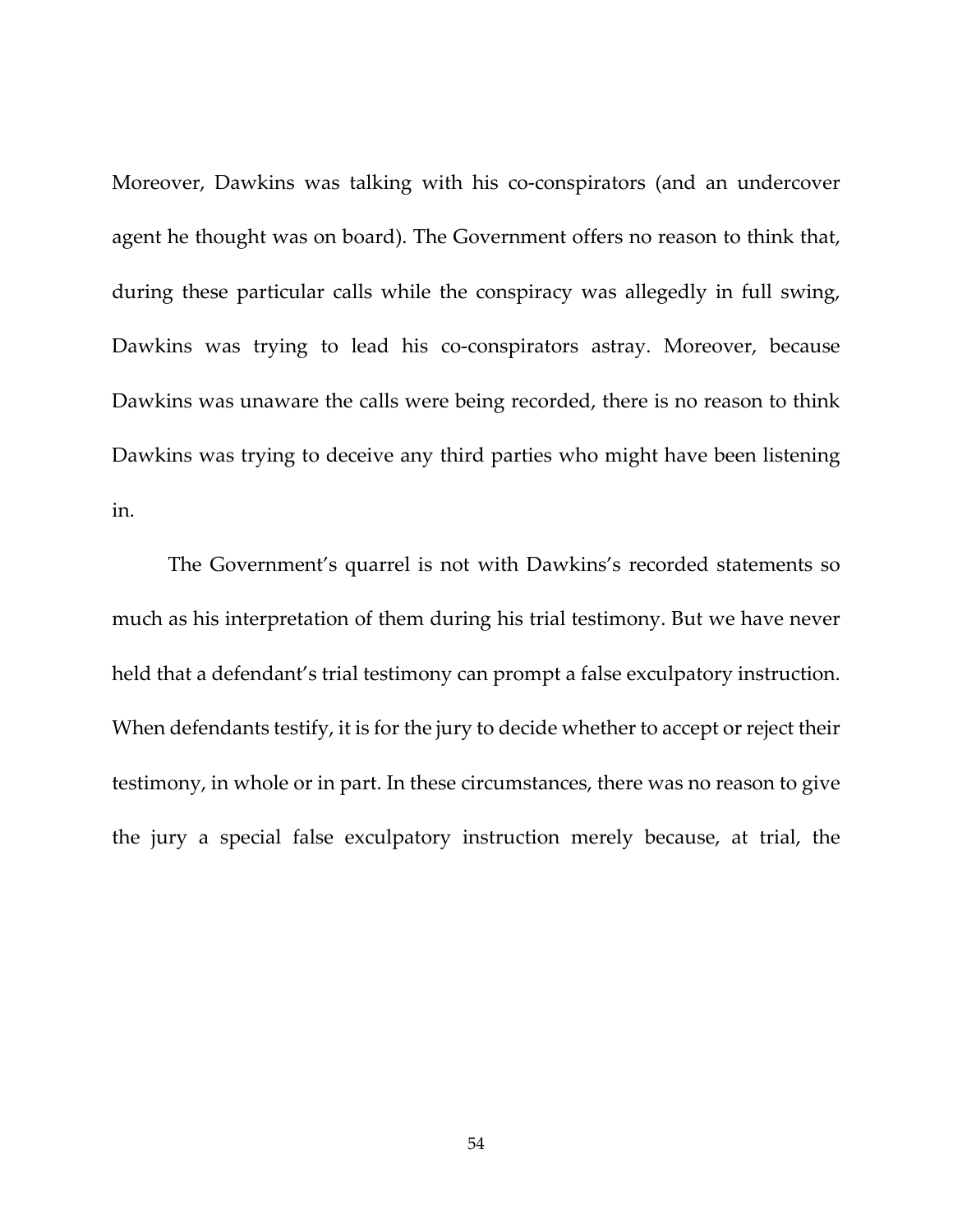defendant offered an innocent explanation of his own prior statements that the Government disputed.

This error, however, did not affect Dawkins's and Code's substantial rights. The Government presented ample evidence of their guilt beyond Dawkins's testimony explaining the two phone calls, such as the recorded phone calls between Dawkins, Code, Blazer, and Sood, and the testimony of Blazer and Sood. Further, the district court instructed the jury that Dawkins's testimony should be "examine[d] and evaluate[d]  $\dots$  just as you would the testimony of any witness"<sup>[95](#page-54-0)</sup> and that guilt could not be inferred solely from a false exculpatory statement. These instructions rendered harmless any error in the false exculpatory instruction.<sup>[96](#page-54-1)</sup>

<span id="page-54-0"></span><sup>95</sup> Tr. at 1661.

<span id="page-54-1"></span><sup>96</sup> *See United States v. Clark*, 45 F.3d 1247, 1251 (8th Cir. 1995) ("[T]he court instructed the jury that [the defendant's] trial testimony should be judged in the same fashion as that of other witnesses, so there was at most harmless error.").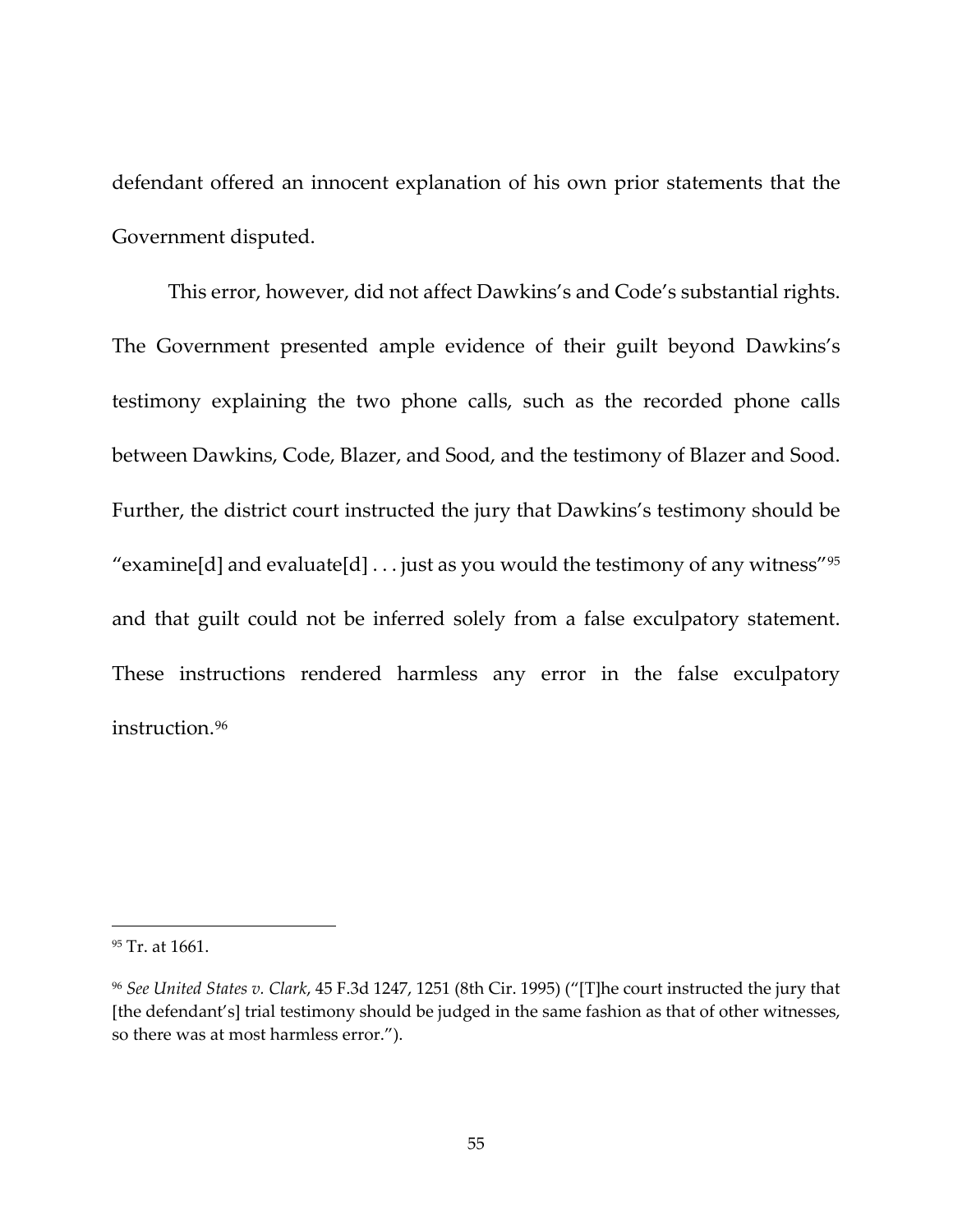# **B. The district court did not err in providing a conscious avoidance instruction.**

Over Code's objection, the district court provided a standard conscious avoidance charge to the jury, based in part on Code's statements during a recorded conversation. As the defendants' joint brief challenges this instruction only as to Code, we consider any error solely with respect to him.

"The doctrine of conscious avoidance (*i.e.*, 'willful blindness') prevents defendants from avoiding criminal liability by 'deliberately shielding themselves from clear evidence of critical facts that are strongly suggested by the circumstances' and that, if known, would render them guilty of a crime."[97](#page-55-0) A conscious avoidance instruction is appropriate when a defendant claims to lack the knowledge necessary for a conviction, and the evidence presented at trial would permit a reasonable jury to conclude that the defendant was "aware of a

<span id="page-55-0"></span><sup>97</sup> *Gatto*, 986 F.3d at 122 (quoting *Glob. Tech Appliances, Inc. v. SEB S.A*., 563 U.S. 754, 766 (2011)).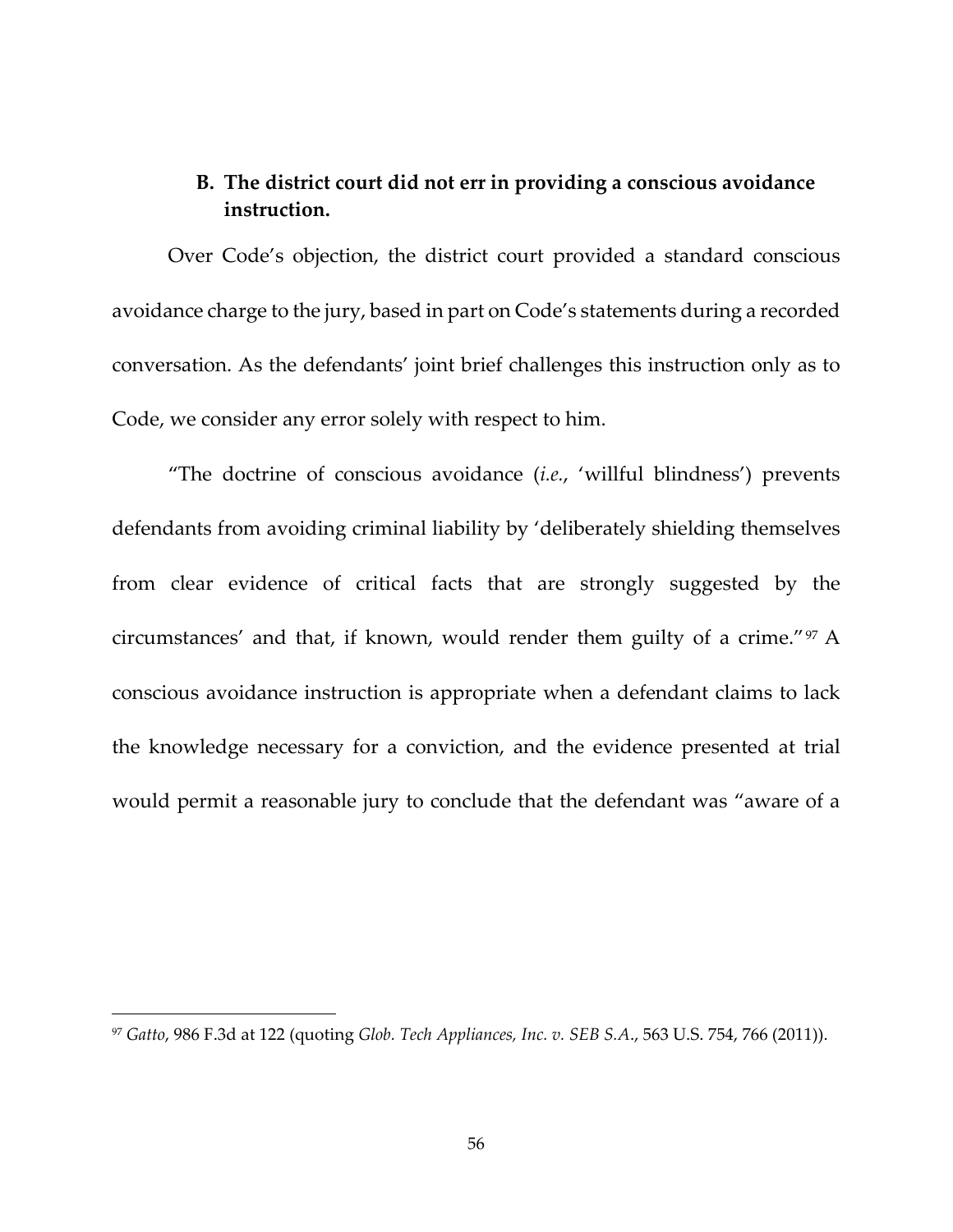high probability [of the fact in dispute] and consciously avoided confirming that fact."[98](#page-56-0)

A conscious avoidance instruction was warranted in this case. Code placed his knowledge squarely in dispute by asserting that he was unaware that Dawkins was paying bribes to coaches. Moreover, the Government provided an ample factual predicate for the conscious avoidance charge. Specifically, it introduced evidence of a phone call between Dawkins and Code where the two discussed a meeting wherein Dawkins believed a coach received a \$5,000 bribe. Code told Dawkins that he had spoken to the coach shortly after that meeting, but "we didn't discuss numbers, because I'm not even sure if he wanted me to know. . . . But he would have told me if I'd have asked, but I didn't ask."[99](#page-56-1) This suggested that Code deliberately avoided learning the truth from the coach. Further, the Government introduced evidence that Code told Dawkins they should protect themselves by being paid only in cash. These "red flags" serve as evidence that Code wanted to

<span id="page-56-0"></span><sup>98</sup> *United States v. Ferrarini*, 219 F.3d 145, 154 (2d Cir. 2000) (alteration in original) (quoting *United States v. Rodriguez*, 983 F.2d 455, 458 (2d Cir. 1993)).

<span id="page-56-1"></span><sup>99</sup> Government's Suppl. App'x at 42–43.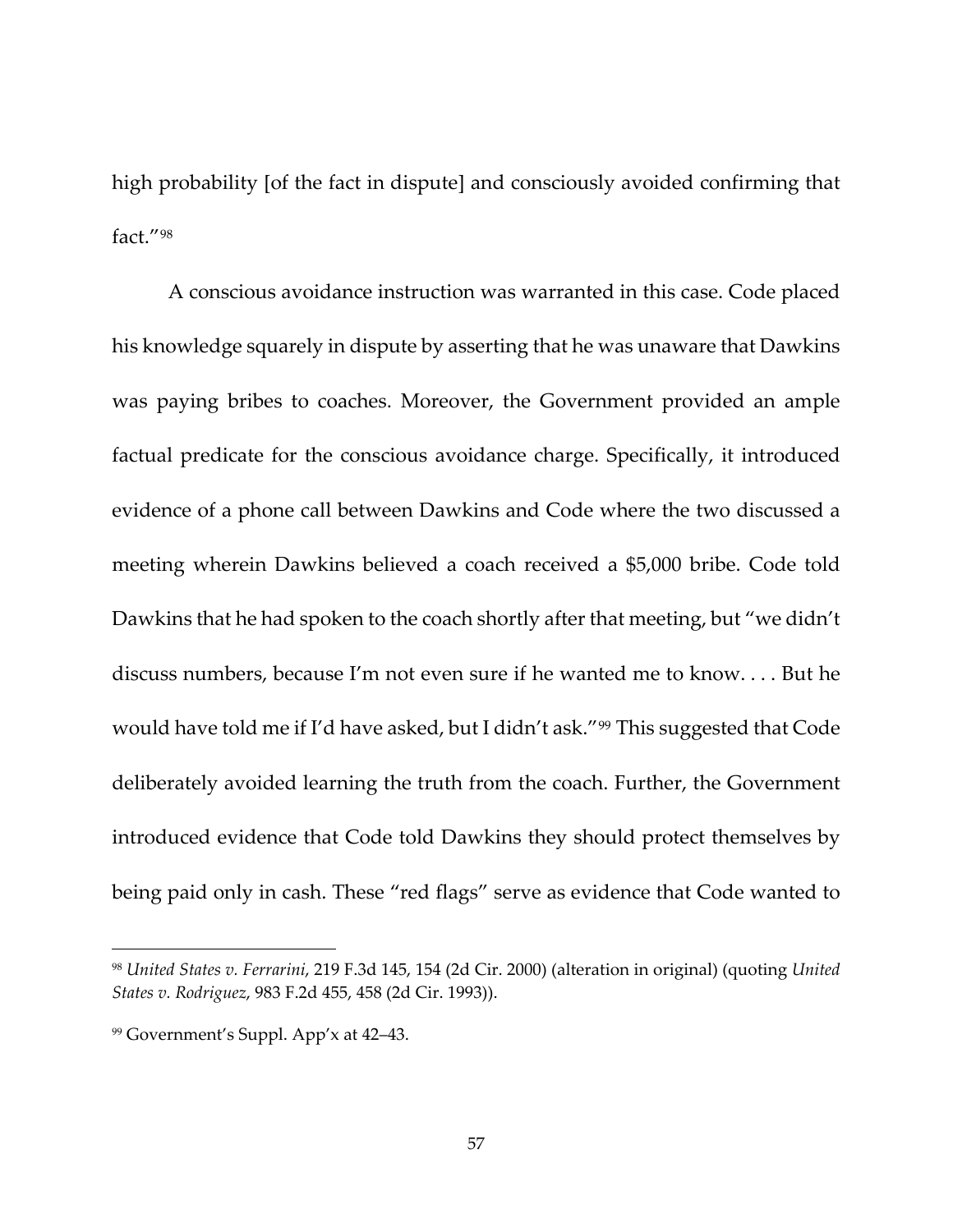conduct their activities so as to avoid detection, and that he was aware his dealings with Dawkins and other co-conspirators were illegitimate.<sup>[100](#page-57-0)</sup>

#### **C. The district court did not err in refusing to provide an adverse inference instruction.**

Dawkins and Code requested an adverse inference instruction on the basis that one of the Government's "key witnesses," undercover agent D'Angelo, was unavailable to them. Initially, Dawkins and Code sought to call D'Angelo to testify regarding alleged FBI misconduct, but after the district court precluded this testimony as irrelevant, they sought an instruction permitting the jury to infer from the Government's failure to call D'Angelo that the agent's testimony would have been adverse to the Government's case. The district court declined to provide an adverse inference instruction and instead instructed the jury:

There are several persons whose names you may have heard during the course of the trial but did not appear to testify. I instruct you that each party has an equal opportunity, or lack of opportunity, to call any of these witnesses. Therefore, you should not draw any inferences or reach any conclusions as to what they would have testified to had they been called. Their absence should not affect your judgment in

<span id="page-57-0"></span><sup>100</sup> *See United States v. Ferguson*, 676 F.3d 260, 278 (2d Cir. 2011) ("Red flags about the legitimacy of a transaction can be used to show both actual knowledge and conscious avoidance.").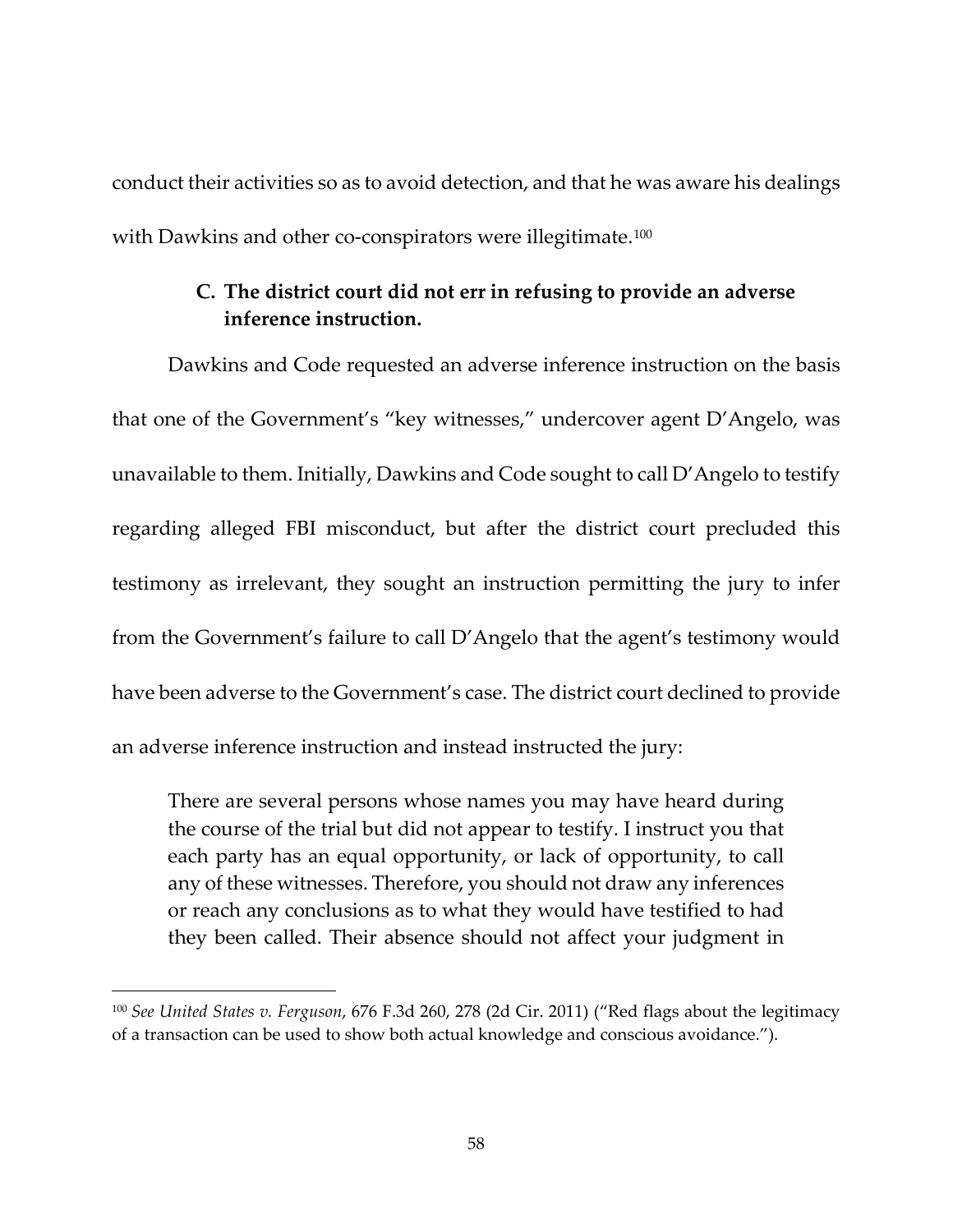any way. You should, however, remember my instruction that the law does not impose on a defendant in a criminal case, the burden or duty of calling any witness or producing any testimony.[101](#page-58-0)

The district court did not err in giving the quoted instruction or in refusing to provide an adverse inference instruction. An adverse inference instruction is appropriate "[w]hen 'a party has it peculiarly within his power to produce witnesses whose testimony would elucidate the transaction' and fails to produce such witnesses." <sup>[102](#page-58-1)</sup> In such a case, "the jury may infer that 'the testimony, if produced, would be unfavorable' to that party." [103](#page-58-2) Here, the district court correctly denied the defendants' request to call D'Angelo to testify about potential misconduct by another agent during the investigation.<sup>[104](#page-58-3)</sup> But if the defendants had wanted to call D'Angelo to testify about his meetings with the defendants, or for some other permissible purpose, they clearly could have done so. This case,

<span id="page-58-0"></span><sup>101</sup> Tr. at 1661.

<span id="page-58-1"></span><sup>102</sup> *United States v. Torres*, 845 F.2d 1165, 1169 (2d Cir. 1988) (quoting *Graves v. United States*, 150 U.S. 118, 121 (1893)).

<span id="page-58-2"></span><sup>103</sup> *Id*. (quoting *Graves*, 150 U.S. at 121).

<span id="page-58-3"></span><sup>&</sup>lt;sup>104</sup> *See supra* note [80](#page-47-1) (holding that testimony about misconduct was properly excluded).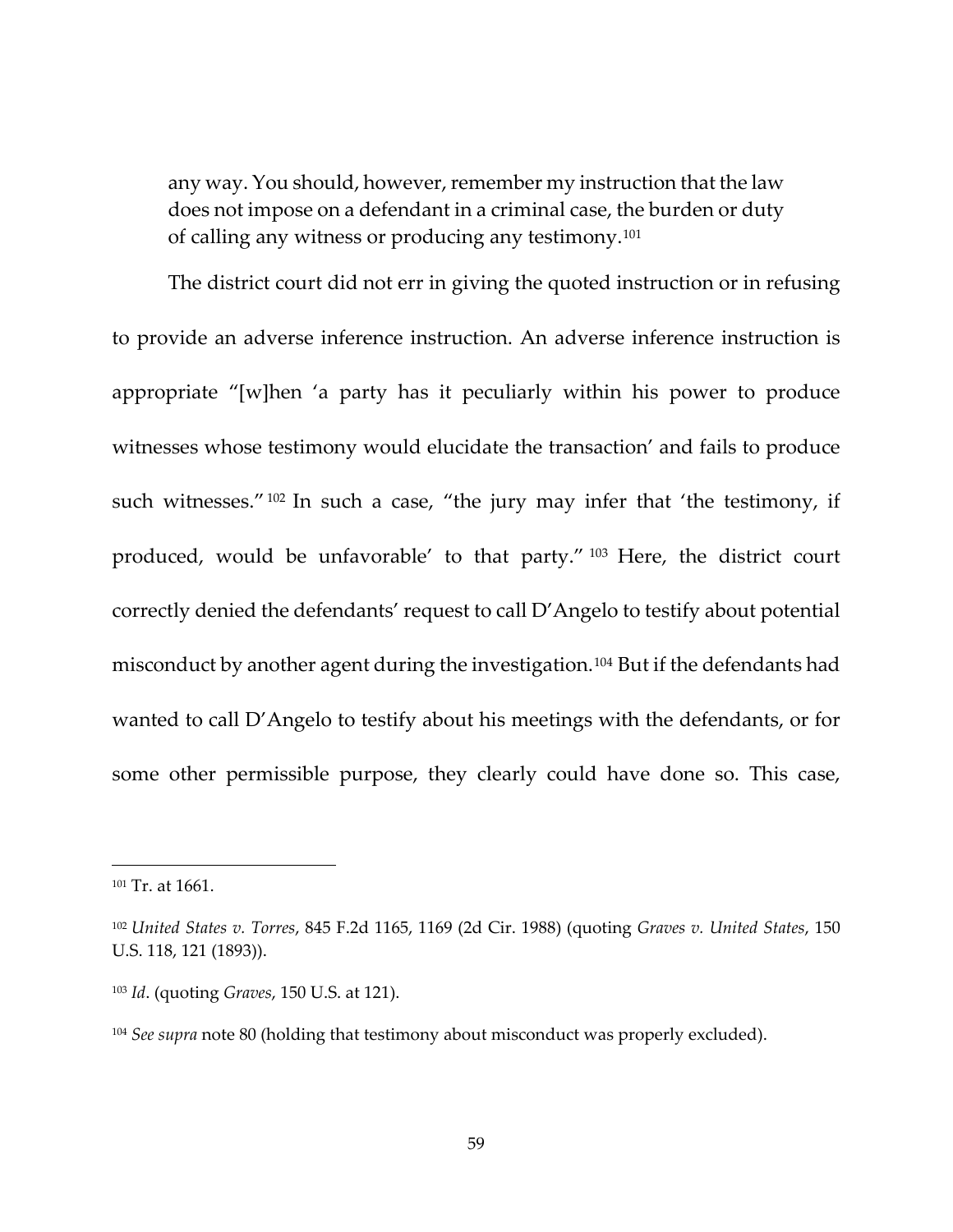therefore, falls within the situation we described in *United States v. Caccia*: "where a witness is equally available to both sides, but is not called by either side . . . the court has discretion to (1) give no instruction and leave the entire subject to summations, (2) instruct the jury that no unfavorable inference may be drawn against either side, or (3) instruct the jury that an adverse inference may be drawn against either or both sides."[105](#page-59-0) The district court's choice of the second option fell within its broad discretion.

## **D. The district court did not err in refusing to provide a multiple conspiracy instruction.**

Code requested a multiple conspiracy instruction, arguing that the evidence "seem[ed] to demonstrate different agreements with different sort[s] of goals of working together."[106](#page-59-1) The district court refused to provide this instruction and, instead, charged the jury that the object of the single conspiracy at issue was "paying bribes or illegal gratuities to men's college basketball coaches intending

<span id="page-59-0"></span><sup>105</sup> *United States v. Caccia*, 122 F.3d 136, 139 (2d Cir. 1997) (internal citations omitted).

<span id="page-59-1"></span><sup>106</sup> Tr. at 1407.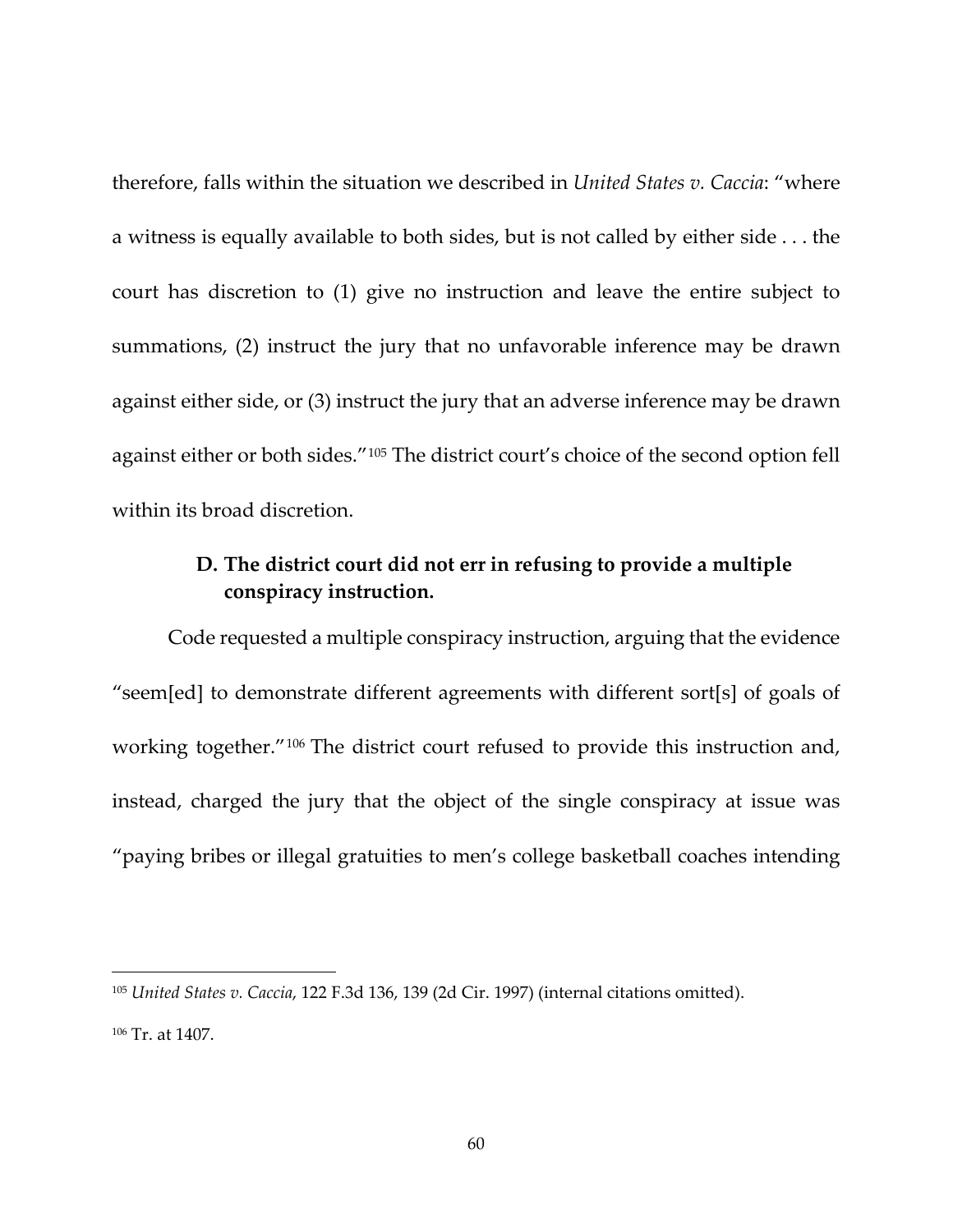to influence and reward those coaches in connection with the business of their respective universities."[107](#page-60-0)

The district court did not err in refusing to give a multiple conspiracy instruction. Such a charge is appropriate when "the evidence shows separate networks operating independently of each other,"[108](#page-60-1) but it is not warranted when the evidence shows "that each alleged member agreed to participate in what he knew to be a collective venture directed toward a common goal."[109](#page-60-2) Though the jury heard evidence of several conversations among differing groups of people, those conversations did not constitute "separate networks operating independently of each other"[110](#page-60-3) and could not be considered distinct conspiracies. Therefore, the district court did not err in refusing to instruct the jury on multiple conspiracies.

<span id="page-60-0"></span><sup>107</sup> Tr. at 1618.

<span id="page-60-1"></span><sup>108</sup> *United States v. Barlin*, 686 F.2d 81, 89 (2d Cir. 1982).

<span id="page-60-2"></span><sup>109</sup> *United States v. Maldonado-Rivera*, 922 F.2d 934, 963 (2d Cir. 1990) (quoting *United States v. Martino*, 664 F.2d 860, 876 (2d Cir. 1981)).

<span id="page-60-3"></span><sup>110</sup> *Barlin*, 686 F.2d at 89.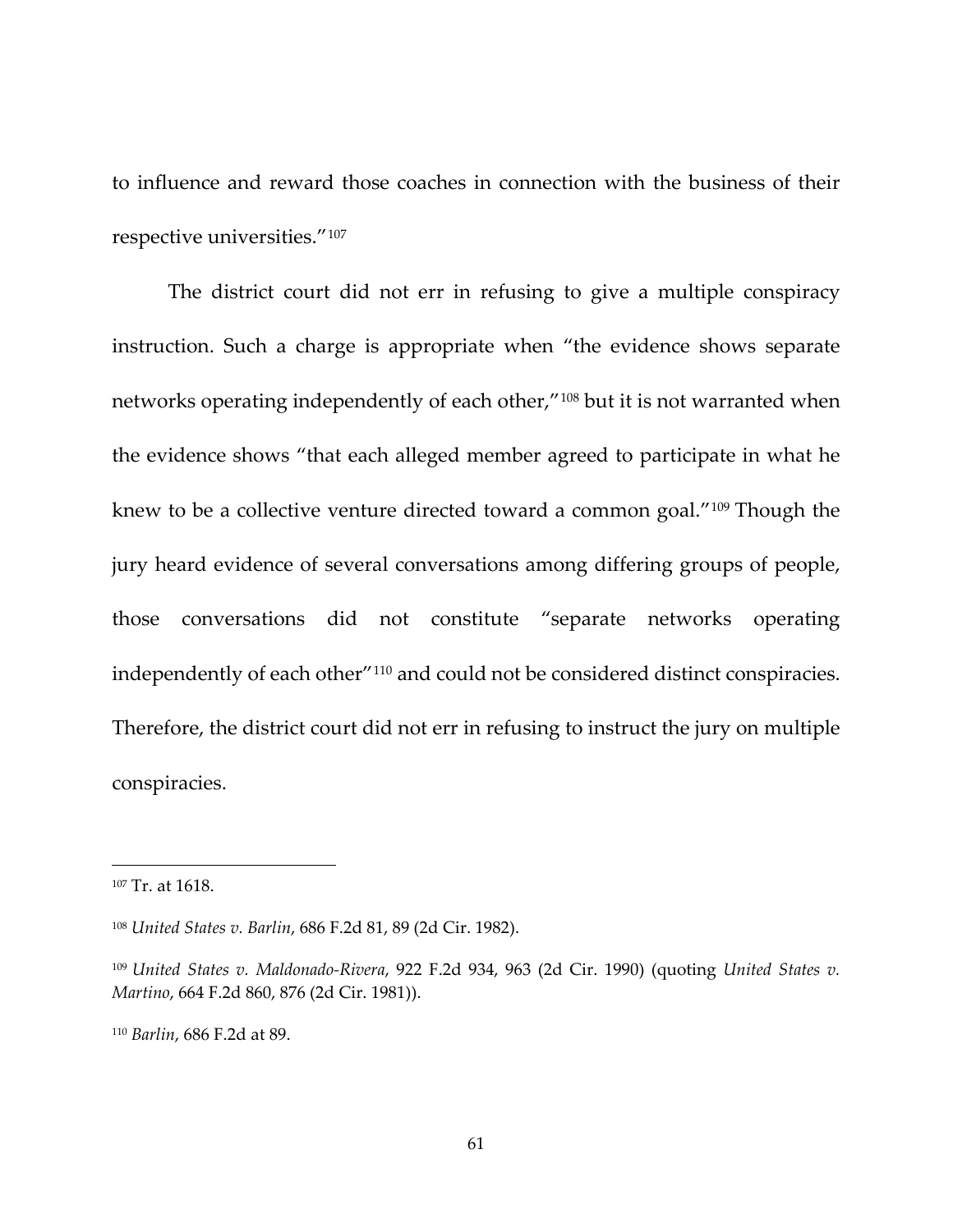#### **VII. Conclusion**

In sum, we hold as follows:

- 1. The district court properly denied the motion to dismiss. The indictment was sufficient on its face, and the district court properly declined to consider, before trial, whether the Government would be able to prove the defendants' guilt based on the factual allegations in the indictment.
- 2. To prove a violation of  $\S 666(a)(2)$ , the Government need not prove a nexus between the agent to be influenced or rewarded and the federal funding that the organization receives. Specifically, the Government need not prove that the agent had any control over the federal funding received by the organization, or that the agent worked in a program, within the organization, that used those federal dollars. Accordingly:
	- a. The district court's jury instruction, which did not so limit the definition of "agent," was not erroneous.
	- b. The Government presented sufficient evidence that the coaches, as university employees, were "agents" of their universities.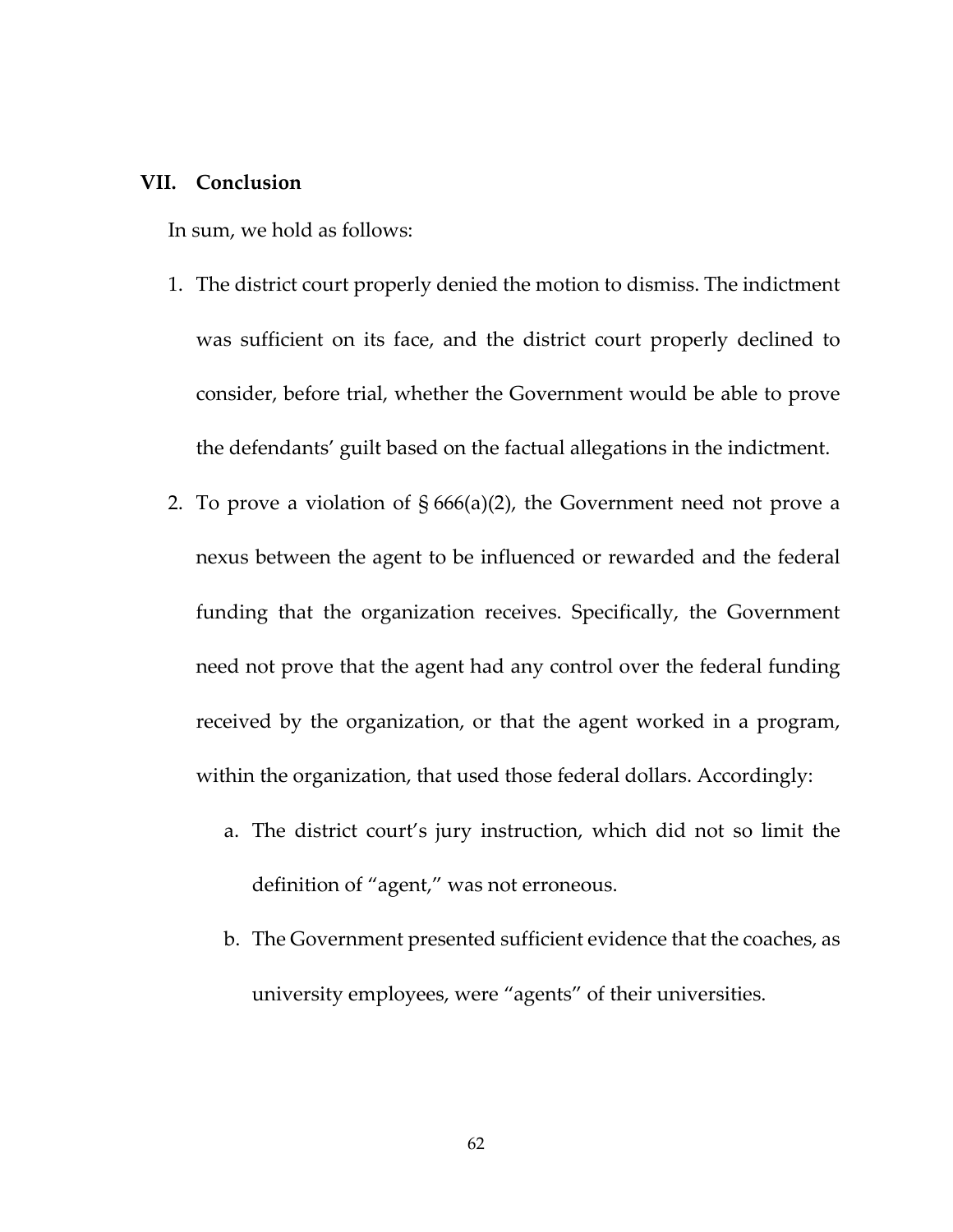- 3. For purposes of § 666(a)(2), the phrase "business or transaction" is not limited to commercial activities of the federally funded organization but includes noncommercial activities as well. Accordingly:
	- a. The district court's jury instruction that the "business" involved in this case was "the operation and administration of the university's men's basketball program" was not erroneous.
	- b. The Government presented sufficient evidence that the bribery scheme was in connection with the business of the universities.
- 4. Section 666(a)(2) was constitutional as interpreted and applied to the defendants.
- 5. The district court did not abuse its discretion in making any of the challenged evidentiary rulings.
- 6. Although the district court erred in providing a false exculpatory instruction to the jury, the error was harmless. The defendants' remaining challenges to the jury instructions lack merit.